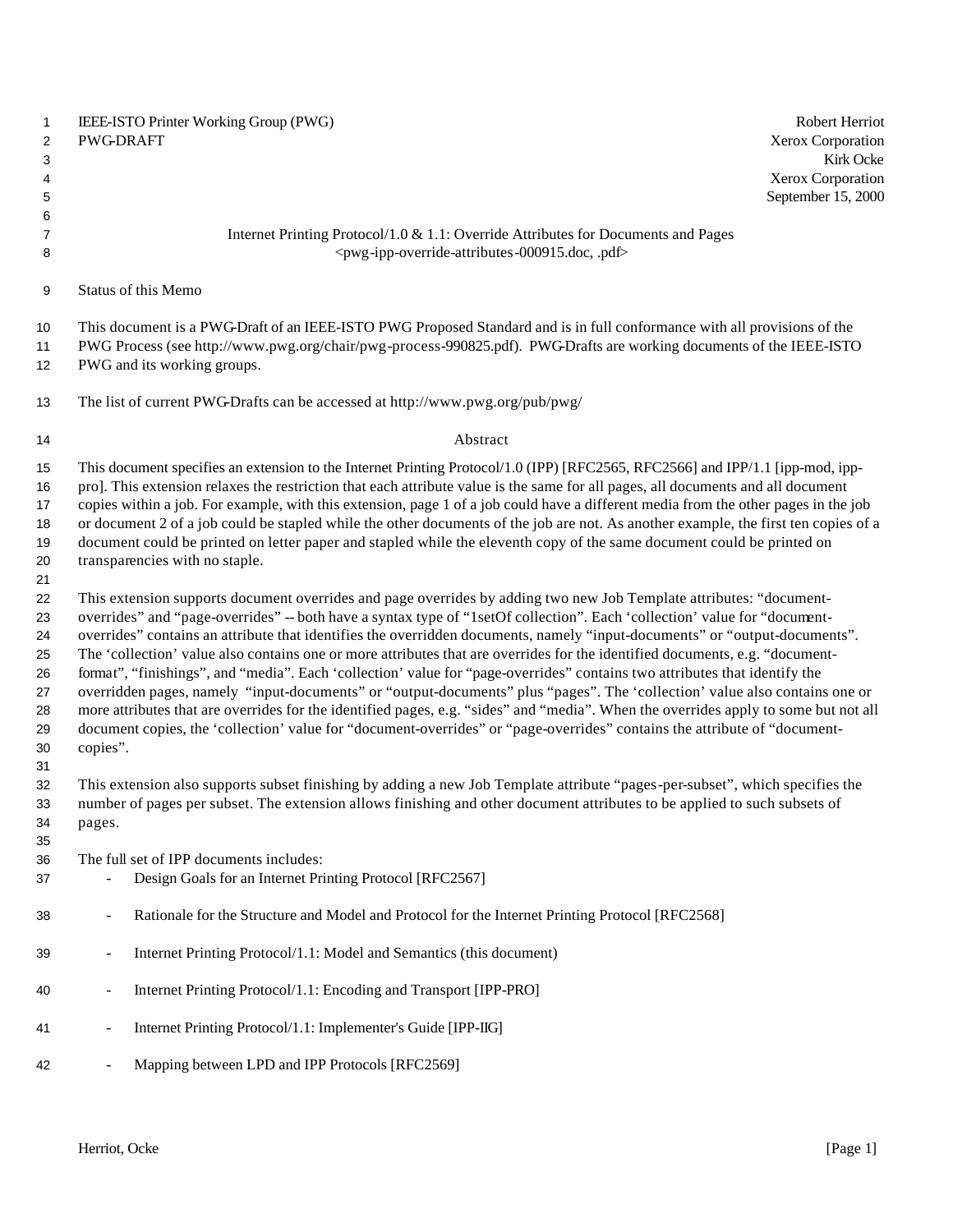The "Design Goals for an Internet Printing Protocol" document takes a broad look at distributed printing functionality, and it

 enumerates real-life scenarios that help to clarify the features that need to be included in a printing protocol for the Internet. It identifies requirements for three types of users: end users, operators, and administrators. It calls out a subset of end user requirements that are satisfied in IPP/1.0. A few OPTIONAL operator operations have been added to IPP/1.1.

 The "Rationale for the Structure and Model and Protocol for the Internet Printing Protocol" document describes IPP from a high level view, defines a roadmap for the various documents that form the suite of IPP specification documents, and gives background and rationale for the IETF working group's major decisions.

The "Internet Printing Protocol/1.1: Encoding and Transport" document is a formal mapping of the abstract operations and

attributes defined in the model document onto HTTP/1.1 [RFC2616]. It defines the encoding rules for a new Internet MIME media

type called "application/ipp". This document also defines the rules for transporting over HTTP a message body whose Content-

Type is "application/ipp". This document defines a new scheme named 'ipp' for identifying IPP printers and jobs.

 The "Internet Printing Protocol/1.1: Implementer's Guide" document gives insight and advice to implementers of IPP clients and IPP objects. It is intended to help them understand IPP/1.1 and some of the considerations that may assist them in the design of their client and/or IPP object implementations. For examp le, a typical order of processing requests is given, including error

checking. Motivation for some of the specification decisions is also included.

 The "Mapping between LPD and IPP Protocols" document gives some advice to implementers of gateways between IPP and LPD (Line Printer Daemon) implementations.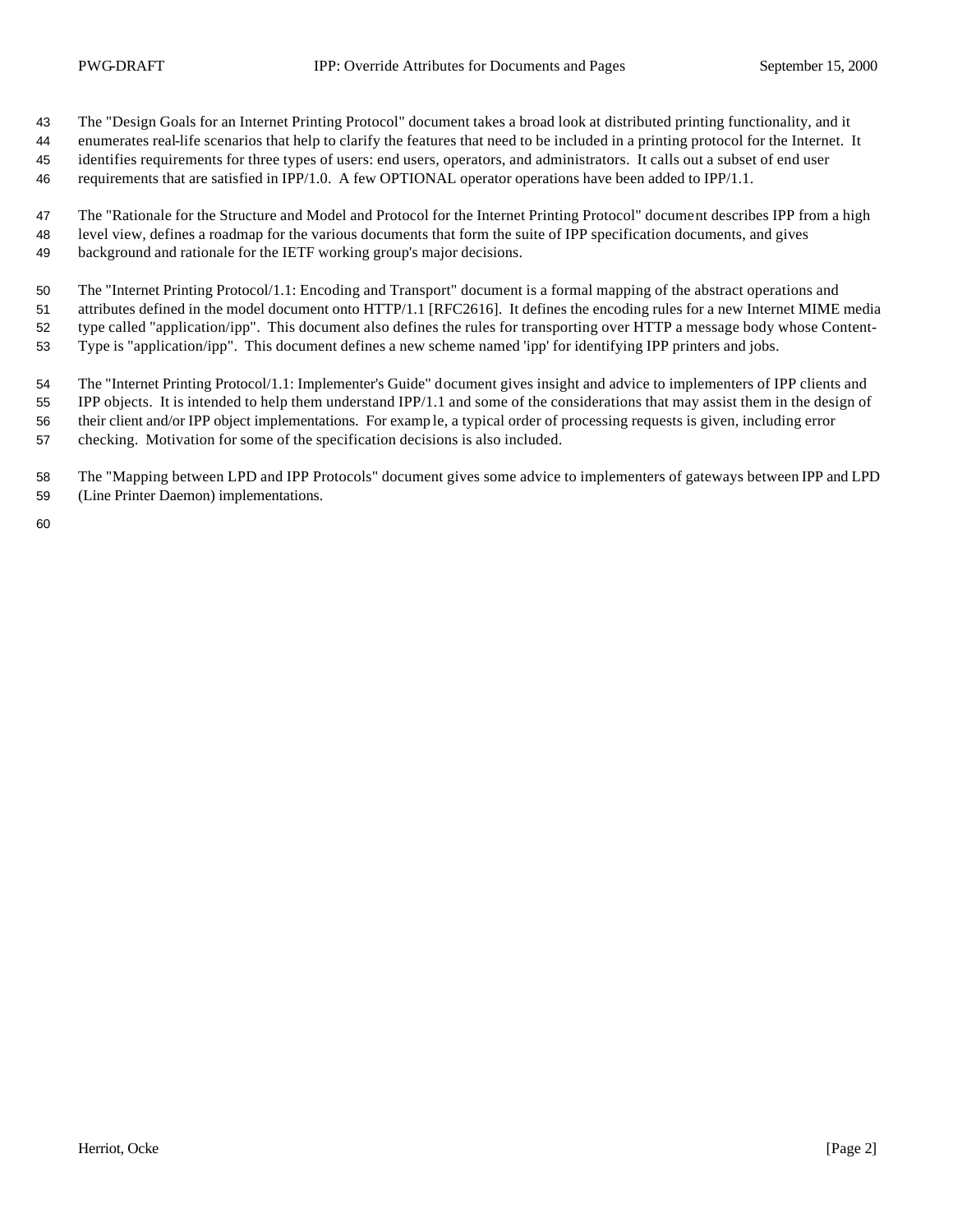# **Table of Contents**

| 61        | 1.             |                                                                                                            |  |
|-----------|----------------|------------------------------------------------------------------------------------------------------------|--|
| 62        | 2.             |                                                                                                            |  |
| 63        | 2.1            |                                                                                                            |  |
| 64        | 2.2            |                                                                                                            |  |
| 65        | 2.3            |                                                                                                            |  |
| 66        | 2.4            | 7<br><b>Sheet</b>                                                                                          |  |
|           | 2.5            |                                                                                                            |  |
| 67        |                |                                                                                                            |  |
| 68        | 2.6            |                                                                                                            |  |
| 69        | 2.7            |                                                                                                            |  |
| 70        | 2.8            |                                                                                                            |  |
| 71        | 2.9            |                                                                                                            |  |
| 72        | 2.10           |                                                                                                            |  |
| 73        | 2.11           |                                                                                                            |  |
| 74        | 2.11.1         |                                                                                                            |  |
| 75        | 2.11.2         |                                                                                                            |  |
| 76        | 2.11.3         |                                                                                                            |  |
| 77        | 2.11.4         |                                                                                                            |  |
| 78        | 2.11.5<br>2.12 |                                                                                                            |  |
| 79        |                |                                                                                                            |  |
| 80        | 2.13           |                                                                                                            |  |
| 81        | 2.14           |                                                                                                            |  |
| 82        | 2.15           | <b>Affects</b><br>10                                                                                       |  |
| 83        | 2.16           |                                                                                                            |  |
| 84        | 2.16.1         |                                                                                                            |  |
| 85        | 2.16.2         |                                                                                                            |  |
| 86        | 2.17           |                                                                                                            |  |
| 87        | 3.             |                                                                                                            |  |
| 88        | $\mathbf{A}$   |                                                                                                            |  |
| 89        | 4.1            |                                                                                                            |  |
| 90        | 4.2            |                                                                                                            |  |
|           | 4.3            |                                                                                                            |  |
| 91        | 4.4            |                                                                                                            |  |
| 92        |                |                                                                                                            |  |
| 93        | 4.5            |                                                                                                            |  |
| 94        | 5.             |                                                                                                            |  |
| 95        | 5.1            |                                                                                                            |  |
| 96        | 5.1.1          |                                                                                                            |  |
| 97        | 5.1.2          |                                                                                                            |  |
| 98        | 5.1.3          | Note: because the Printer silently ignores values that reference non-existent Output-Documents, a value of |  |
| 99<br>100 | 5.1.4          |                                                                                                            |  |
|           |                |                                                                                                            |  |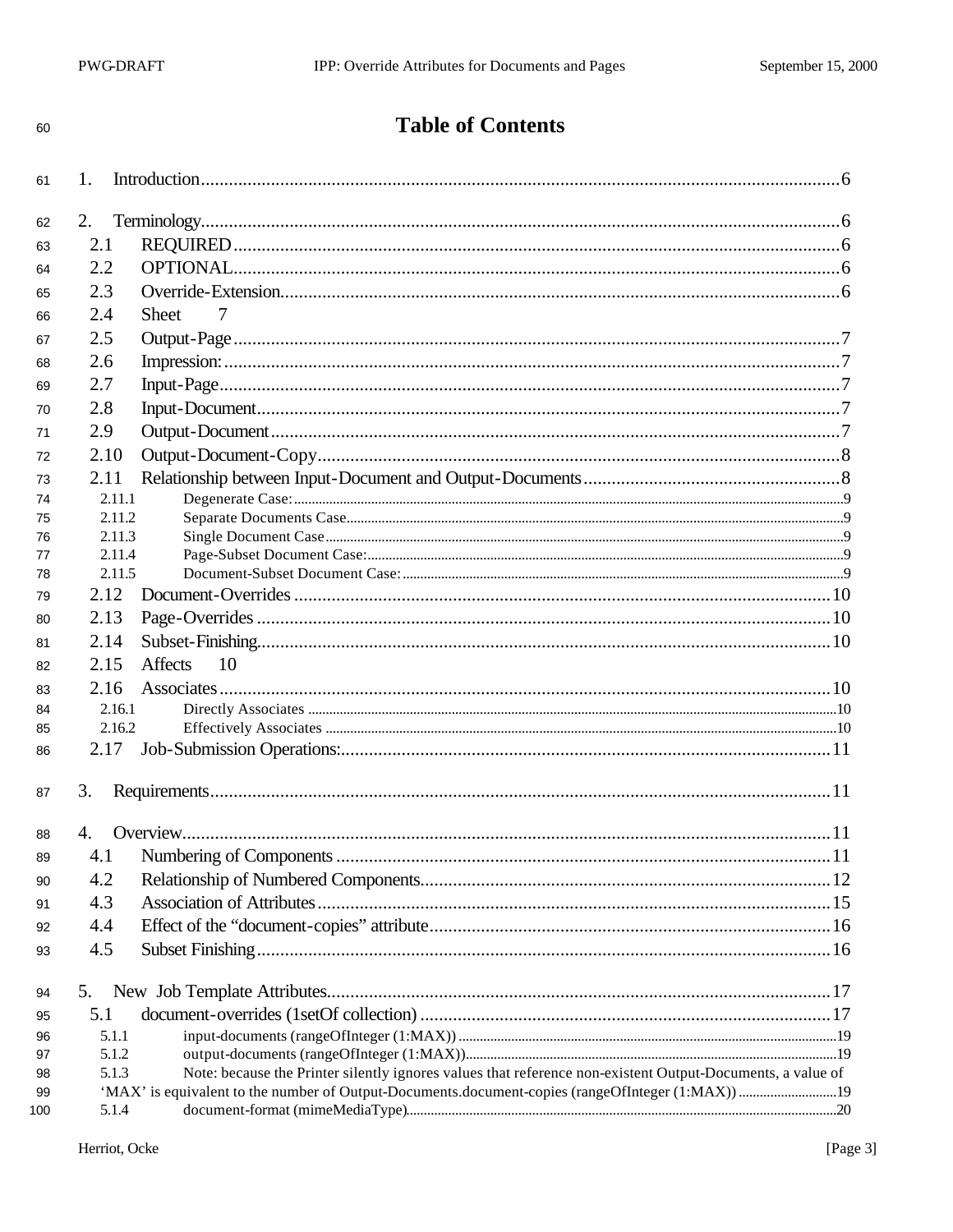| 101        | 5.1.5  |  |
|------------|--------|--|
| 102        | 5.1.6  |  |
| 103        | 5.1.7  |  |
| 104        | 5.1.8  |  |
| 105        | 5.1.9  |  |
| 106        | 5.1.10 |  |
| 107        | 5.1.11 |  |
| 108        | 5.1.12 |  |
| 109        | 5.1.13 |  |
| 110        | 5.1.14 |  |
| 111        | 5.2    |  |
| 112        | 5.2.1  |  |
| 113        | 5.2.2  |  |
| 114        | 5.2.3  |  |
| 115        | 5.2.4  |  |
| 116        | 5.2.5  |  |
| 117        | 5.2.6  |  |
| 118        | 5.2.7  |  |
| 119        | 5.2.8  |  |
| 120        | 5.2.9  |  |
| 121        | 5.3    |  |
| 122        | 5.3.1  |  |
| 123        | 5.3.2  |  |
| 124        |        |  |
| 125        | 6.1.1  |  |
|            |        |  |
| 126        | 7.     |  |
| 127        | 7.1.1  |  |
| 128        | 8.     |  |
| 129        | 9.     |  |
|            | 9.1    |  |
| 130        |        |  |
| 131        | 9.2    |  |
| 132        |        |  |
| 133        | 10.1   |  |
| 134        | 10.1.1 |  |
| 135        | 10.2   |  |
| 136        | 10.2.1 |  |
| 137        | 10.2.2 |  |
| 138        | 10.2.3 |  |
| 139        | 10.3   |  |
|            | 10.3.1 |  |
| 140<br>141 | 10.3.2 |  |
| 142        | 10.3.3 |  |
| 143        | 10.4   |  |
|            |        |  |
| 144        |        |  |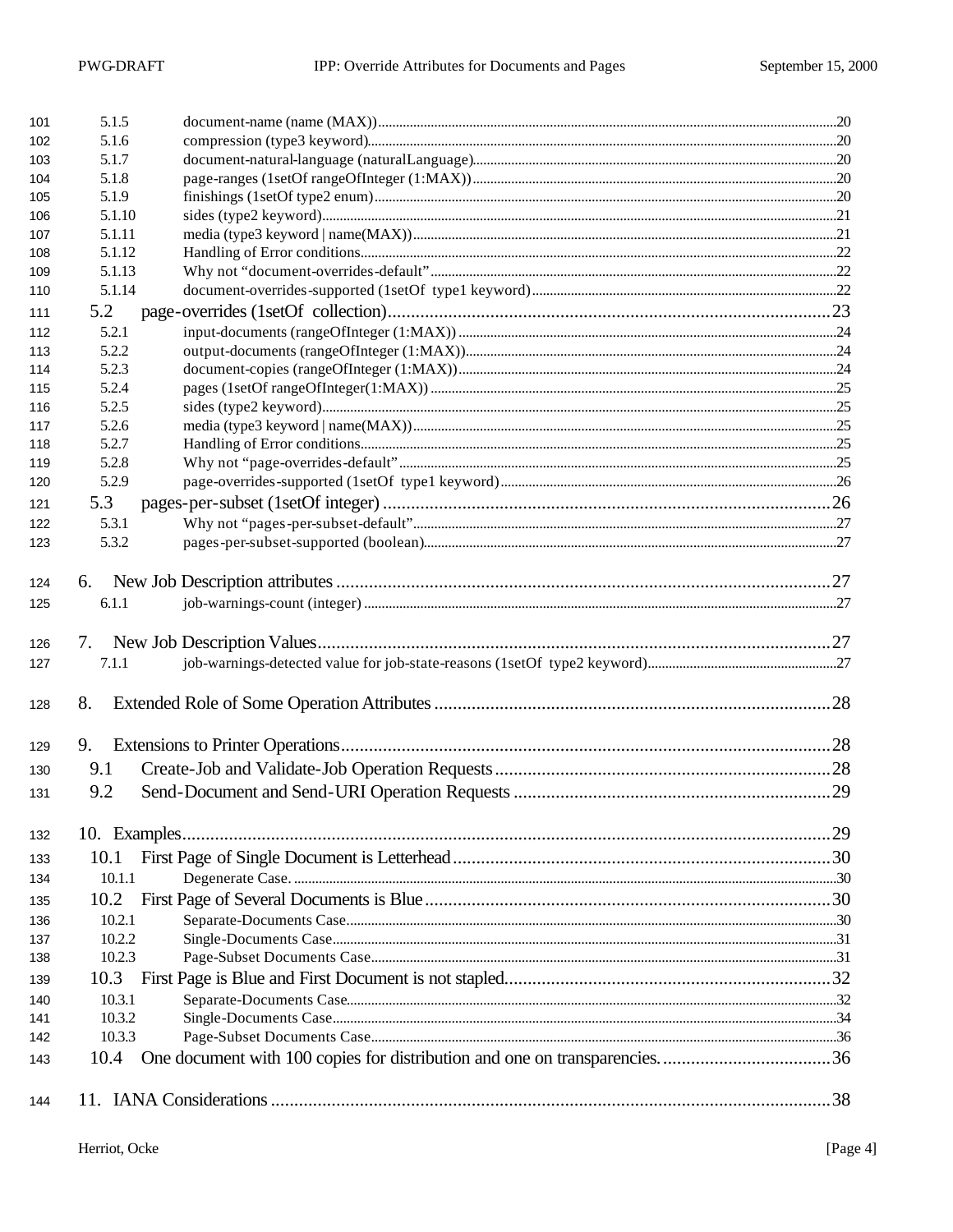| 146        |  |  |
|------------|--|--|
| 147        |  |  |
|            |  |  |
| 149        |  |  |
| 150<br>151 |  |  |
| 152<br>153 |  |  |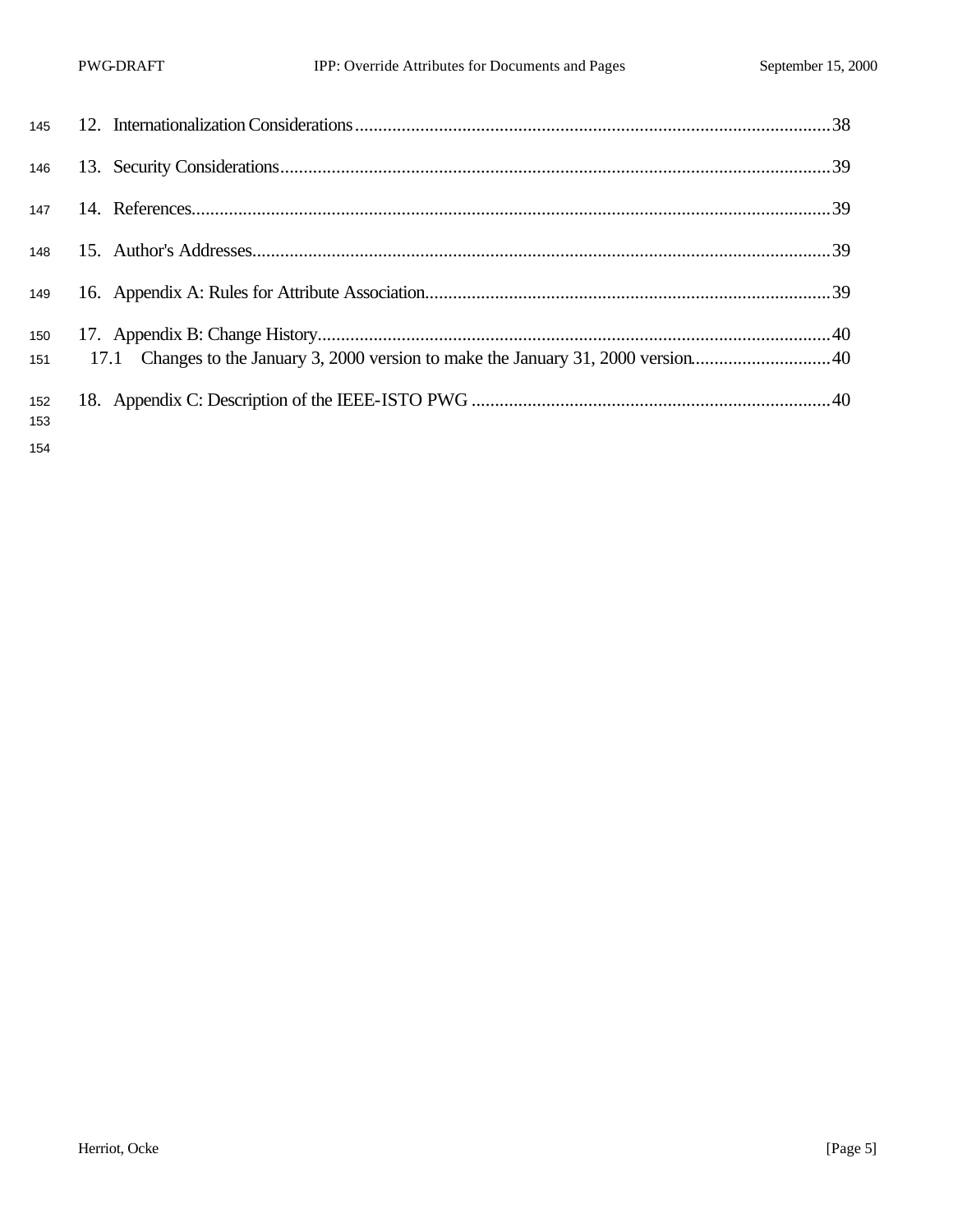# **1. Introduction**

 The Internet Printing Protocol (IPP) is an application level protocol for distributed printing using Internet tools and technologies. IPP version 1.1 (IPP/1.1) requires that each attribute value be the same for all all pages, all documents and all document copies within a job. This document defines OPTIONAL extensions to the IPP/1.1 model which relax this restriction and allow pages, documents and document copies to have attributes that are overrides. For example, with this extension, page 1 of a job could have a different media or different value of "sides" from the other pages in the job, or document 2 of a job could be stapled while the other documents of the job are not. As another example, the first ten copies of a document could be printed on letter paper and stapled while the eleventh copy of the same document could be printed on transparencies with no staple. This document is a proposal for an extension to IPP/1.0 and IPP/1.1.

 This extension supports document overrides and page overrides by adding two new Job Template attributes: "document- overrides" and "page-overrides" -- both have a syntax type of "1setOf collection". Each 'collection' value for "document-overrides" contains

- a) an attribute that identifies the overridden documents, namely "input-documents" or "output-documents".
- b) an OPTIONAL attribute that identifies the document copies of the specified overridden documents, i.e. "document-copies". If this attribute is absent, the overrides apply to all document copies.
- c) one or more attributes that are overrides for the identified documents, e.g. "document-format", "finishings", and 171 "media".

Each 'collection' value for "page-overrides" contains

- a) an attribute that identifies the documents containing the overridden pages, namely "input-documents" or "output-documents".
- b) an attribute that identifies the overridden pages, namely "pages".
- c) an OPTIONAL attribute that identifies the document copies of the specified documents, i.e. "document-copies". If 178 this attribute is absent, the overrides apply to all document copies.
- d) The 'collection' value also contains one or more attributes that are overrides for the identified pages, e.g. "sides" and "media".

 This extension also supports subset finishing with a new Job Template attribute "pages-per-subset", which specifies the number of pages per subset. The extension allows finishing and other document attributes to be applied to such subsets of pages.

# **2. Terminology**

This section defines the following additional terms that are used throughout this document:

## **2.1 REQUIRED**

If an implementation supports the extensions described in this document, it MUST support a REQUIRED feature.

### **2.2 OPTIONAL**

If an implementation supports the extensions described in this document, it MAY support an OPTIONAL feature.

### **2.3 Override-Extension**

 The Override-Extension is the extension proposed in this document that adds attribute overrides for documents and pages. This extension supports Document-Overrides, Page-Overrides and Subset-Finishing, which are all defined later in this section.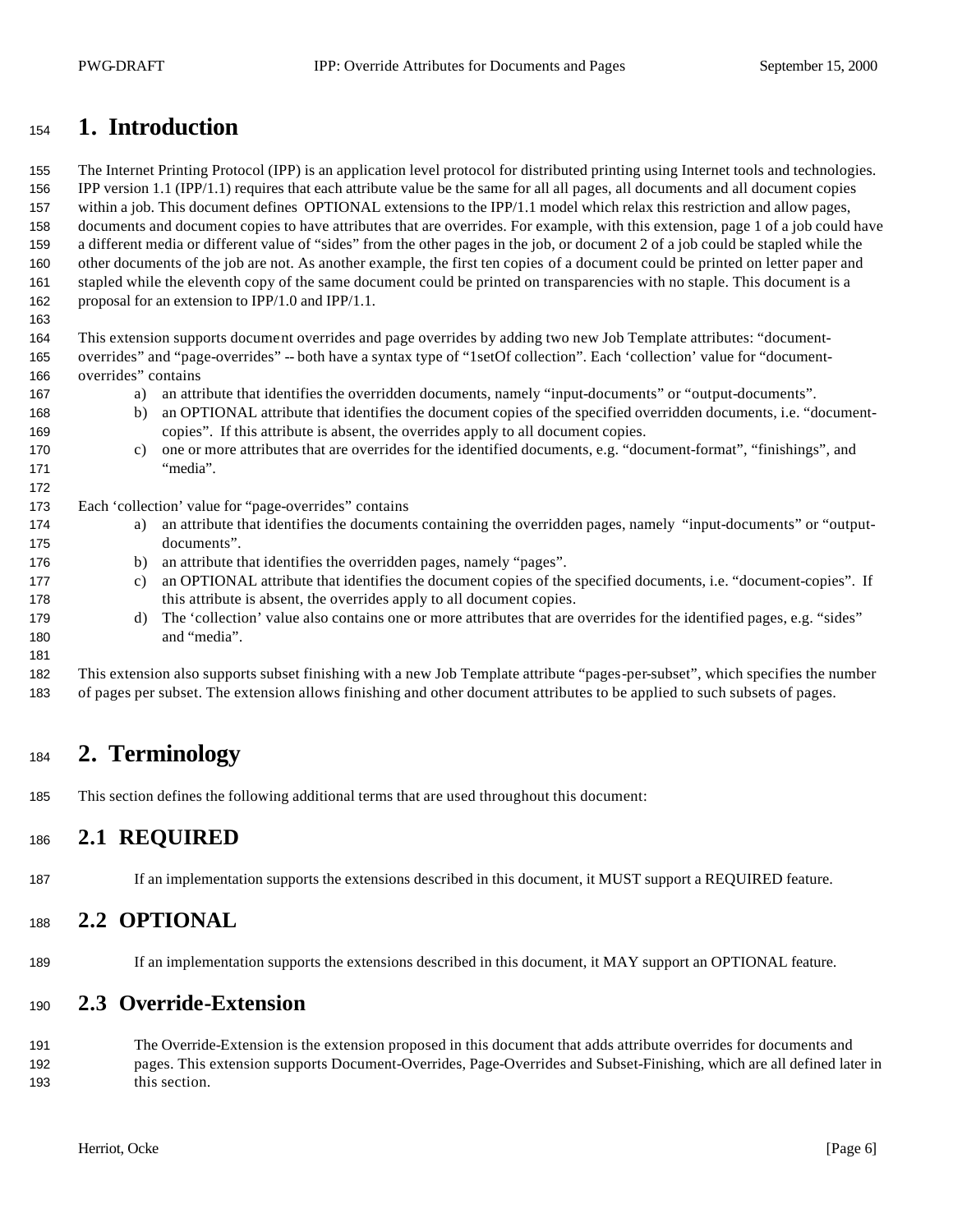## **2.4 Sheet**

 A Sheet is the unit of media that a printer puts marks on. It is the most basic unit of output from a printer. A printer may mark on one side or on both sides of a sheet.

### **2.5 Output-Page**

 An Output-Page is the set of all markings that the author intended to be placed on one side of a Sheet, including, but not limited to, text, drawings, images, footers and headers.

#### **2.6 Impression:**

 An impression is the set of all markings that the Job submitter intended to be placed on one side of a Sheet. Each impression contains one or more Output-Pages. Generally a Job submitter prints each Output-Page as the author intended, namely one Output-Page per Impression. Sometimes, a Job submitter prints several Output-Pages per Impression, perhaps to save paper or money. The IPP attribute "number-up" specifies the number of Output-Pages per impression. When "number-up" is greater than 1, an impression contains multiple Output-Pages.

# **2.7 Input-Page**

 An Input-Page is a sequence of bytes that describe how to mark a single Output-Page. IPP 1.1 [ipp-mod] uses the term "print-stream-pages" to refer to both Input-Pages and Output-Pages. There is a one to one relationship between Input- Pages and Output-Pages and they are in the same order. Both Input-Pages and Output-Pages are numbered sequentially (see section 4.1) starting from 1 at the beginning of each Input-Document or Output-Document, respectively. When the first Input-Page of an Input-Document coincides with the first Output-Page of an Output-Document, the numbering of Input-Pages and Output-Pages coincides; otherwise it doesn't.

### **2.8 Input-Document**

 An Input-Document is the entire sequence of bytes transmitted as the Document Content in the Print-Job and Send- Document operations or referenced by the "document-uri" operation attribute in the Print-URI and Send-URI operations. This sequence of bytes consists of one or more Input-Pages.

## **2.9 Output-Document**

 An Output-Document is a set of one or more Sheets which either are permanently bound into a single unit, e.g. with a staple, or are intended to be treated by an end-user as a single unit, e.g. for a loose leaf binder. If an Output-Document is bound, it is uniformly bound; if it is not bound, no subset of sheets within it are bound. The Output-Pages that comprise an Output-Document may come from

- a) all the Input-Pages of an Input-Document or
- b) a proper subset of the Input-Pages of the Input-Document or
- c) all the Input-Pages of several Input-Documents.

An Output-Document is *not* a set of sheets that are bound temporarily for shipping, e.g. with banding.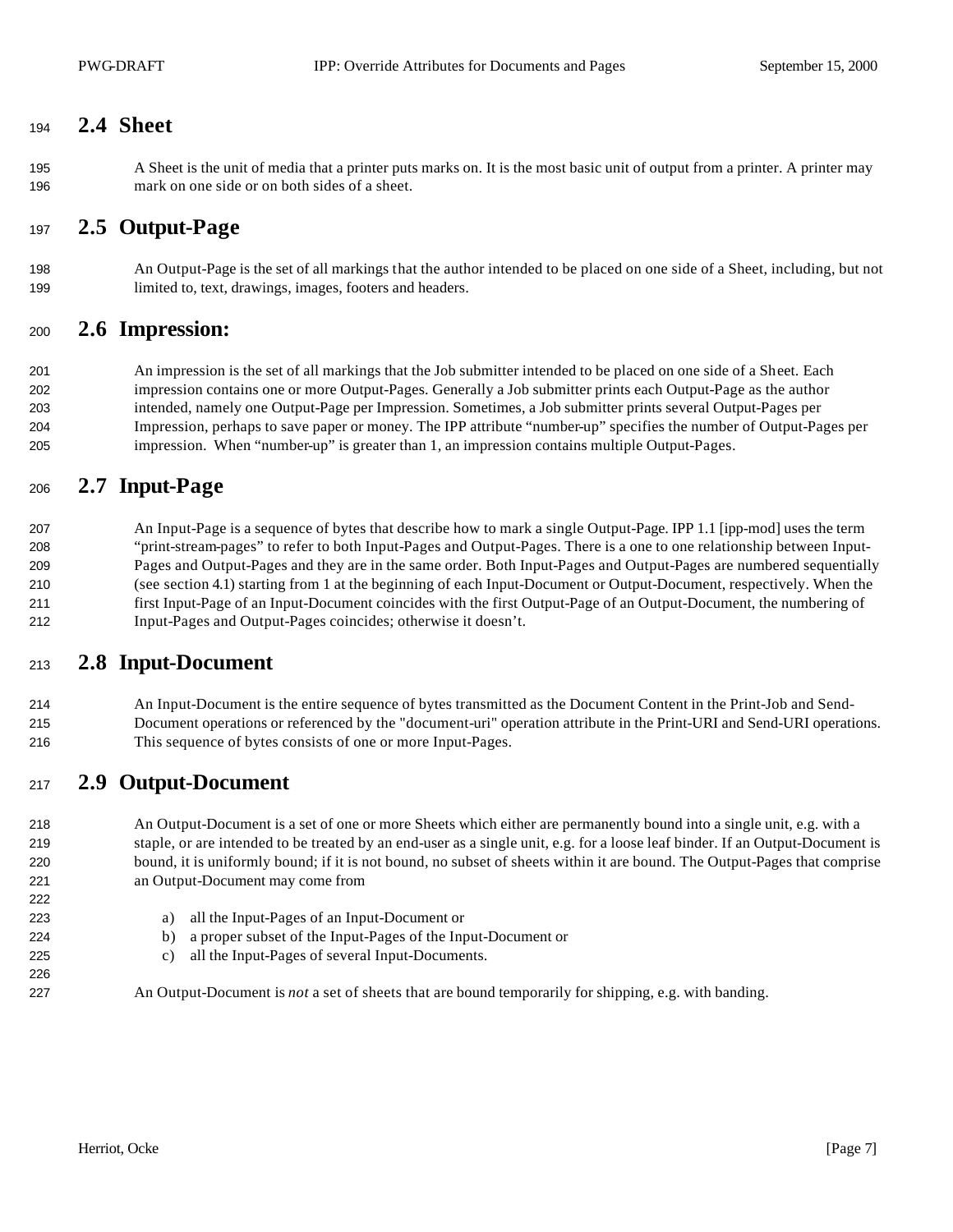# **2.10 Output-Document-Copy**

 When a Printer produces more than one or more copies of an Output-Document, each copy is called an Output- Document-Copy. Sometimes this specification uses the phrase "copy of Output-Document" to emphasize "copy", but the phrase is equivalent to "Output-Document-Copy".

# **2.11 Relationship between Input-Document and Output-Documents**

 Each relationship is named and defined below. The cases are derived from an analysis of possible tree structures (see section 4.2). A client selects the desired case with the number of submitted Input-Documents and the specific values of three attributes: the existing Job Template "multiple-document-handling" and two new attributes "pages-per-subset" and "documents-per-subset". The latter two attributes describe how the stream of Input-Pages or Input-Documents and are partitioned into Output-Documents, respectively.

- In this section, the number of copies produced for each Output-Document does not affect the discussion, so it is easiest to assume that the number is 1.
- 

The table below summarizes the relationship of Input-Documents to Output-Document in the five cases:

| Case                             | Number of              |                         |  |
|----------------------------------|------------------------|-------------------------|--|
|                                  | <b>Input-Documents</b> | <b>Output-Documents</b> |  |
| Degenerate                       |                        |                         |  |
| Separate-Documents               | n                      | n                       |  |
| Single-Document                  | n                      |                         |  |
| Page-Subset Documents            | n                      | m(m> n)                 |  |
| <b>Document-Subset Documents</b> | n                      | m(m < n)                |  |

245 When  $n = 1$  for the "Separate-Documents" and "Single-Document" become the "Degenerate" case.

The table below summarizes the attribute values that control the cases.

- 249 The "separate" value means that "multiple-document-handling" is 'separate-documents-collated-copies' or 'separate-documents-uncollated-copies'.
- The "single" value means that "multiple-document-handling" is 'single-document' or 'single-document-new-sheet'.
- The "ignored" value means that the attribute need not be present and is ignored if it is present,
- The "present" value means that the attribute must be present. A different case is implied if it is not present.
- The "not present" value means that the attribute must not be present. A different case is implied if it is present.

| Case                      | "multiple-document-<br>handling" | "pages-per-subset" | "documents-per-<br>subset" |
|---------------------------|----------------------------------|--------------------|----------------------------|
| Separate-Documents        | separate                         | not present        | not present                |
| Single-Document           | single                           | ignored            | ignored                    |
| Page-Subset Documents     | separate                         | present            | not present                |
| Document-Subset Documents | separate                         | not present        | present                    |

 The Degenerate row is omitted because it follows the rules for the "Separate-Documents" and "Single-Documents" rules when the number of Input-Documents is 1.

There is an error if both "pages-per-subset" and "document-per-subset" are present in the "separate" case.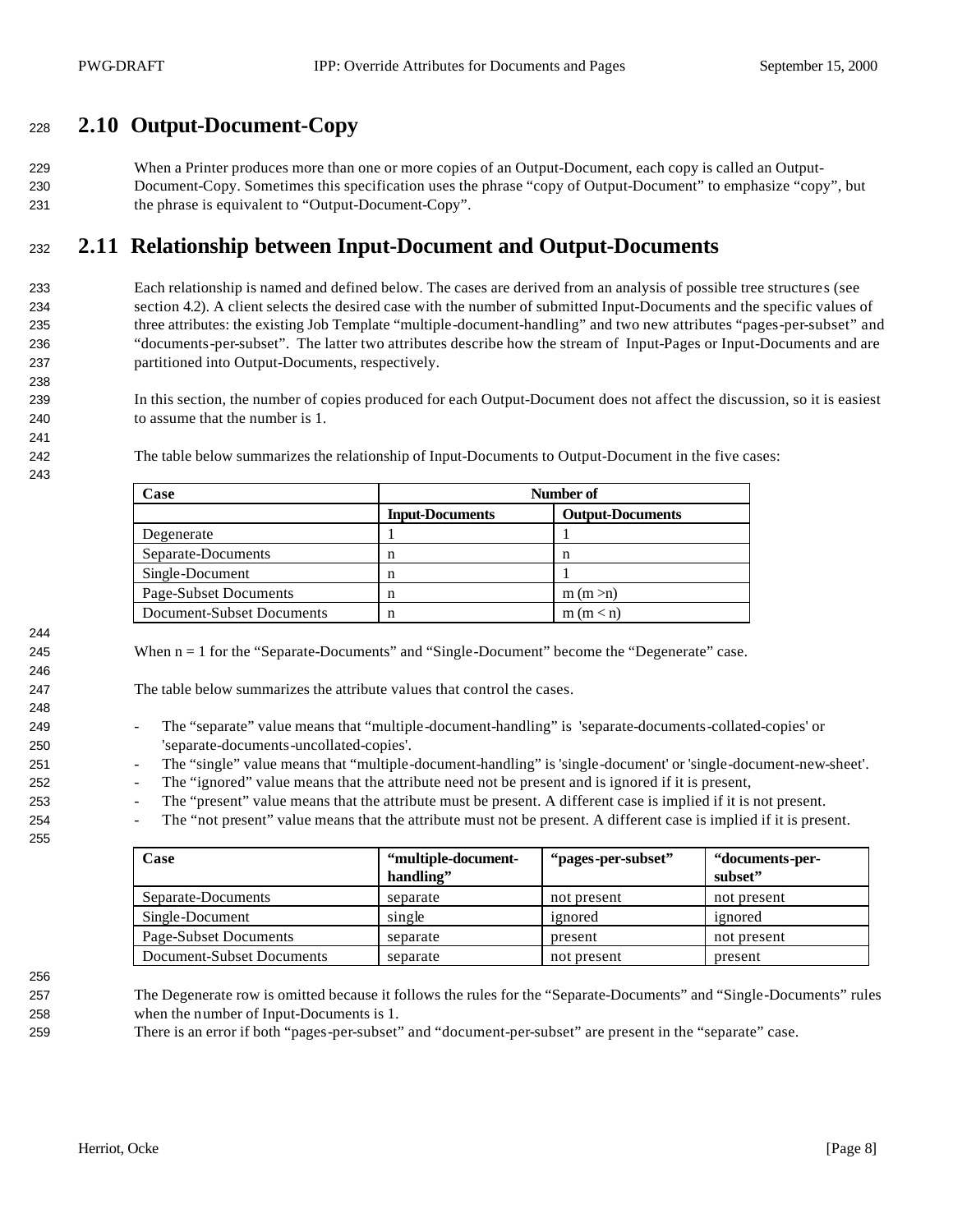## **2.11.1 Degenerate Case:**

| 261 | In the Degenerate Case, the Job consists of exactly one Output-Document and exactly one Input-Document.           |
|-----|-------------------------------------------------------------------------------------------------------------------|
| 262 | The single Input-Document produces the single Output-Document. This case represents the most common case          |
| 263 | of printing. For example, if a user is Printing a single MS Word file, the MS Word file is the Input-Document and |
| 264 | the printed pages are the Output-Document. This case is the degenerate case of Separate-Documents and             |
| 265 | Single-Document. It occurs when the number of Input-Documents is 1 and either                                     |
| 266 |                                                                                                                   |
| 267 | "multiple-document-handling" is 'separate-documents-collated-copies' or 'separate-documents-uncollated-<br>a)     |
| 268 | copies' and neither "pages-per-subset" nor "documents-per-subset" are present or.                                 |
| 269 | "multiple-document-handling" is 'single-document' or 'single-document-new-sheet', and both "pages-per-<br>b)      |
| 270 | subset" and "documents-per-subset" are ignored if present                                                         |
| 271 | 2.11.2 Separate Documents Case                                                                                    |
| 272 | In the Separate Documents Case, the Job consists of one or more Output-Documents where each Input-                |
| 273 | Document produces one Output-Document. For example, if a user prints 10 Java files in one Job and wants 10        |
| 274 | separately stapled Output-Documents, each of the 10 Java files is an Input-Document, and the printed Output-      |
| 275 | Pages from each of the 10 Java files is a separate Output-Document that is stapled separately. This case occurs   |

## **2.11.3 Single Document Case**

#### 279 In the Single Document Case, the job consists of a single Output-Document produced from one or more Input- Documents. For example, if a user prints 10 Java files in one Job and wants all Output-Pages of the 10 Java files to be produced as 1 stapled Output-Document, then each of the 10 Java files is an Input-Document, and all printed Output-Pages from all of the 10 Java files is a single Output-Document that is stapled. This case occurs when "multiple-document-handling" is 'single-document' or 'single-document-new-sheet'; the value of "pages-per-subset" and "documents-per-subset" are both ignored if present.

 when "multiple-document-handling" is 'separate-documents-collated-copies' or 'separate-documents-uncollated-copies' and the new attributes "pages-per-subset" and "documents-per-subset" are not present.

### **2.11.4 Page-Subset Document Case:**

 In the Page-Subset Case, the Job consists of one or more Output-Documents and one or more Input- Documents. The new attribute "pages-per-subset" contains a sequence of integers which specifies how to partition the stream of Input-Pages into subsets, each of which produces an Output Document. For example, if a user prints 1 PostScript file with 1000 pages, where each 4 Output-Pages represents an insurance policy, then the PostScript file is the Input-Document and each group of 4 Output-Pages is an Output-Document. The resulting Output-Documents would be the same if the same 1000 Input-Pages were spread across 2 or more PostScript files. This case occurs when "multiple-document-handling" is 'separate-documents-collated-copies' or 'separate-documents-uncollated-copies' and the new attribute "pages-per-subset" contains 1 or more integer values. The new attribute "documents-per-subset" is not present.

### **2.11.5 Document-Subset Document Case:**

This case is defined here for completeness, but it is not supported by this extension.

 In the Document-Subset Document Case, the Job consists of one or more Output-Documents and one or more Input-Documents. The new attribute "documents-per-subset" contains a sequence of integers which specifies how to partition Job's Input-Documents into subsets, each of which produces an Output Document. For example, if a user prints 25 Java files in one Job and wants 2 separately stapled Output-Documents, one with 15 Java files and one with 10 Java files, then each of the Java files is an Input-Document, and the printed Output- Pages from the first 15 Java files and next 10 Java files are two separate Output-Documents that are stapled separately. This case occurs when "multiple-document-handling" is 'separate-documents-collated-copies' or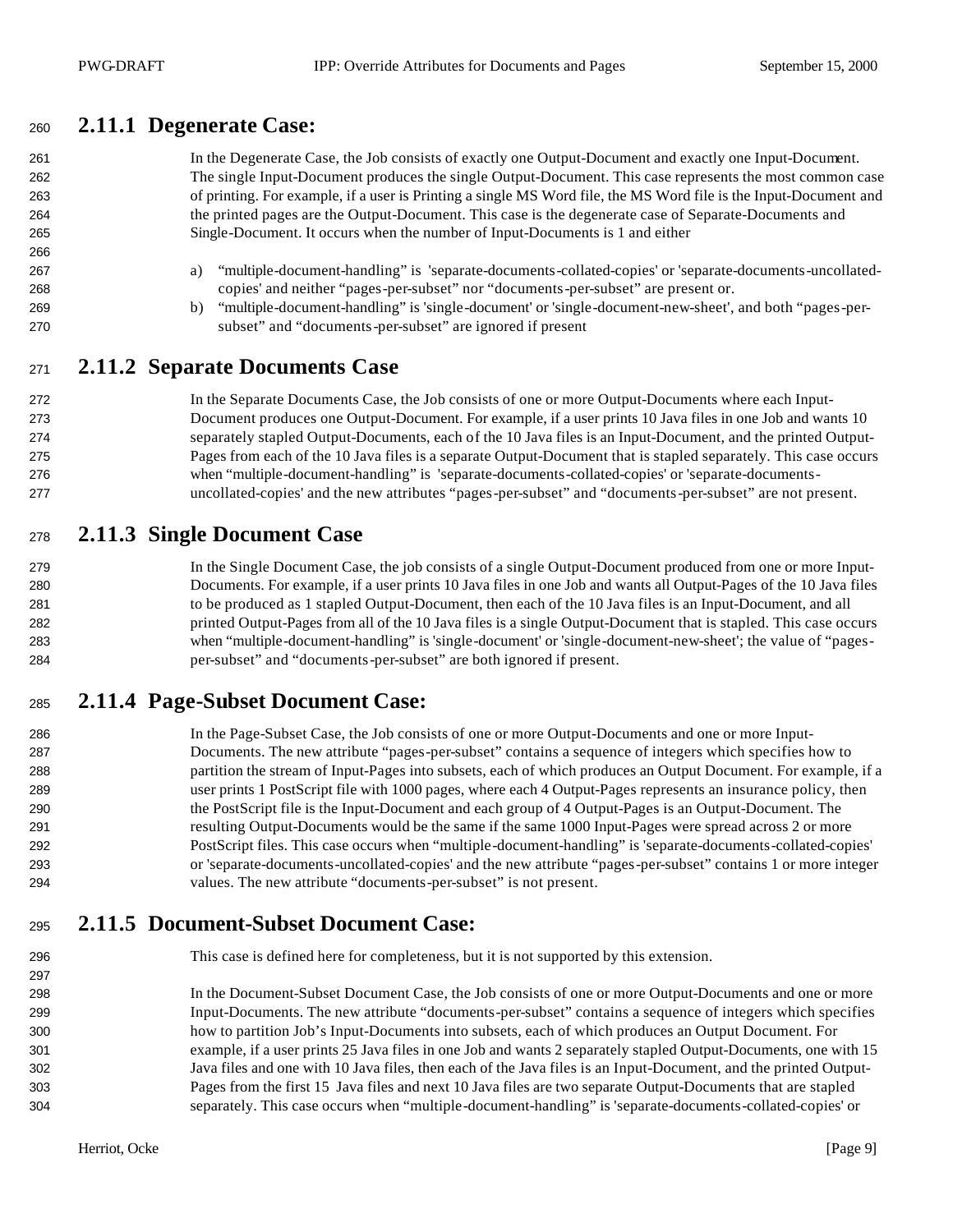'separate-documents-uncollated-copies' and "documents-per-subset" contains 1 or more integer values. The new attribute "pages-per-subset" is not present.

#### **2.12 Document-Overrides**

 In IPP/1.1 each attribute value is the same for the entire Job. When an attribute is a "Document-Overrides" attributes, it is different for identified Input-Documents or Output-Documents.

### **2.13 Page-Overrides**

 In IPP/1.1 each attribute value is the same for the entire Job. When an attribute is a "Page-Overrides" attributes, it is different for identified Input-Pages or Output-Pages.

#### **2.14 Subset-Finishing**

 Subset-Finishing is the ability to subdivide the stream of Input-Pages from one or more Input-Documents into multiple Output-Documents and to apply the same or different finishing to each individual Output-Document.

#### **2.15 Affects**

 Each attribute is said to 'affect' some part of a job. For example, "media" affects a sheet, "finishings" affects an Output- Document, "page-ranges" affects an Input-Document and "job-priority" affects a job. This nuance must be explicit in the Overrides-Extension because the parts of a job that an attribute affects limit the parts of a job that an attribute can be associated with (see the next section for a definition of "associates"). For example, "job-priority" affects a job; so it can be associated with a Job, but not an Input-Document or Input-Page. Likewise, "finishings" affects and Output-Document; so it can be associated with a Job or an Output-Document, but not with an Output-Page.

### **2.16 Associates**

 The word "associates" combines the meaning of the two terms in subsections of this section, namely "directly associates" and "effectively associates". When an attribute is either directly associated or effectively associated with some part of a job, it is said to be "associated" with that part of a job.

### **2.16.1 Directly Associates**

 When an attribute is said to be 'directly associated' with some part of a job, it affects that part or some other part. The part that it affects depends on the attribute and what the attribute is directly associated with. For example if "media" is directly associated with a job, it affects all sheets in the job. If "media" is directly associated with an Output-Document, it affects all sheets in that Output-Document. If "media" is directly associated with an Output-Page, it affects the sheet containing that Output-Page.

### **2.16.2 Effectively Associates**

335 When an attribute is said to be directly associated with some part of a job 'A' that is semantically connected with another part 'B', the attribute is said to be "effectively associated" with 'B'. For example, in the Separate- Documents Case, when an attribute is directly associated with an Input-Document, it is effectively associated with the corresponding Output-Document.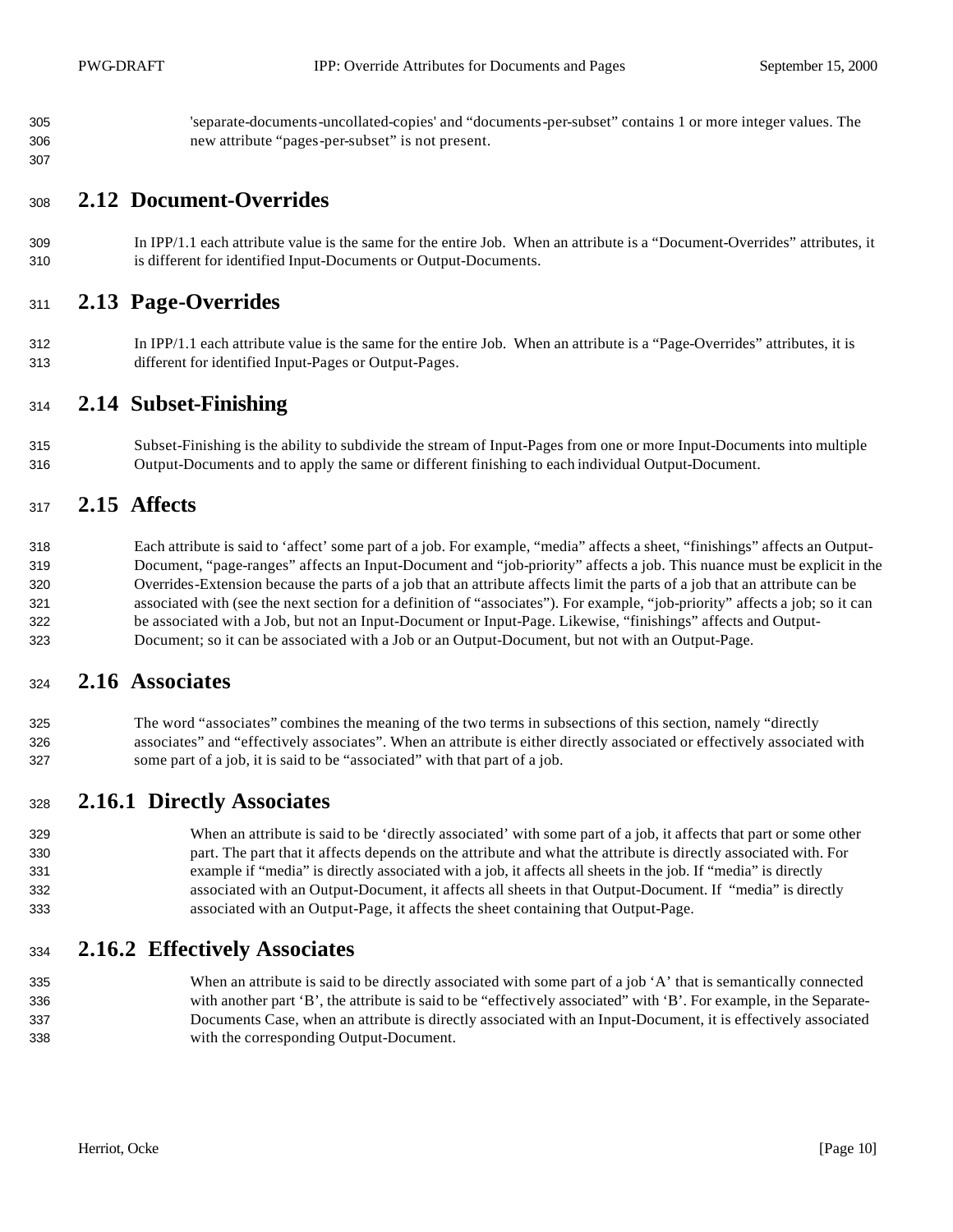# **2.17 Job-Submission Operations:**

 The Job-Submission Operations are the IPP operations that create jobs and send document content, namely Print-Job, Print-URI, Create-Job, Send-Document and Send-URI.

# **3. Requirements**

The following is a list of requirements for the Overrides-Extension.

- 1. The Override-Extension MUST contain a mechanism for specifying Job attributes that are overrides for particular Input-Documents or Output-Documents. A Printer and a client OPTIONALLY support this mechanism.
- 2. There MUST be a mechanism for specifying Job attributes that are overrides for particular Input-Pages or Output-Pages. A Printer and a client OPTIONALLY support this mechanism.
- 3. There MUST be a mechanism for specifying Job attributes that are overrides for particular document copies of Output-Documents. A Printer and a client OPTIONALLY support this mechanism.
- 4. The mechanism for overrides MUST be supported by all Job-Submission operations and Validate-Job.
- 5. The extension MUST support the four relationships of Input-Documents and Output-Documents: Degenerate Case, Separate-Documents Case, Single-Document Case and Page-Subset Document Case.
- 6. The extension MUST support Subset-Finishing.

# **4. Overview**

 In IPP 1.1 all attributes that a client includes with job creation operations affect the entire Job in a uniform way. That is, there is no way for one Output-Document in a given Job to be stapled and another drilled. Also, there is no way for the first sheet of each Output-Document to be on a different media or to have a different value of "sides" from the other Sheets in the Output-Document. In addition, there is no way for one document copy to be printed on paper and another on transparencies. An IPP/1.1 client can specify features, such as finishing, media and sides only at the job level.

The Override Extension defined in this document allows some Output-Pages, some Output-Documents and some Input-

 Documents to be affected by attribute values that are overrides to those specified for the Job as a whole. For example, the first Output-Page of an Output-Document has a different media from the rest, or the second Output-Document is stapled and the rest are not, or the page-ranges of the first Input-Document selects a few Input-Pages and the rest of the Input-Documents are printed in full, or one copy of an Output-Document has a different media from the rest.

# **4.1 Numbering of Components**

The Override Extension defines a system for numbering of components.

- Each Input-Document has a number. The single Input-Document that a client sends with Print-Job or Print-URI and the first Input-Document that a client sends with Send-Document or Send-URI has a number of 1. Each subsequent Input-Document that a clients sends has a number that is one higher than the previous.
- Each Input-Page in an Input-Document is numbered sequentially, starting at 1 for the first Input-Page. If a Job has several Input-Documents, the first Input-Page of each Input-Document has the number of 1, which is relative to that Input-Document.
- Each Output-Document has a number. The first Output-Document has a number of '1', and each subsequent Output- Document has a number that is one higher than the previous Output-Document. The Output-Documents are numbered as if the value of "copies" were 1, i.e. if an Input-Document produces multiple copies, each copy of a particular Output-Document has the same number.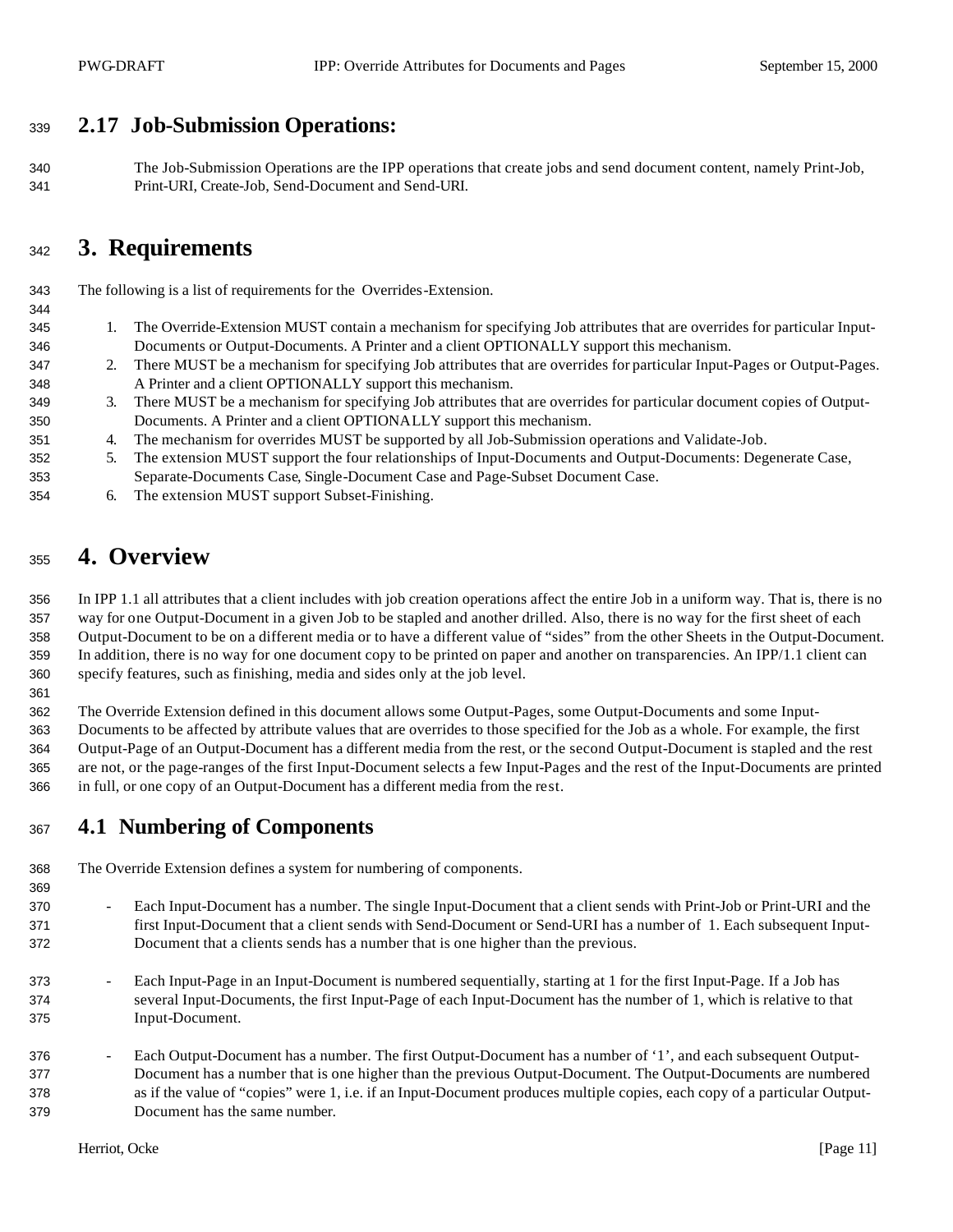- Each Output-Page in an Output-Document is numbered sequentially, starting at 1 for the first Output-Page. If a Job has several Output-Documents, the first Output-Page of each has the number of 1, which is relative to that Output-Document
- 382 Each copy of an Output-Document has a number. The first copy of each Output-Document has a number of '1', and each subsequent copy has a number that is one higher than the previous copy. If a job has multiple Output-Documents, the first copy of each has a number of '1'.

## **4.2 Relationship of Numbered Components**

 The previous section described how to number Input-Documents, Output-Documents, Input-Pages and Output-Pages. This section describes the relationship between the number on each of these four components. The relationship differs for each of the five cases defined in section 2.10. The following diagrams of tree structure show each of the five cases and the relationship of the numbers in those cases.

 These diagrams assume that the number of copies of Output-Documents is 1. When the number of copies exceeds 1, some parts of these diagrams would have further replication, but the numeric relationships of the four displayed components would not change.

| 395 | Degenerate Case:                                                          |
|-----|---------------------------------------------------------------------------|
| 396 |                                                                           |
| 397 | Job &                                                                     |
| 398 | Input-Document 1 &                                                        |
| 399 | Output-Document 1                                                         |
| 400 |                                                                           |
| 401 |                                                                           |
| 402 | $\sim$ $\sim$ $\sim$ $\sim$ $\sim$                                        |
| 403 | Input-Page 1 & Input-Page n &                                             |
| 404 | Output-Page 1<br>Output-Page n                                            |
| 405 |                                                                           |
| 406 |                                                                           |
| 407 | Conditions that define this case:                                         |
| 408 |                                                                           |
| 409 | Job contains exactly 1 Input-Document                                     |
| 410 | Either conditions for "Separate-Documents" or "Single-Documents" are met. |
| 411 | Observations about this case:                                             |
| 412 |                                                                           |
| 413 | Job coincides with Output-Document 1 and Input-Document 1                 |
| 414 | Output-Page i coincides with Input-Page i                                 |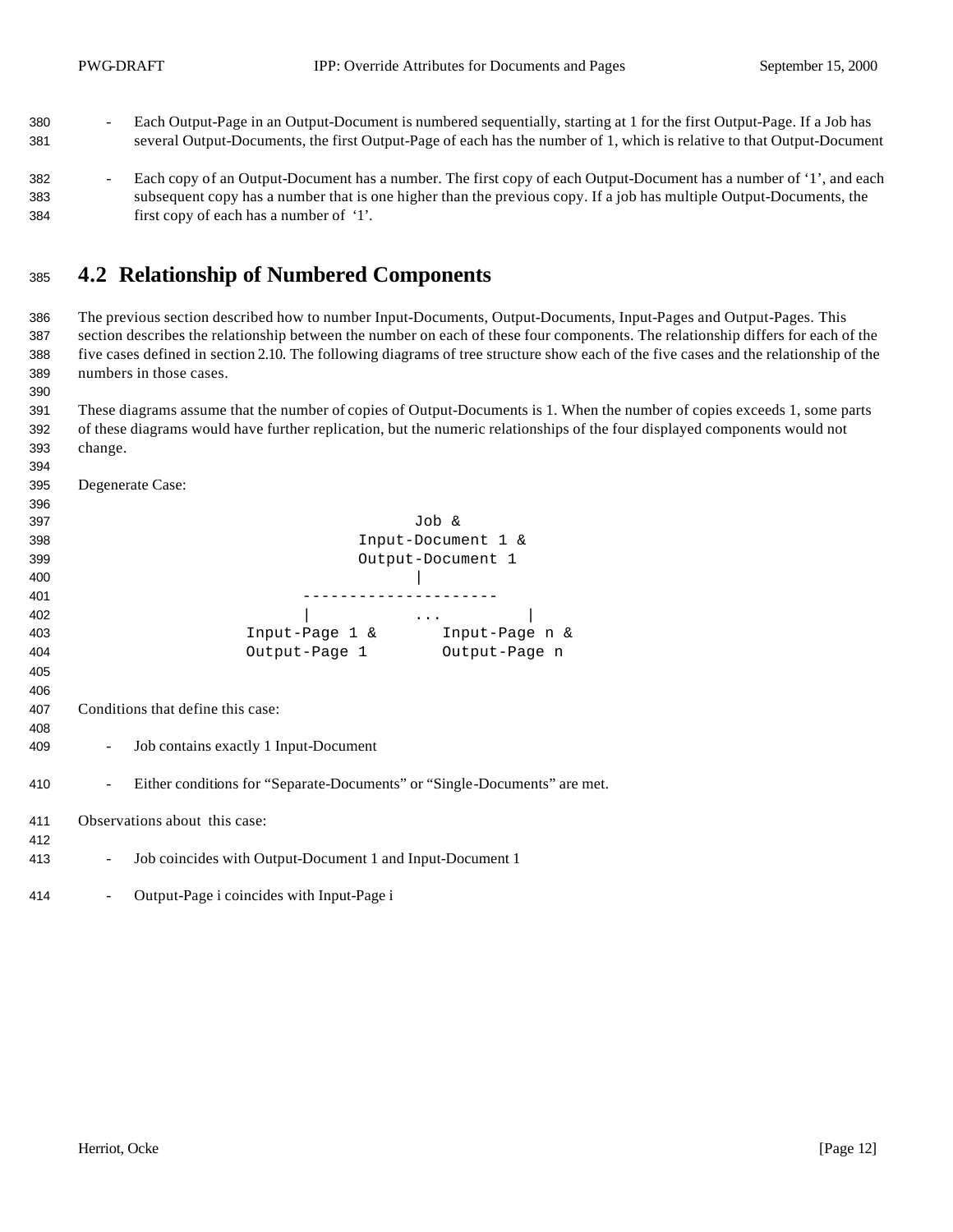| Separate-Documents Case:                                                                                                                                   |                                                                                                                   |  |  |  |  |
|------------------------------------------------------------------------------------------------------------------------------------------------------------|-------------------------------------------------------------------------------------------------------------------|--|--|--|--|
|                                                                                                                                                            | Job                                                                                                               |  |  |  |  |
| Input-Document 1 &<br>Output-Document 1                                                                                                                    | Input-Document 2 &<br>Output-Document 2                                                                           |  |  |  |  |
| _________________<br>$\sim$ $\sim$ $\sim$ $\sim$<br>Input-Page 1 & Input-Page n & Input-Page 1 & Input-Page p<br>Output-Page 1 Output-Page n Output-Page 1 | ______________________<br>$\sim$ $\sim$ $\sim$<br>Output-Page p                                                   |  |  |  |  |
| Conditions that define this case:                                                                                                                          |                                                                                                                   |  |  |  |  |
|                                                                                                                                                            | Job contains more than one or more Input-Documents, though one Input-Document is technically the Degenerate Case. |  |  |  |  |
|                                                                                                                                                            | "multiple-document-handling" is 'separate-documents-collated-copies' or 'separate-documents-uncollated-copies'    |  |  |  |  |
| "pages-per-subset" is not present                                                                                                                          |                                                                                                                   |  |  |  |  |
| "documents-per-subset" is not present                                                                                                                      |                                                                                                                   |  |  |  |  |
| Observations about this case:                                                                                                                              |                                                                                                                   |  |  |  |  |
|                                                                                                                                                            |                                                                                                                   |  |  |  |  |
|                                                                                                                                                            | Output-Document i coincides with Input-Document i                                                                 |  |  |  |  |
| Output-Page i coincides with Input-Page i                                                                                                                  |                                                                                                                   |  |  |  |  |
| Single-Document Case:                                                                                                                                      |                                                                                                                   |  |  |  |  |
|                                                                                                                                                            | Job & Output Document 1                                                                                           |  |  |  |  |
| Input-Document 1                                                                                                                                           | Input-Document 2                                                                                                  |  |  |  |  |
| ------------------<br>$\mathcal{L}_{\text{max}}$ and $\mathcal{L}_{\text{max}}$ . The contract of $\mathcal{L}_{\text{max}}$                               |                                                                                                                   |  |  |  |  |
| Input-Page 1 & Input-Page n & Input-Page 1 & Input-Page $p$<br>Output-Page 1 Output-Page n                                                                 | Output-Page n+1 Output-Page n+p                                                                                   |  |  |  |  |
| Conditions that define this case:                                                                                                                          |                                                                                                                   |  |  |  |  |
|                                                                                                                                                            | Job contains more than one or more Input-Documents, though one Input-Document is technically the Degenerate Case. |  |  |  |  |
| "multiple-document-handling" is 'single-document' or 'single-document-new-sheet';                                                                          |                                                                                                                   |  |  |  |  |
| Observations about this case:                                                                                                                              |                                                                                                                   |  |  |  |  |
|                                                                                                                                                            |                                                                                                                   |  |  |  |  |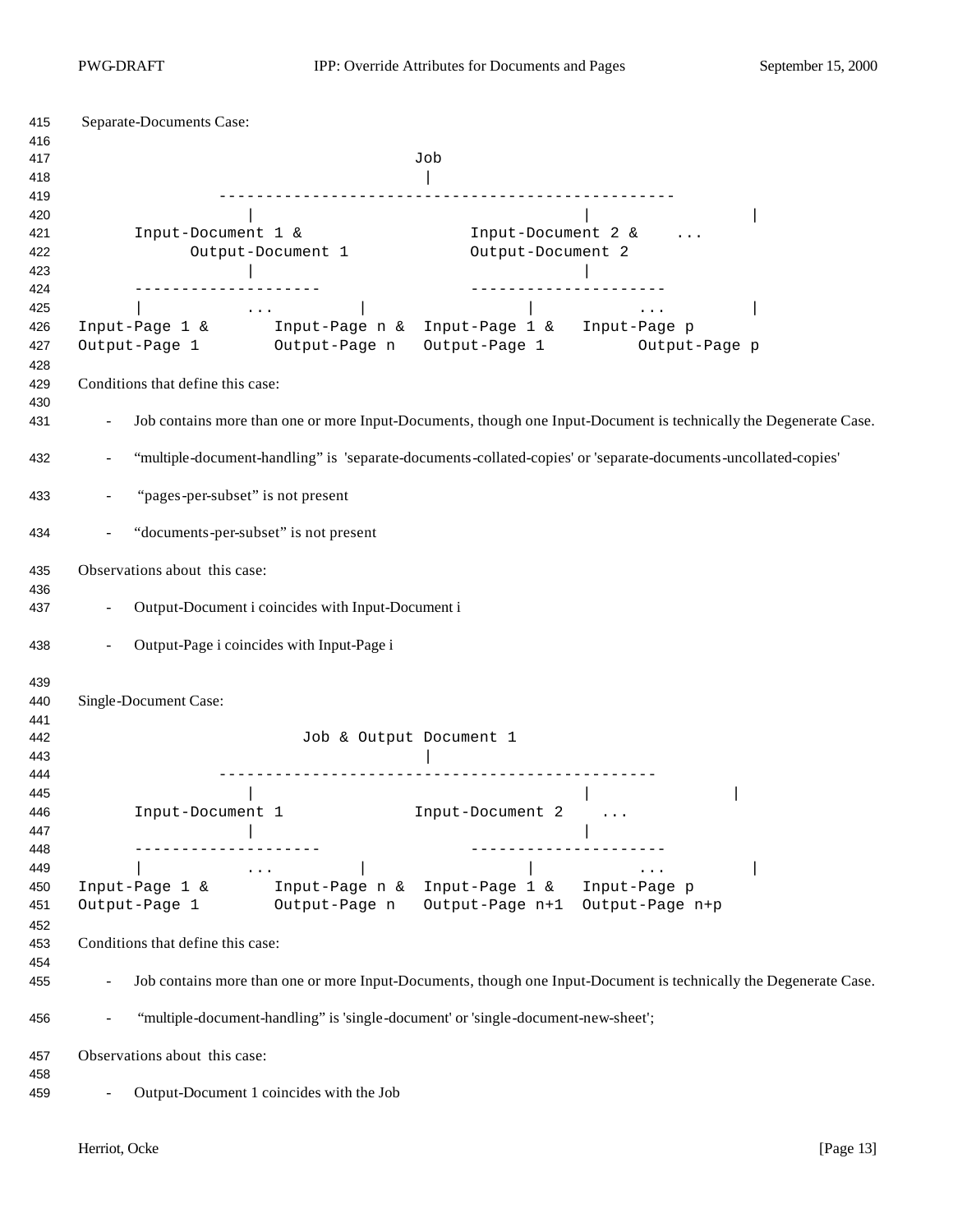| 460<br>461<br>462 | The numbering of Output-Pages is continuous through all Input-Documents, but the numbering of Input-Pages starts at<br>1 in each Input-Document. That is, Input-Page i in Input-Document m coincides with Output-Page i + k, where k is the<br>number of Input-Pages in all previous Input-Documents, i.e. Input-Documents 1 through m-1.                                                                                                                   |  |  |  |
|-------------------|-------------------------------------------------------------------------------------------------------------------------------------------------------------------------------------------------------------------------------------------------------------------------------------------------------------------------------------------------------------------------------------------------------------------------------------------------------------|--|--|--|
| 463               | "pages-per-subset" is ignored if present                                                                                                                                                                                                                                                                                                                                                                                                                    |  |  |  |
| 464               | "documents-per-subset" is ignored if present                                                                                                                                                                                                                                                                                                                                                                                                                |  |  |  |
| 465               |                                                                                                                                                                                                                                                                                                                                                                                                                                                             |  |  |  |
| 466               | Page-Subset Document Case:                                                                                                                                                                                                                                                                                                                                                                                                                                  |  |  |  |
| 467               |                                                                                                                                                                                                                                                                                                                                                                                                                                                             |  |  |  |
| 468               | Job                                                                                                                                                                                                                                                                                                                                                                                                                                                         |  |  |  |
| 469               |                                                                                                                                                                                                                                                                                                                                                                                                                                                             |  |  |  |
| 470               |                                                                                                                                                                                                                                                                                                                                                                                                                                                             |  |  |  |
| 471<br>472        | $\sim$ $\sim$ $\sim$                                                                                                                                                                                                                                                                                                                                                                                                                                        |  |  |  |
| 473               |                                                                                                                                                                                                                                                                                                                                                                                                                                                             |  |  |  |
| 474               |                                                                                                                                                                                                                                                                                                                                                                                                                                                             |  |  |  |
| 475               | ________________________________                                                                                                                                                                                                                                                                                                                                                                                                                            |  |  |  |
| 476               | $\mathbf{1} \bullet \mathbf{1} \bullet \mathbf{1}$ and $\mathbf{1} \bullet \mathbf{1} \bullet \mathbf{1}$                                                                                                                                                                                                                                                                                                                                                   |  |  |  |
| 477               | Output-Document 1 Output-Document m Output-Document r                                                                                                                                                                                                                                                                                                                                                                                                       |  |  |  |
| 478               |                                                                                                                                                                                                                                                                                                                                                                                                                                                             |  |  |  |
| 479               | ---------------- similar                                                                                                                                                                                                                                                                                                                                                                                                                                    |  |  |  |
| 480               | $\mathcal{L}(\mathcal{L}(\mathcal{L}(\mathcal{L}(\mathcal{L}(\mathcal{L}(\mathcal{L}(\mathcal{L}(\mathcal{L}(\mathcal{L}(\mathcal{L}(\mathcal{L}(\mathcal{L}(\mathcal{L}(\mathcal{L}(\mathcal{L}(\mathcal{L}(\mathcal{L}(\mathcal{L}(\mathcal{L}(\mathcal{L}(\mathcal{L}(\mathcal{L}(\mathcal{L}(\mathcal{L}(\mathcal{L}(\mathcal{L}(\mathcal{L}(\mathcal{L}(\mathcal{L}(\mathcal{L}(\mathcal{L}(\mathcal{L}(\mathcal{L}(\mathcal{L}(\mathcal{L}(\mathcal{$ |  |  |  |
| 481               | Input-Page 1 & Input-Page n & Input-Page 1+ $k$ & Input-Page p+ $k$                                                                                                                                                                                                                                                                                                                                                                                         |  |  |  |
| 482               | Output-Page 1 Output-Page n<br>Output-Page 1 Output-Page p                                                                                                                                                                                                                                                                                                                                                                                                  |  |  |  |
| 483               |                                                                                                                                                                                                                                                                                                                                                                                                                                                             |  |  |  |
| 484               | Conditions that define this case:                                                                                                                                                                                                                                                                                                                                                                                                                           |  |  |  |
| 485<br>486        | Job contains one or more Input-Documents                                                                                                                                                                                                                                                                                                                                                                                                                    |  |  |  |
| 487               | "multiple-document-handling" is 'separate-documents-collated-copies' or 'separate-documents-uncollated-copies'                                                                                                                                                                                                                                                                                                                                              |  |  |  |
| 488               | "pages-per-subset" is present.                                                                                                                                                                                                                                                                                                                                                                                                                              |  |  |  |
|                   |                                                                                                                                                                                                                                                                                                                                                                                                                                                             |  |  |  |
| 489               | "documents-per-subset" is not present                                                                                                                                                                                                                                                                                                                                                                                                                       |  |  |  |
| 490               | Observations about this case:                                                                                                                                                                                                                                                                                                                                                                                                                               |  |  |  |
| 491               |                                                                                                                                                                                                                                                                                                                                                                                                                                                             |  |  |  |
| 492               | The diagram shows that Output-Documents 1 through m are contained in Input-Document 1, and Output-Documents                                                                                                                                                                                                                                                                                                                                                 |  |  |  |
| 493               | m+1 through t are contained in Input-Document 2 and so on. However, this diagram is not completely accurate. The                                                                                                                                                                                                                                                                                                                                            |  |  |  |
| 494               | Input-Pages from all Input-Documents are more accurately viewed as a continuous stream of Input-Pages that are                                                                                                                                                                                                                                                                                                                                              |  |  |  |
| 495               | partitioned into Output-Documents as specified by the attribute "pages-per-subset". For example, an Output-Document<br>could come from the last 3 Input-Pages of an Input-Document and the first 4 Input-Pages of the next Input-Document.                                                                                                                                                                                                                  |  |  |  |
| 496               |                                                                                                                                                                                                                                                                                                                                                                                                                                                             |  |  |  |
| 497               | The Input-Pages in each Input-Document are numbered sequentially starting from 1 and the Output-Pages in each                                                                                                                                                                                                                                                                                                                                               |  |  |  |
| 498               | Output-Document are numbered sequentially starting from 1. For the first Output-Document, the numbers of the Input-                                                                                                                                                                                                                                                                                                                                         |  |  |  |
| 499               | Pages and Output-Pages coincide. For subsequent Output-Documents, the numbers differ. For example, the first Output-                                                                                                                                                                                                                                                                                                                                        |  |  |  |
| 500               | Page of the second Output-Document coincides with Input-Page w, where w is the number of Output-Pages in the first                                                                                                                                                                                                                                                                                                                                          |  |  |  |
| 501               | Output-Document. To be specific, Output-Page i in Output-Document m coincides with Input-Page i + k of the Job,                                                                                                                                                                                                                                                                                                                                             |  |  |  |
| 502               | where k is the number of Output-Pages in all previous Output-Documents of the job, e.g. Output-Documents 1 through                                                                                                                                                                                                                                                                                                                                          |  |  |  |
| 503               | $m-1$ .                                                                                                                                                                                                                                                                                                                                                                                                                                                     |  |  |  |
| 504               | "pages-per-subset" specifies the number of pages in each Output-Document.                                                                                                                                                                                                                                                                                                                                                                                   |  |  |  |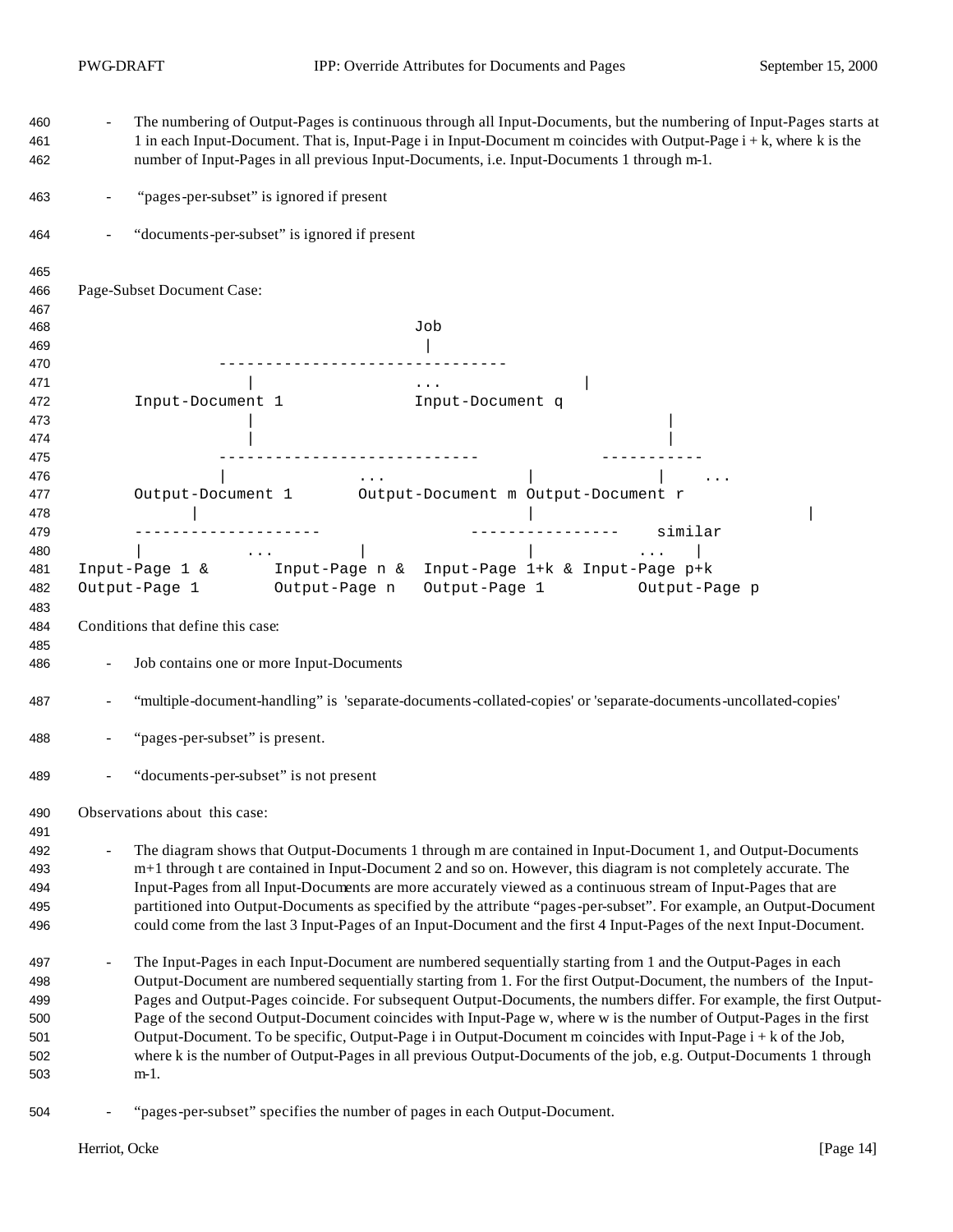| 505 |                                                                                                                                      |  |  |  |  |  |
|-----|--------------------------------------------------------------------------------------------------------------------------------------|--|--|--|--|--|
| 506 | Document-Subset Document Case:                                                                                                       |  |  |  |  |  |
| 507 |                                                                                                                                      |  |  |  |  |  |
| 508 | NOTE: this case is here for completeness and is not supported by the Overrides-Extension.                                            |  |  |  |  |  |
| 509 |                                                                                                                                      |  |  |  |  |  |
| 510 | Job                                                                                                                                  |  |  |  |  |  |
| 511 |                                                                                                                                      |  |  |  |  |  |
| 512 |                                                                                                                                      |  |  |  |  |  |
| 513 | $\cdots$                                                                                                                             |  |  |  |  |  |
| 514 | Output-Document 1<br>Output-Document q                                                                                               |  |  |  |  |  |
| 515 |                                                                                                                                      |  |  |  |  |  |
| 516 | similar                                                                                                                              |  |  |  |  |  |
| 517 | ----------------------------------                                                                                                   |  |  |  |  |  |
| 518 |                                                                                                                                      |  |  |  |  |  |
| 519 | Input-Document 1<br>Input-Document m                                                                                                 |  |  |  |  |  |
| 520 |                                                                                                                                      |  |  |  |  |  |
| 521 |                                                                                                                                      |  |  |  |  |  |
| 522 |                                                                                                                                      |  |  |  |  |  |
| 523 | Input-Page 1 & Input-Page n & Input-Page 1 & Input-Page p                                                                            |  |  |  |  |  |
| 524 | Output-Page 1 Output-Page n<br>Output-Page 1+k Output-Page p+k                                                                       |  |  |  |  |  |
| 525 |                                                                                                                                      |  |  |  |  |  |
| 526 | Conditions that define this case:                                                                                                    |  |  |  |  |  |
| 527 |                                                                                                                                      |  |  |  |  |  |
| 528 | Job contains one or more Input-Documents                                                                                             |  |  |  |  |  |
| 529 | "multiple-document-handling" is 'separate-documents-collated-copies' or 'separate-documents-uncollated-copies'                       |  |  |  |  |  |
| 530 | "pages-per-subset" is not present.                                                                                                   |  |  |  |  |  |
| 531 | "documents-per-subset" is present                                                                                                    |  |  |  |  |  |
| 532 | Observations about this case:                                                                                                        |  |  |  |  |  |
| 533 |                                                                                                                                      |  |  |  |  |  |
| 534 | Input-Documents 1-m are contained in Output-Document 1, and Input-Documents m+1 through t are contained in                           |  |  |  |  |  |
| 535 | Output-Document 2 and so on.                                                                                                         |  |  |  |  |  |
| 536 | Input-Page i in Input-Document m coincides with Output-Page $i + k$ of Output-Document j, where k is the number of<br>$\blacksquare$ |  |  |  |  |  |
| 537 | Input-Pages in all previous Input-Documents of Output-Document j, e.g. Input-Documents 1 through m-1.                                |  |  |  |  |  |
| 538 | "documents-per-subset" has the number of Input-Documents in each Output-Document.                                                    |  |  |  |  |  |

# **4.3 Association of Attributes**

 The Override Extension allows attribute associations with Input-Pages, Output-Pages, Input-Documents and Output-Documents, and it continues to allow associations with Jobs. The Override Extension specifies rules for associations, and it categorizes attributes according to what they affect. The categories of attributes and the members in the Overrides-Extension are:

- Input Documents: "page-ranges", "document-format", "document-name", "compression" and "document-natural-language".
- Output-Documents: "finishings"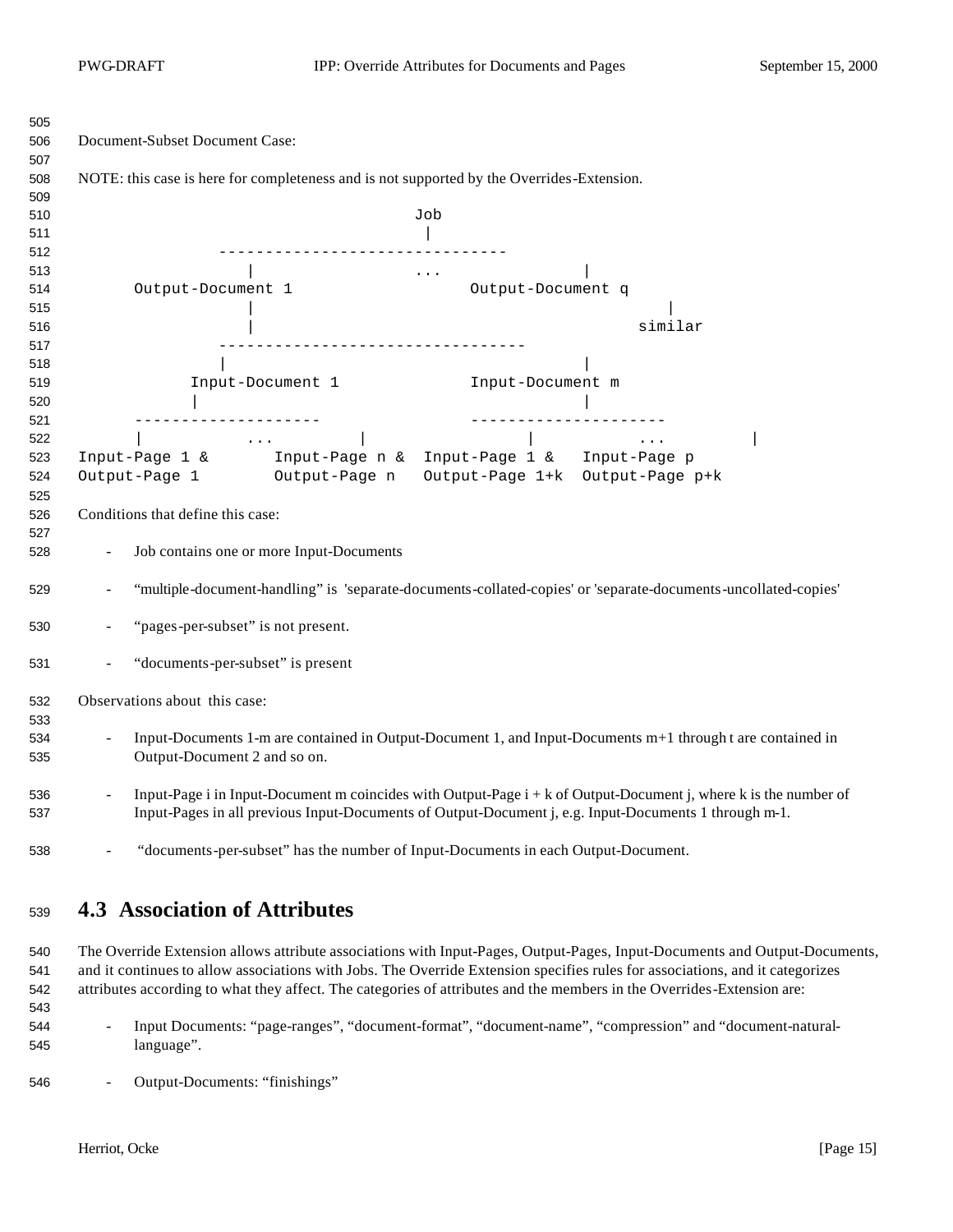#### - Sheets: "media" and "sides"

The table below shows what each of the three categories of attributes can be associated with:

|                  | Category of attribute |                 |               |  |
|------------------|-----------------------|-----------------|---------------|--|
| Associates with: | Input-Document        | Output-Document | <b>Sheets</b> |  |
| Input-Document   | <b>ves</b>            | ves             | ves           |  |
| Output-Document  | no                    | ves             | ves           |  |
| Input-Page       | no                    | no              | ves           |  |
| Output-Page      | no                    | no              | yes           |  |

The meaning of these associations and their limitation is specified in section 16.

 The Override-Extension mechanism seems to be general enough to add new Document-Overrides and Page-Overrides attributes without changing or extending the general mechanism. That is, an existing or new Job attribute becomes a Document-Overrides or Page-Overrides attribute when a description of that attributes says so, but no changes need be made to the ways overrides work.

 If the new attribute belongs to one of the three above categories, it follows the rules of that category. If it belongs to a new categories, the rules of association must be defined.

# **4.4 Effect of the "document-copies" attribute**

 The "document-copies" attribute causes some copies of a document to be printed differently from others. For example, 10 copies are duplex printed on letter paper with a staple. One copy is simplex printed on transparencies without a staple. As another 561 example, the first page of 100 copies of a 3 page document are printed on letterhead paper and the first page of the 101<sup>st</sup> copy of the document is printed on regular letter paper.

 If an attribute can affect an Output-Document, it can affect particular Output-Document-Copies. If an attribute can affect Sheets, it can affect Sheets of particular Output-Document-Copies.

 Normally, when an attribute is associated with Input-Documents, Output-Documents, Input-Pages or Output-Pages, that attribute is effectively associated with corresponding Input-Documents, Output-Documents or Sheets. When an association includes the "document-copies" attribute, it has the following meaning for each effective association. If the attribute effectively associates with:

- Input-Documents, the Printer ignores the "document-copies" attribute.
- Output-Documents, the attribute affects the specified copies of the Output-Documents.
- 574 Sheets: the attribute affects the sheets of the specified copies of Output-Documents.

### **4.5 Subset Finishing**

 In IPP/1.1 a Printer applies the "finishings" attribute to all Output-Documents in a given job. This proposal supports "Subset Finishing" which we define as the ability to partition the Input-Pages of an Input-Document into one or more Output-Documents and to apply different types of finishing to each of the individual Output-Documents contained within a single job.

 This model supports subset finishing with the new attribute "pages-per-subset" which specifies the number of Input-Pages per Output-Document. This model treats Subset-Finishing as a Job level sub-setting of the Input-Documents into Output-Documents and as a Document Override attribute rather than a Page Override attribute for two reasons. 

Herriot, Ocke [Page 16]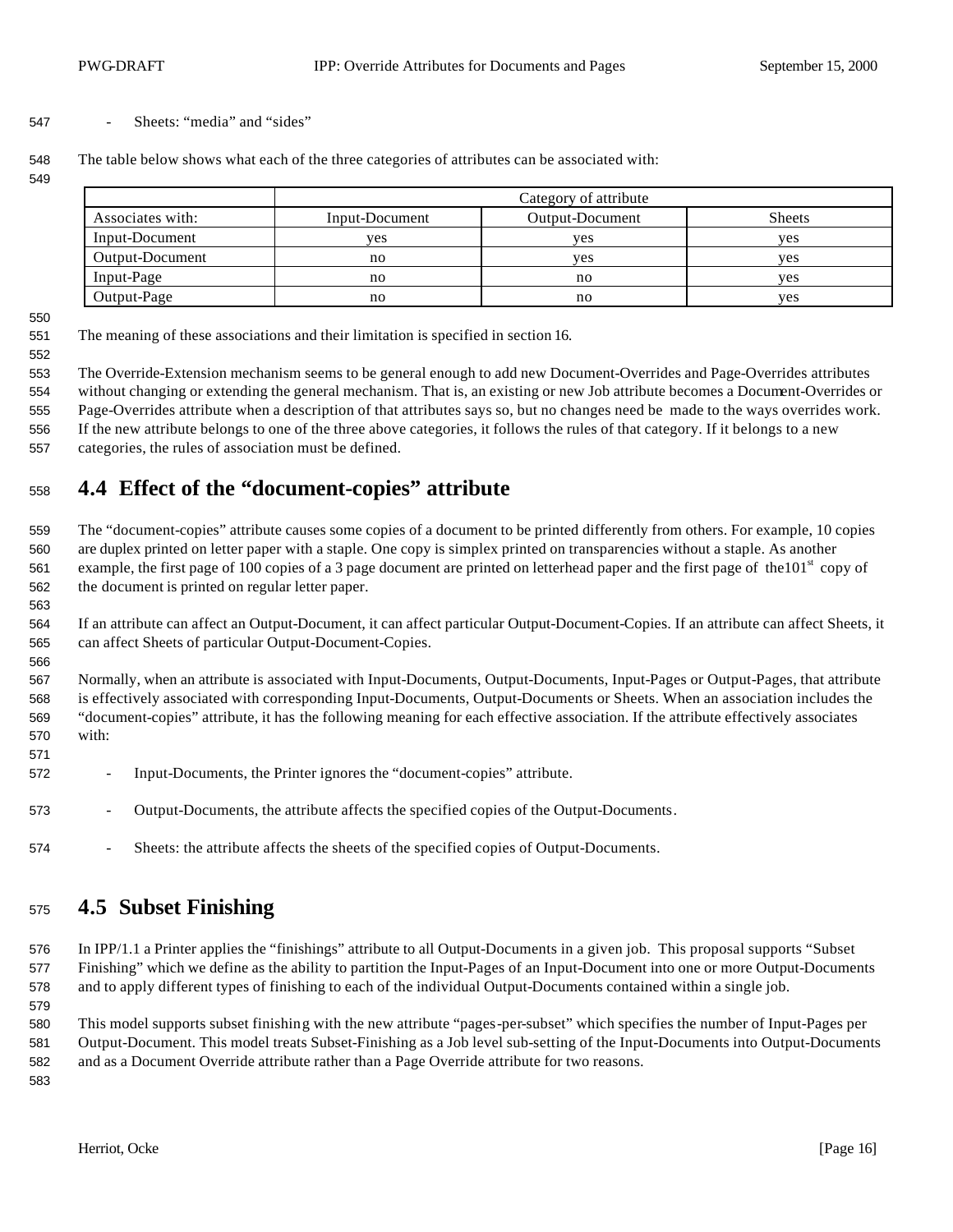- 584 Page-Overrides, as their name suggests, are overrides for a few Input-Pages or Output-Pages that differ from the rest of the Input-Pages or Output-Pages in the Job. With Subset-Finishing, all Input-Pages belong to some subset. So, sub- setting is not an override; it encompasses the entire Job. Only the finishing part of Subset-Finishing can have overrides and those overrides apply to a subset, much like they apply to Output-Documents. Because subsets behave like Output-Documents, it is easiest to describe the sub-setting operation as creating Output-Documents.
- 589 <sup>-</sup> If the attributes "media", "sides" and "finishings" were all treated as Page-Override attributes, then there would have to one rule for splitting and merging groups when "finishings" is associated with the group and another rule when it is not associated with the group. If a Page-Override specifies "sides" is duplex for pages 1-10 and "media" is added to pages 5 and 6, there can be three Page-Override groups, one for pages 1-4 with "sides", one for pages 5 and 6 with "sides" and "media" and one for pages 7-10 with sides. If "media" is removed, the groups can be merged back to the original single group. If "finishings = staple" had been present in the original group of pages 1-10, such a split would change finishing from one staple in pages 1-10 to 3 staples, one in pages 1-6, one in page 5-6 and one in pages 7-10.
- 

The remainder of this document describes the changes necessary to support the Overrides Extension.

# **5. New Job Template Attributes**

 The Override Extension adds three new Job Template attributes: "document-overrides", "page-overrides" and "pages-per-subset". The first two attributes support override attributes, and the third supports subset finishing.

| 602 |                     |                        |                        |  |
|-----|---------------------|------------------------|------------------------|--|
| 603 | Job Attribute       | Printer: Default Value | Printer: Supported     |  |
| 604 |                     | Attribute              | Values Attribute       |  |
| 605 | ===========         |                        | =================      |  |
| 606 | document-           | none                   | document-overrides-    |  |
| 607 | overrides           |                        | supported              |  |
| 608 | (1setOf collection) |                        | (1setOf type2 keyword) |  |
| 609 |                     |                        |                        |  |
| 610 | page-overrides      | none                   | page-overrides-        |  |
| 611 |                     |                        | supported              |  |
| 612 | (1setOf collection) |                        | (1setOf type2 keyword) |  |
| 613 | ========            |                        | ==================     |  |
| 614 | pages-per-subset    | none                   | pages-per-subset       |  |
| 615 |                     |                        | supported              |  |
| 616 | (1setOf integer)    |                        | (Boolean)              |  |
| 617 |                     |                        |                        |  |
|     |                     |                        |                        |  |

# **5.1 document-overrides (1setOf collection)**

 This OPTIONAL Job Template attribute contains attributes that are associated with Input-Documents and Output-Documents and that are treated as document overrides. Such attributes are called "Document-Overrides" attributes. The remainder of this section describes features that an implementation MUST support or MAY support if an implementation supports this attribute. 

 If this attribute is not present in a Job, there are no Document-Overrides within the Job. If it is present, the value consists of one or more 'collection' values, where each 'collection' value identifies one or more Input-Documents or Output-Document and contains one or more Job Template attributes which act as overrides to the corresponding Job Template attribute values for the specified Input-Documents or Output-Documents.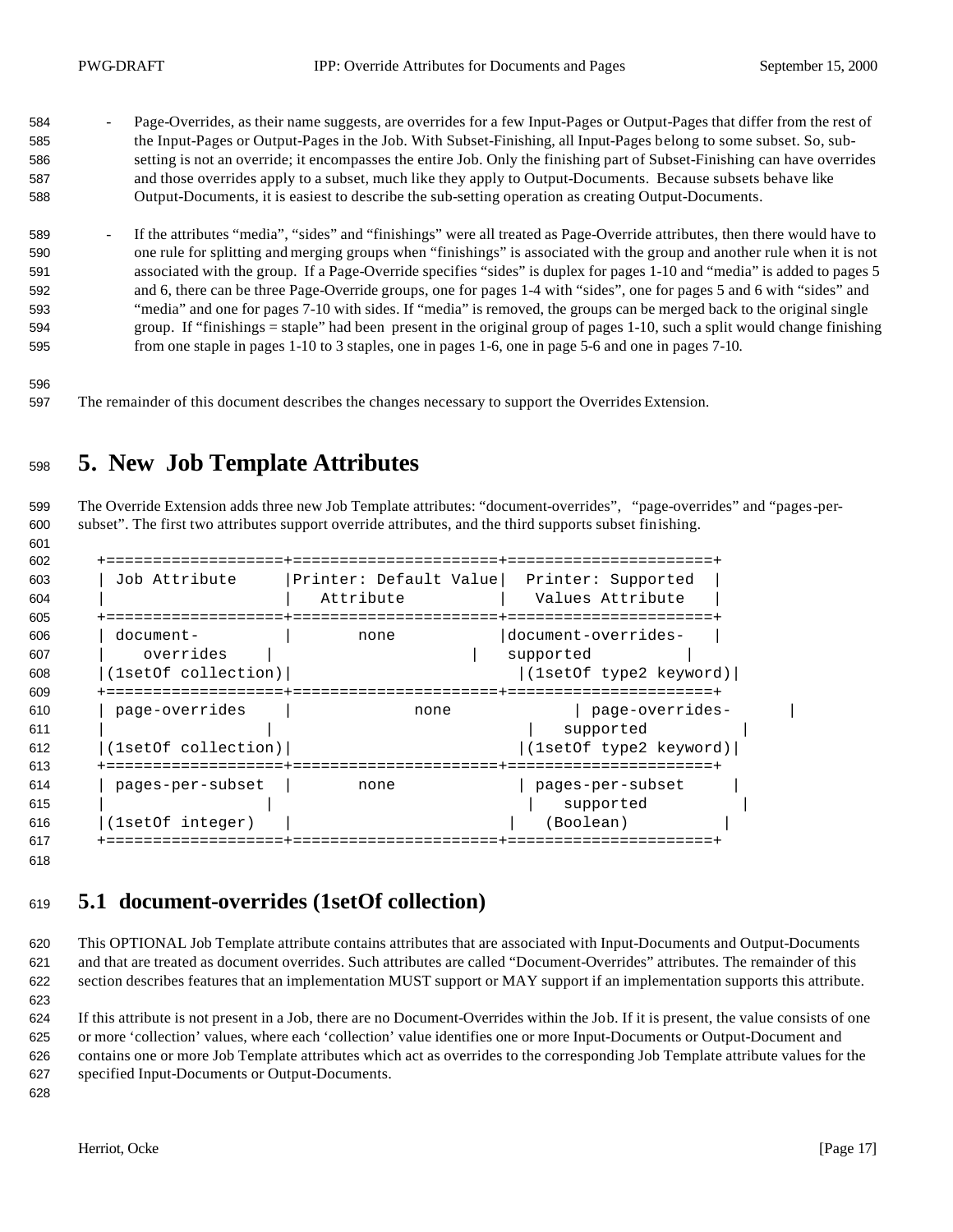The first attribute of each 'collection' value MUST be either "input-documents" or "output-documents" and this attribute identifies Input-Documents or Output-Documents, respectively. The second attribute of each 'collection' MAY be "document- copies" and this attribute identifies the Output-Document-Copies. The remaining attributes in the 'collection' value are the one or more Job Template attributes that are overrides for the specified Input-Documents or Output-Documents. The allowed attributes are listed in section 5.1.8

 There may be more than one way for a client to arrange Document-Overrides attributes in 'collection' values. For example, if a job contains 10 Output-Documents to be printed 1-sided on letter paper with no stapling and Output-Document 1 is to be two sided with stapling and Document 2 is to be two sided with no stapling, there are two possible ways to group the overrides. The client could specify the two overrides for Output-Document 1 in one 'collection' value and the single override for Output-Document 2 in a second 'collection' value, or it could specify "two-sided" for Output-Documents 1 and 2 in one 'collection' value and "stapled" for Output-Document 1 in another 'collection' value.

 If the "input-documents", "output-documents" or "document-copies" identify Input-Documents, Output-Documents or Output- Document-Copies that don't exist, the Printer silently ignores them and associates the Document-Overrides with those Input- Documents, Output-Documents or Output-Document-Copies that do exist. A client MUST NOT allow two 'collection' values to be associated with the same Input-Document, Output-Document or Output-Document-Copy and to contain the same Document- Overrides attribute with different values. If the client violates the preceding rule, the Printer can use either value, and it MUST issue a warning. It does so by adding 'job-warnings-detected' to the "job-state-reasons" and by increasing the value of the "job- warnings-count" Job Description attribute by 1. If the Printer detects this conflict while it is processing a Job-Submission operation, it MUST return the ignored values in the Unsupported attributes.

 When a Client receives this attribute in a Get-Jobs or Get-Job-Attributes, the value MUST contain the same 'collection' values received in Job-Submission operations, except for those 'collection' values the Printer returned in the Unsupported Attributes.

 Each 'collection' value of this attribute has either of the two forms as defined below. The 'collection' values NEED NOT all be of the same form..

 For the first form, the client MUST supply "input-documents" as the first attribute. If the client supplies the "document-copies" attribute, it MUST be the second attribute. The client OPTIONALLY supplies the remaining attributes in any order. If the Printer supports the Create-Job operation, then it MUST support the attribute labeled with "CMUST" below; otherwise support is OPTIONAL.

| <b>Attribute name</b>     | <u>syntax</u>                 | In request  | <b>Printer</b> |
|---------------------------|-------------------------------|-------------|----------------|
|                           |                               |             | <b>Support</b> |
| input-documents           | rangeOfInteger(MAX)           | <b>MUST</b> | <b>MUST</b>    |
| document-copies           | rangeOfInteger(MAX)           | <b>MAY</b>  | <b>MAY</b>     |
| document-format           | mimeMediaType                 | <b>MAY</b>  | <b>CMUST</b>   |
| document-name             | name $(MAX)$                  | MAY         | <b>CMUST</b>   |
| compression               | type3 keyword                 | MAY         | <b>CMUST</b>   |
| document-natural-language | naturalLanguage               | <b>MAY</b>  | <b>MAY</b>     |
| page-ranges               | 1setOf rangeOfInteger (1:MAX) | MAY         | <b>MAY</b>     |
| finishings                | 1setOf type2 enum             | MAY         | MAY            |
| sides                     | type2 keyword                 | <b>MAY</b>  | <b>MAY</b>     |
| media                     | type3 keyword   name(MAX      | <b>MAY</b>  | MAY            |

 For the second form, the client MUST supply "output-documents" as the first attribute. If the client supplies the "document-copies" attribute, it MUST be the second attribute. The client OPTIONALLY supplies the remaining attributes in any order.

| Attribute name   | <u>syntax</u>       | In request  | <b>Printer</b><br><b>Support</b> |
|------------------|---------------------|-------------|----------------------------------|
| output-documents | rangeOfInteger(MAX) | <b>MUST</b> | <b>MUST</b>                      |
| document-copies  | rangeOfInteger(MAX) | MAY         | MAY                              |
| finishings       | 1setOf type2 enum   | MAY         | MAY                              |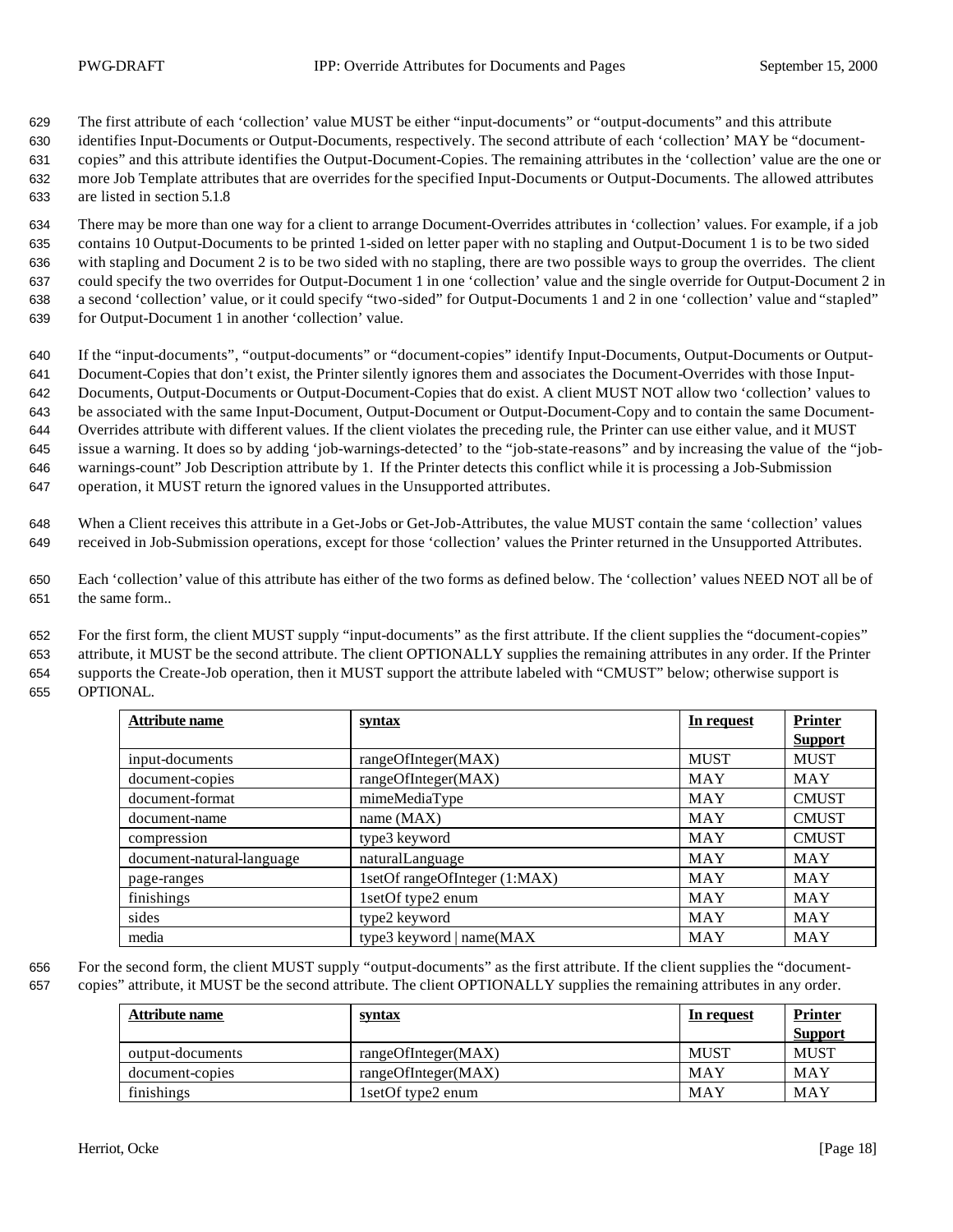| <b>Attribute name</b> | <u>syntax</u>               | In request | <b>Printer</b><br><b>Support</b> |
|-----------------------|-----------------------------|------------|----------------------------------|
| sides                 | type2 keyword               | MAY        | MAY                              |
| media                 | type3 keyword $ name(MAX) $ | MAY        | MAY                              |

The following sections describe each attribute in the above table.

# **5.1.1 input-documents (rangeOfInteger (1:MAX))**

- This attribute identifies one or more Input-Documents by specifying a range of numbers (see section 4.1 for the rules on associating a number with each Input-Document ). The Document-Overrides apply to the identified Input-Documents.
- A Printer MUST support this attribute. A client MUST supply this attribute in each 'collection' value and it MUST be the first attribute of each 'collection' value. If this attribute is present, then the client MUST NOT supply "output-documents".
- When a client supplies this attribute in a "document-overrides" attribute of a Send-Document or Send-URI request, this attribute MUST NOT identify Input-Documents which were sent in an earlier operation. If a Printer receives such a value in a 'collection' value, it MUST treat all attribute values in such a 'collection' value, but not other sibling 'collection' values, as unsupported values and return the entire collection value in the Unsupported Attributes group.
- Note: because the Printer silently ignores values that reference non-existent Input-Documents, a value of 'MAX' is equivalent to the number of Input-Documents.
- See section 5 for details of usage of this attribute.

# **5.1.2 output-documents (rangeOfInteger (1:MAX))**

- This attribute identifies one or more Output-Documents by specifying a range of numbers (see section 4.1 for the rules on associating a number with each Output-Document). The Document-Overrides apply to the identified Output-Documents.
- A Printer MUST support this attribute. A client MUST supply this attribute in each 'collection' value and it MUST be the first attribute of each 'collection' value. If this attribute is present, then the client MUST NOT supply "input-documents".
- When a client supplies this attribute in a "document-overrides" attribute of a Send-Document or Send-URI request, this attribute MUST NOT identify Output-Documents whose first Input-Page was sent in an earlier operation. If a Printer receives such a value in a 'collection' value, it MUST treat all attribute values in such a 'collection' value, but not other sibling 'collection' values, as unsupported values and return the entire collection value in the Unsupported Attributes group.

### **5.1.3 Note: because the Printer silently ignores values that reference non-existent**

# **Output-Documents, a value of 'MAX' is equivalent to the number of Output-**

#### **Documents.document-copies (rangeOfInteger (1:MAX))**

 This attribute identifies one or more Output-Document-Copies by specifying a range of numbers. The Document- Overrides apply to the identified Output-Document-Copies within Output-Documents specified either directly by "output-documents" or indirectly by "input-documents" (see section 16 for further details).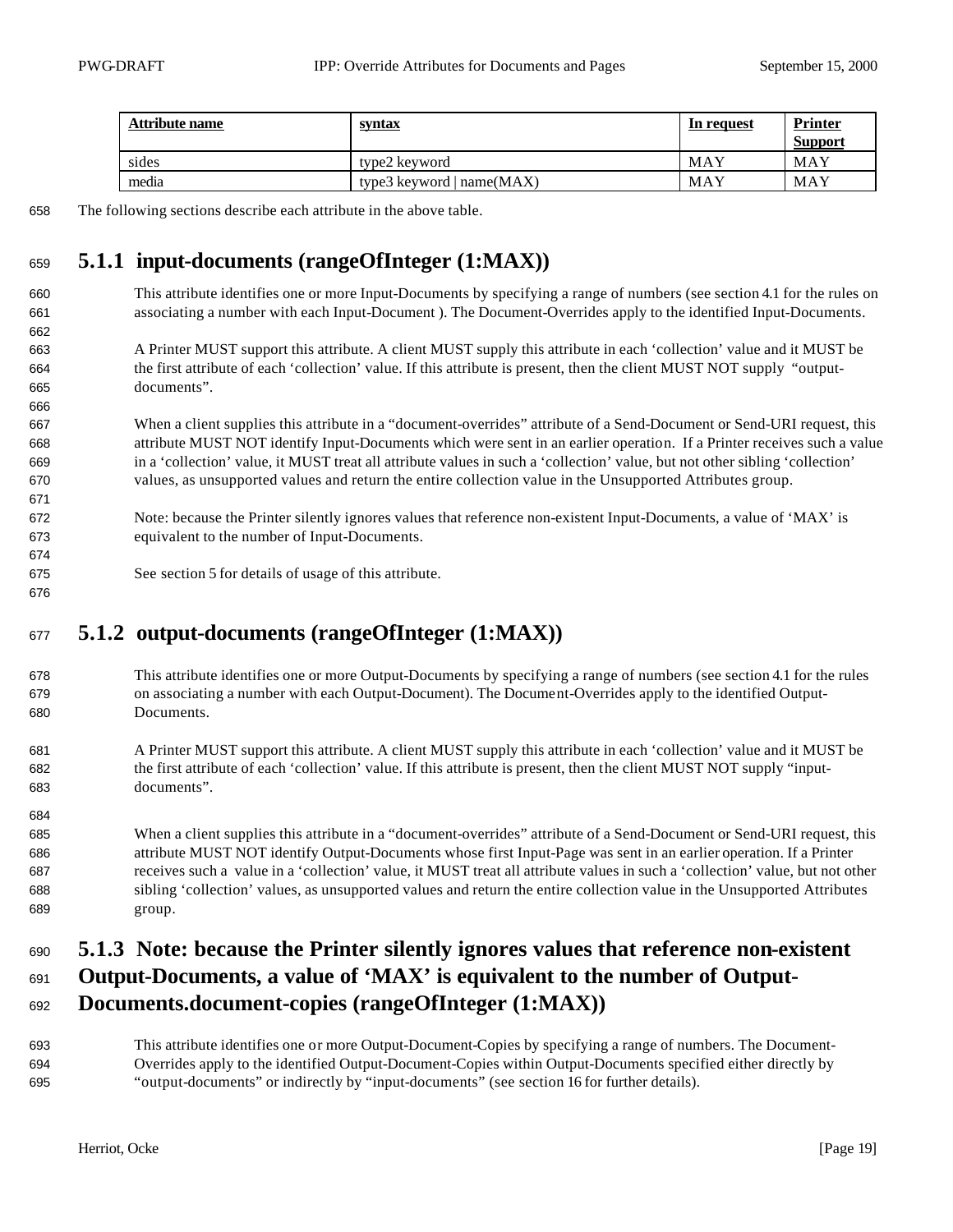- A Printer MAY support this attribute. A client MAY supply this attribute in each 'collection' value. If the client supplies this attribute, it MUST be the second attribute of each 'collection' value. If this attribute is present, then the client MUST also supply "input-documents" or "output-documents".
- If the first member attribute is "input-documents", this attribute applies only to the other member attributes that affect Output-Documents and Sheets. The Printer MUST ignore this attribute for the other member attributes that affect Input-Documents.
- Note: because the Printer silently ignores values that reference non-existent copies, a value of 'MAX' is equivalent to the number of copies.

## **5.1.4 document-format (mimeMediaType)**

 This attribute has the same meaning as in IPP/1.1. It indicates the document-format for one or more specified Input-Documents. The Printer MUST support this attribute. A client OPTIONALLY supplies it.

#### **5.1.5 document-name (name (MAX))**

 This attribute has the same meaning as in IPP/1.1. It indicates the document-name for one or more specified Input-Documents. The Printer MUST support this attribute. A client OPTIONALLY supplies it.

### **5.1.6 compression (type3 keyword)**

 This attribute has the same meaning as in IPP/1.1. It indicates the compression for one or more specified Input-Documents. The Printer MUST support this attribute. A client OPTIONALLY supplies it.

#### **5.1.7 document-natural-language (naturalLanguage)**

 This attribute has the same meaning as in IPP/1.1. It indicates the document-natural-language for one or more specified Input-Documents. The Printer MAY support this attribute. A client OPTIONALLY supplies it.

## **5.1.8 page-ranges (1setOf rangeOfInteger (1:MAX))**

- This attribute has the same meaning as in IPP/1.1. It redefines each Input-Document to contain only the specified Input- Pages. See section 5.2.3 for how this attribute interacts with "pages".. The "multiple-document-handling" attribute affects the algorithm for numbering Input-Pages when this attribute is a Job attribute but when it is a Document-Override attribute. When this attribute is a Document-Override attribute, the values of the "page-ranges" attribute specify the Input-Pages to select from each of the identified Input-Documents separately, For example, if this attribute has the value "3:5" and is associated with two Input-Documents A and B, Input-Document A redefined to contain just two pages: 3 and 5, and Input-Document B also contains just pages 3 and 5. The Printer MAY support this attribute. A client OPTIONALLY supplies it.
- See section 5.2.4 for details of how this attribute affects number of pages with the "pages" attribute.

### **5.1.9 finishings (1setOf type2 enum)**

- This attribute has the same meaning as in IPP/1.1. It indicates the finishings for one or more specified Output- Documents. As a Job Template attribute, it affects each Output-Document produced by the Job. For example, all the sheets of each Output-Document are stapled together. As a Document-Overrides attributes, it affects only the specified Output-Documents. The Printer MAY support this attribute. A client OPTIONALLY supplies it.
- The next section gives further information about this attribute, but this information is the same for all Output-Document attributes that might be added later.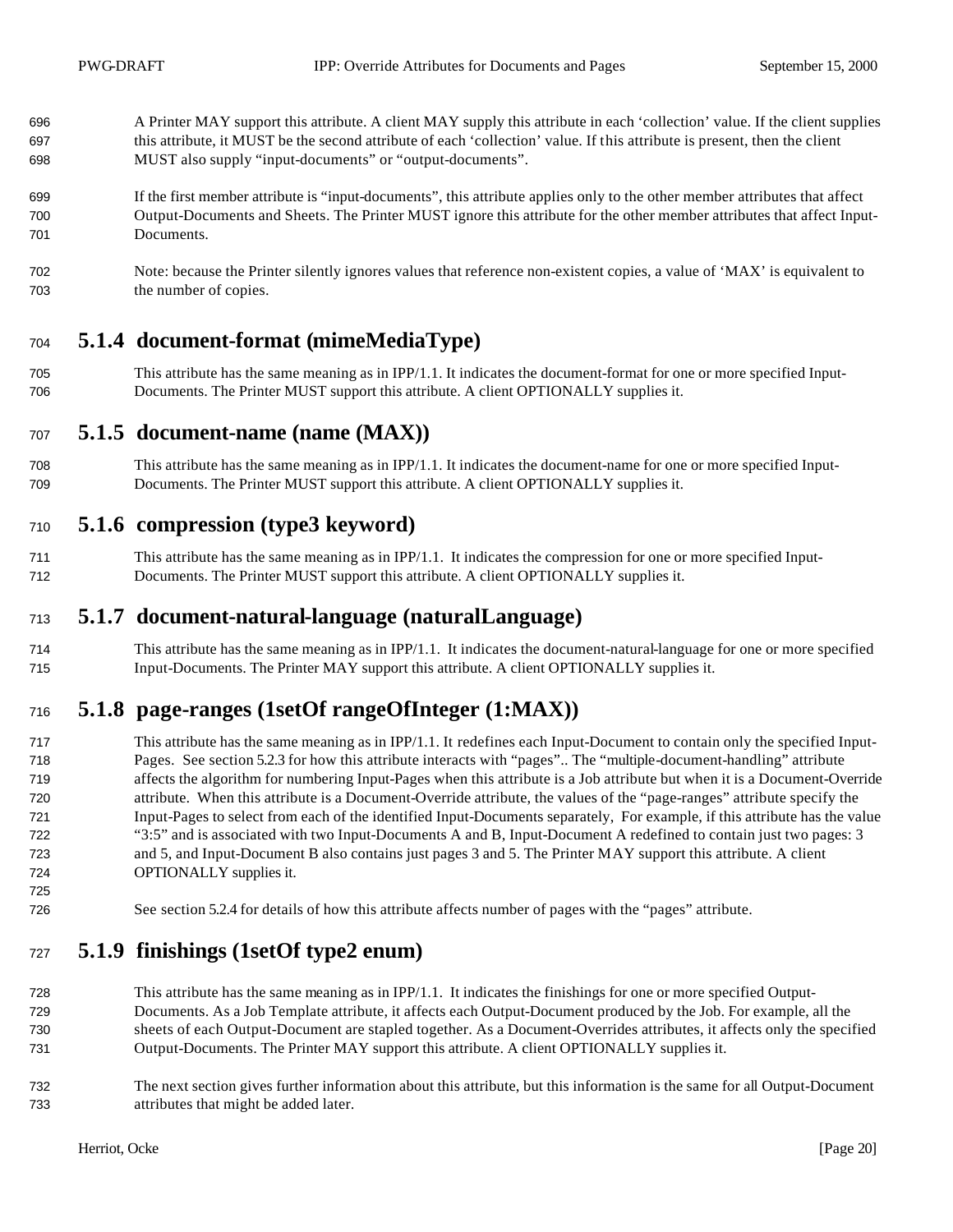#### **5.1.9.1 Common Behavior for Output-Document Attributes**

- This attribute is directly associated with an Input-Document or Output-Document. This means that it is effectively associated with one or more Output-Documents according to the rules of section 16, and this attribute affects those Output-Documents.
- If the "document-copies" attribute is present, the attribute affects only the specified copies of the Output-Documents.

#### **5.1.10 sides (type2 keyword)**

- This attribute has the same meaning as in IPP/1.1. It indicates the sides for one or more specified Output-Pages. As a Job Template attribute, it affects each Sheet produced by the Job. As a Document-Overrides attributes, it affects only the specified Sheets. The Printer MAY support this attribute. A client OPTIONALLY supplies it.
- The next section gives further information about this attribute, but this information is the same for all Sheet attributes, including "media" which is discussed in section 5.1.11

#### **5.1.10.1 Common Behavior for Sheet Attributes**

- This attribute is directly associated with an Input-Document or Output-Document. This means that it is effectively associated with one or more Output-Pages according to the rules of section 15, and this attribute affects the Sheets containing the specified Output-Pages.
- If the "document-copies" attribute is present, the attribute affects only the Output-Pages in the specified copies of the Output-Documents.
- Because this attribute affects a Sheet, but is effectively associated with an Output-Page, a Sheet that contains two or more Output-Pages may have conflicting values of this attribute. This observation leads to two rules, one for the first Output-Page that this attribute is effectively associated with and one for the last Output-Page that this attribute is effectively associated with.
- a) For the first Output-Page: if the value of this attribute is effectively associated with Output-Page i, and if Output-Page i is not the first Output-Page contained on a Sheet and if the value of this attribute differs from the value of this attribute for the preceding Output-Page i-1, then Output-Page i MUST start a new Sheet and the Printer MUST issue a warning by adding 'job-warnings-detected' to the "job-state-reasons" and by increasing the value of the "job-warnings-count" Job Description attribute by 1.
- b) For the last Output-Page: if the value of this attribute is effectively associated with Output-Page i, and if Output-Page i is not the last Output-Page contained on a Sheet and if the value of this attribute differs from the value of this attribute for the following Output-Page i+1, then Output-Page i+1 MUST start a new Sheet and the Printer MUST issue a warning by adding 'job-warnings-detected' to the "job-state-reasons" and by increasing the value of the "job-warnings-count" Job Description attribute by 1.

## **5.1.11 media (type3 keyword | name(MAX))**

- This attribute has the same meaning as in IPP/1.1. It indicates the media for one or more specified Output-Pages. As a Job Template attribute, it affects each Sheet produced by the Job. As a Document-Overrides attributes, it affects only the specified Sheets. The Printer MAY support this attribute. A client OPTIONALLY supplies it.
- See section 5.1.10.1 for additional information. The section describes the common behavior of all Sheet attributes.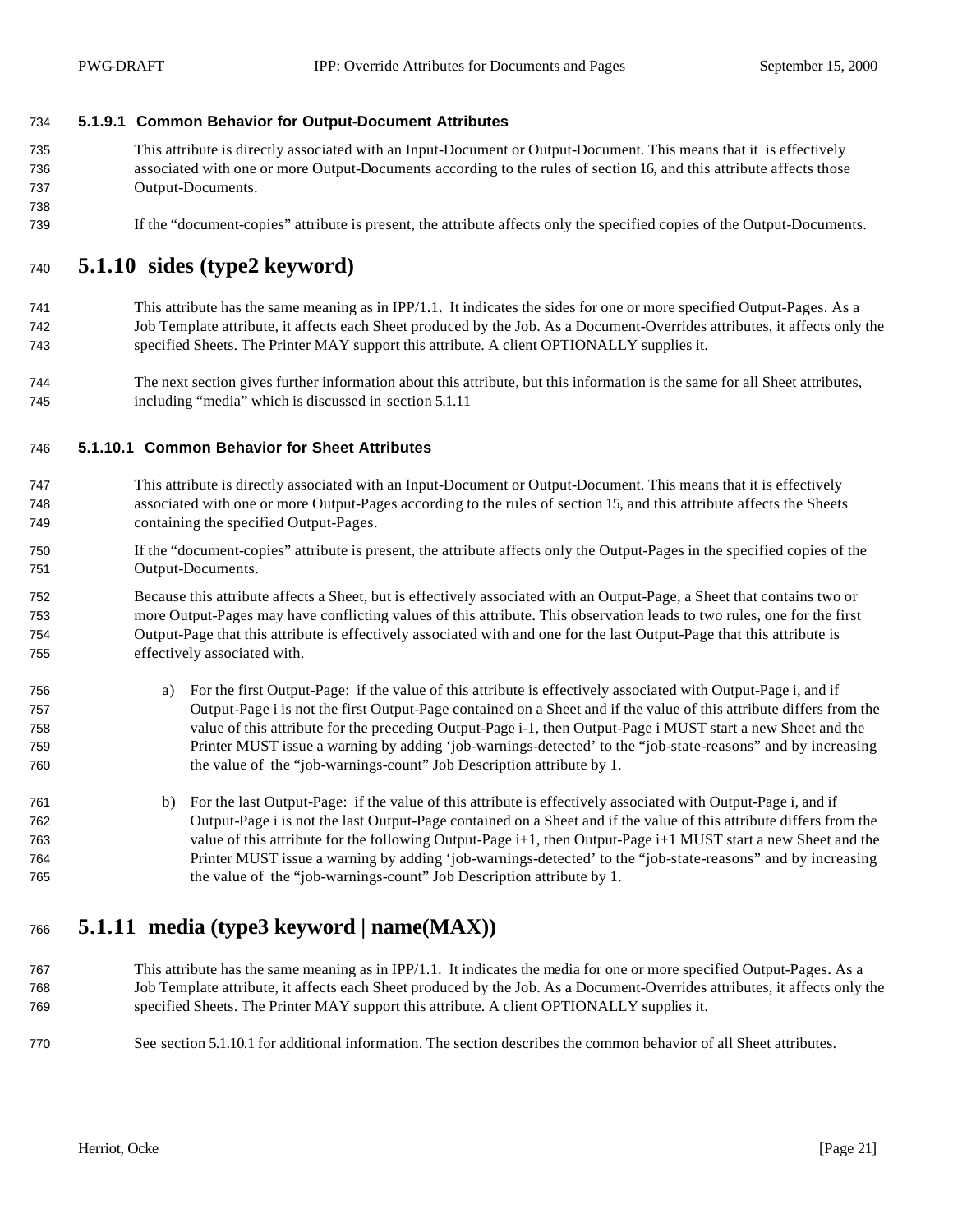# **5.1.12 Handling of Error conditions**

 If a client omits a required member attribute or includes two member attributes that should never both be present (e.g. "input-document" and "output-document"), a Printer MUST reject all attributes in the 'collection' value and treat the 'collection' values, but not other sibling 'collection' values, as unsupported.

#### If a client puts a member attribute in some position other than its required position (e.g. "input-documents" MUST be first), a Printer MUST either:

- a) use the specified value of the member attribute and ignore its wrong position or
- b) reject all attributes in the 'collection' value and treat the 'collection' values, but not other sibling 'collection' values, as unsupported.

## **5.1.13 Why not "document-overrides-default"**

 There is no "document-overrides-default" attribute because it adds complicated rules for a Printer to implement. The problems are best illustrated with examples.

 If there were a "document-overrides-default" and it contained a "sides" and "media" override for the first Output-Page, and if a client submitted a Job with no "sides" attribute and with "media" as a Job attribute with no overrides, a possible meaning is that the Printer uses the client's requested media for the entire Job and the sides specified by the "sides- default" and the "sides" value in "document-overrides-default". So in this example, the Printer ignores the "document- overrides-default" attribute for "media", but uses it for "sides" because the Printer uses it for an attribute "xxx" only when it uses "xxx-default".

# **5.1.14 document-overrides-supported (1setOf type1 keyword)**

- This attribute specifies the supported values of the "document-overrides" attribute. A client can use this attribute to determine what Document-Overrides attributes the Printer supports.
- This attribute contains the name of each attribute that the Printer supports in a 'collection' value of the "document- overrides" attribute. This attribute MUST contain the keywords "input-documents" and "output-documents" because a Printer MUST support these attributes. This attribute MUST also contain the name of each attribute that can be a document-override. For example, this attribute contains the keyword "sides" if and only if the Printer supports "sides" in a 'collection' value of the "document-overrides" attribute.
- Standard keyword values are:

| 798 |                                                                                          |
|-----|------------------------------------------------------------------------------------------|
| 799 | 'none': no attributes are supported in the "document-overrides" attribute                |
| 800 | 'input-documents': the "input-document" attribute is supported                           |
| 801 | 'output-documents': the "output-document" attribute is supported                         |
| 802 | 'document-copies': the "document-copies" attribute is supported<br>۰.                    |
| 803 | 'document-format': The "document-format" attribute is supported                          |
| 804 | 'document-name': The "document-name" attribute is supported                              |
| 805 | 'compression': The "compression" attribute is supported                                  |
| 806 | 'document-natural-language': The "document-natural-language" attribute is supported<br>- |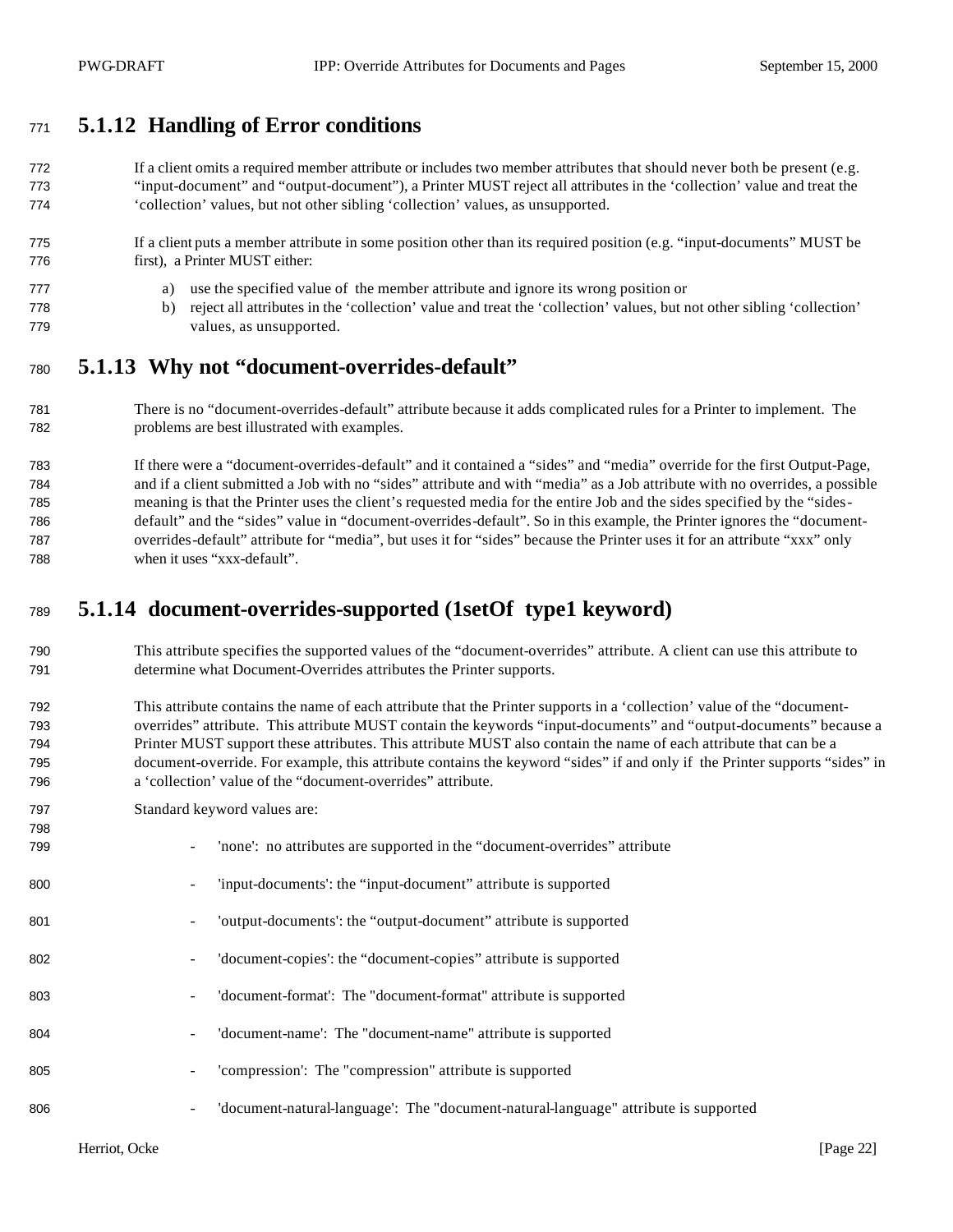| 807 |                          | 'page-ranges': The "page-ranges" attribute is supported |
|-----|--------------------------|---------------------------------------------------------|
| 808 |                          | - 'finishings': The "finishing" attribute is supported  |
| 809 |                          | - 'sides': The "sides" attribute is supported           |
| 810 | $\overline{\phantom{a}}$ | 'media': The "media" attribute is supported             |

# **5.2 page-overrides (1setOf collection)**

 This OPTIONAL Job Template attribute contains attributes that are associated with Input-Pages and Output-Pages and that are treated as page overrides. Such attributes are called "Page-Overrides" attributes. The remainder of this section describes features that an implementation MUST support or MAY support if an implementation supports this attribute

 If this attribute is not present in a Job, there are no Page-Overrides attributes within the Job. If it is present, the value consists of one or more 'collection' values, where each 'collection' value identifies one or more Input-Pages or Output-Pages and contains one or more Job Template attributes which act as overrides to the corresponding Job Template attributes for the specified Input-Pages or Output-Pages.

- 821 The first attribute of each 'collection' value MUST be either "input-documents" or "output-documents".
- The second attribute MAY be "document-copies". If present, this attributes identifies the copies of the Output-Document. If this attribute is not present in a 'collection' value, then the 'collection' value applies to all Output-Document-Copies.
- If "document-copies" is present, the "pages" attribute MUST be the third attribute; otherwise, it MUST be the second attribute. The "pages" attribute identifies either
- the Input-Pages relative to the Input-Document specified by "input-documents" or
- the Output-Pages relative to the Output-Document specified by "output-documents".
- The Page-Overrides attributes applies to the identified Input-Pages or Output-Pages, which need not be contiguous.
- 

 The remaining attributes in the 'collection' value are the Job Template attributes that are overrides for the specified Input-Pages or Output-Pages.

 There may be more than one way for a client to arrange Page-Override attributes in 'collection' values. For example, if an Output- Document contains 10 Output-Pages to be printed 1-sided on white letter paper and Output-Page 1 is to be two sided with blue letter paper and Document 2 is to be two sided with white letter paper, there are two possible ways to group the overrides. The client could specify the two overrides for Output-Page 1 in one 'collection' value and the single override for Output-Page 2 in second 'collection' values, or it could specify "two-sided" for Output-Pages 1 and 2 in one 'collection' value and "blue letter paper" for Output-Document 1 in another 'collection' value.

 If the "pages", "document-copies" and the "input-documents" or "output-documents" identify Input-Pages, Output-Pages that either don't exist or are within nonexistent Output-Document-Copies, Input-Documents or Output-Documents, the Printer silently ignores them and associates the Page-Overrides with those Input-Pages or Output-Pages that do exist. A client MUST not allow two 'collection's values to be associated with the same Input-Page or Output-Page and to contain the same Page-Override 845 attribute with different values. If there is such a conflict, the Printer can use either value, and it MUST issue a warning. It does so by adding 'job-warnings-detected' to the "job-state-reasons" and by increasing the value of the "job-warnings-count" Job Description attribute by 1. If the Printer detects this conflict while it is processing a Job-Submission operation, it MUST return 848 the ignored value in the Unsupported attributes.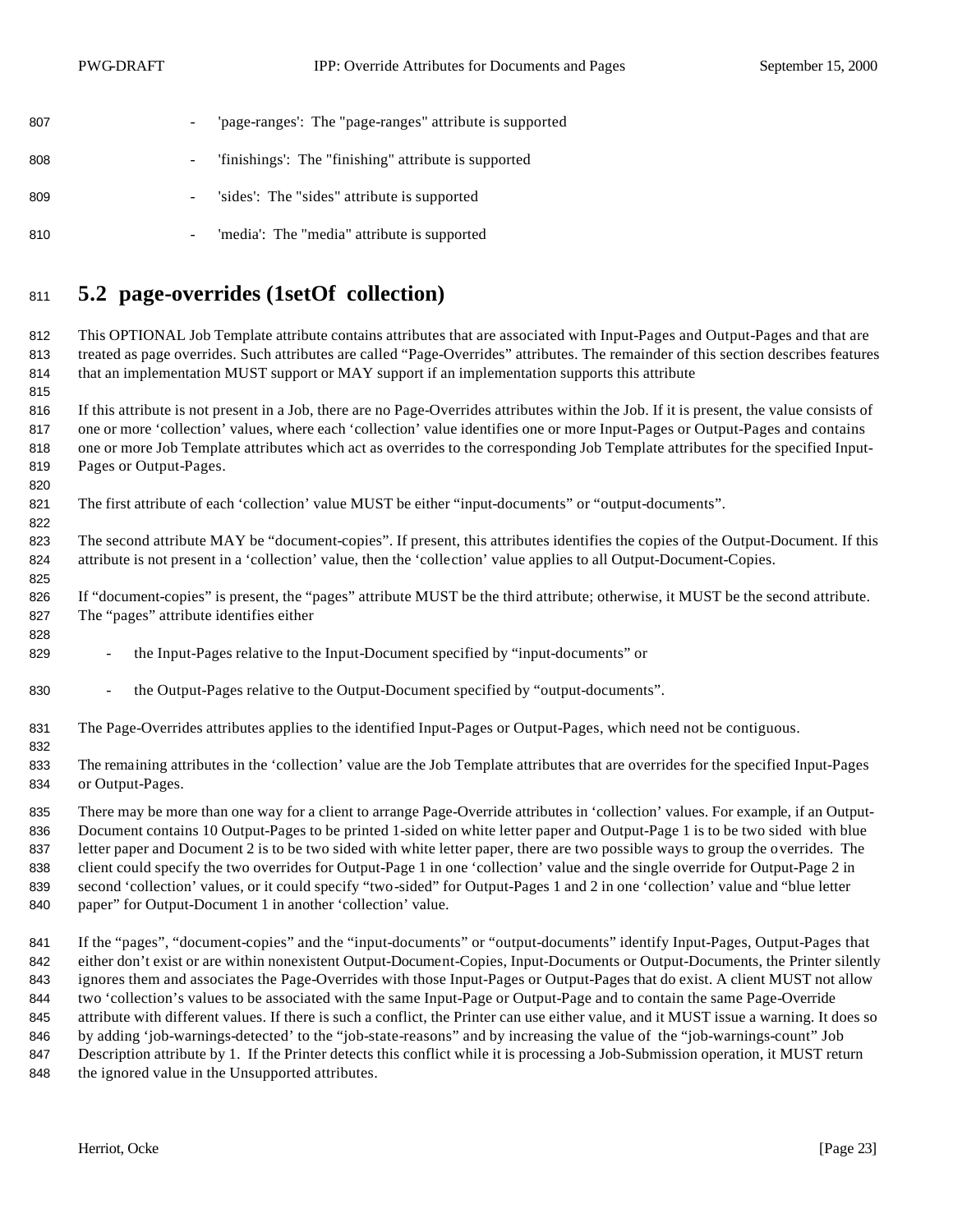- 849 When a Client receives this attribute in a Get-Jobs or Get-Job-Attributes, the value MUST contain the same 'collection' values 850 received in Job-Submission operations, except for those 'collection' values the Printer returned in the Unsupported Attributes.
- 851 Each 'collection' value of this attribute has either of the two forms as defined below. The 'collection' values NEED NOT all be of 852 the same form.
- 853 For the first form, the client MUST supply "input-documents" as the first attribute. If the client supplies the "document-copies" 854 attribute, it MUST be the second attribute. The "pages" attribute MUST be the next attribute. The client OPTIONALLY supplies 855 the remaining attributes in any order.

| Attribute name  | <u>syntax</u>                | In request  | <b>Printer</b> |
|-----------------|------------------------------|-------------|----------------|
|                 |                              |             | <b>Support</b> |
| input-documents | rangeOfInteger(MAX)          | <b>MUST</b> | <b>MUST</b>    |
| document-copies | rangeOfInteger(MAX)          | MAY         | MAY            |
| pages           | rangeOfInteger(MAX)          | <b>MUST</b> | <b>MUST</b>    |
| sides           | type2 keyword                | MAY         | MAY            |
| media           | type3 keyword   name $(MAX)$ | MAY         | MAY            |

856 For the second form, the client MUST supply "output-documents" as the first attribute. If the client supplies the "document-857 copies" attribute, it MUST be the second attribute. The the "pages" attribute MUST be the next attribute. The client 858 OPTIONALLY supplies the remaining attributes in any order.

| Attribute name   | <u>syntax</u>               | In request  | <b>Printer</b> |
|------------------|-----------------------------|-------------|----------------|
|                  |                             |             | <b>Support</b> |
| output-documents | rangeOfInteger(MAX)         | <b>MUST</b> | <b>MUST</b>    |
| document-copies  | rangeOfInteger(MAX)         | MAY         | MAY            |
| pages            | rangeOfInteger(MAX)         | <b>MUST</b> | <b>MUST</b>    |
| sides            | type2 keyword               | <b>MAY</b>  | <b>MAY</b>     |
| media            | type3 keyword $ name(MAX) $ | MAY         | MAY            |

859 The following sections describe each attribute in the above table.

## <sup>860</sup> **5.2.1 input-documents (rangeOfInteger (1:MAX))**

861 See section 5.1.1 for details of this attribute.

# <sup>862</sup> **5.2.2 output-documents (rangeOfInteger (1:MAX))**

863 See section 5.1.2 for details of this attribute.

# <sup>864</sup> **5.2.3 document-copies (rangeOfInteger (1:MAX))**

- 865 This attribute identifies one or more Output-Document-Copies by specifying a range of numbers. The Page-Overrides 866 apply to the Output-Pages within the identified Output-Documents-Copies within Output-Documents specified either 867 directly by "output-documents" or indirectly by "input-documents" (see section 16 for further details).
- 868 A Printer MAY support this attribute. A client MAY supply this attribute in each 'collection' value. It MUST be the 869 second attribute of each 'collection' value if the client supplies it. If this attribute is present, then the client MUST also 870 supply the "input-documents" or "output-documents" attribute.
- 871 Note: because the Printer silently ignores values that reference non-existent copies, a value of 'MAX' is equivalent to 872 the number of copies.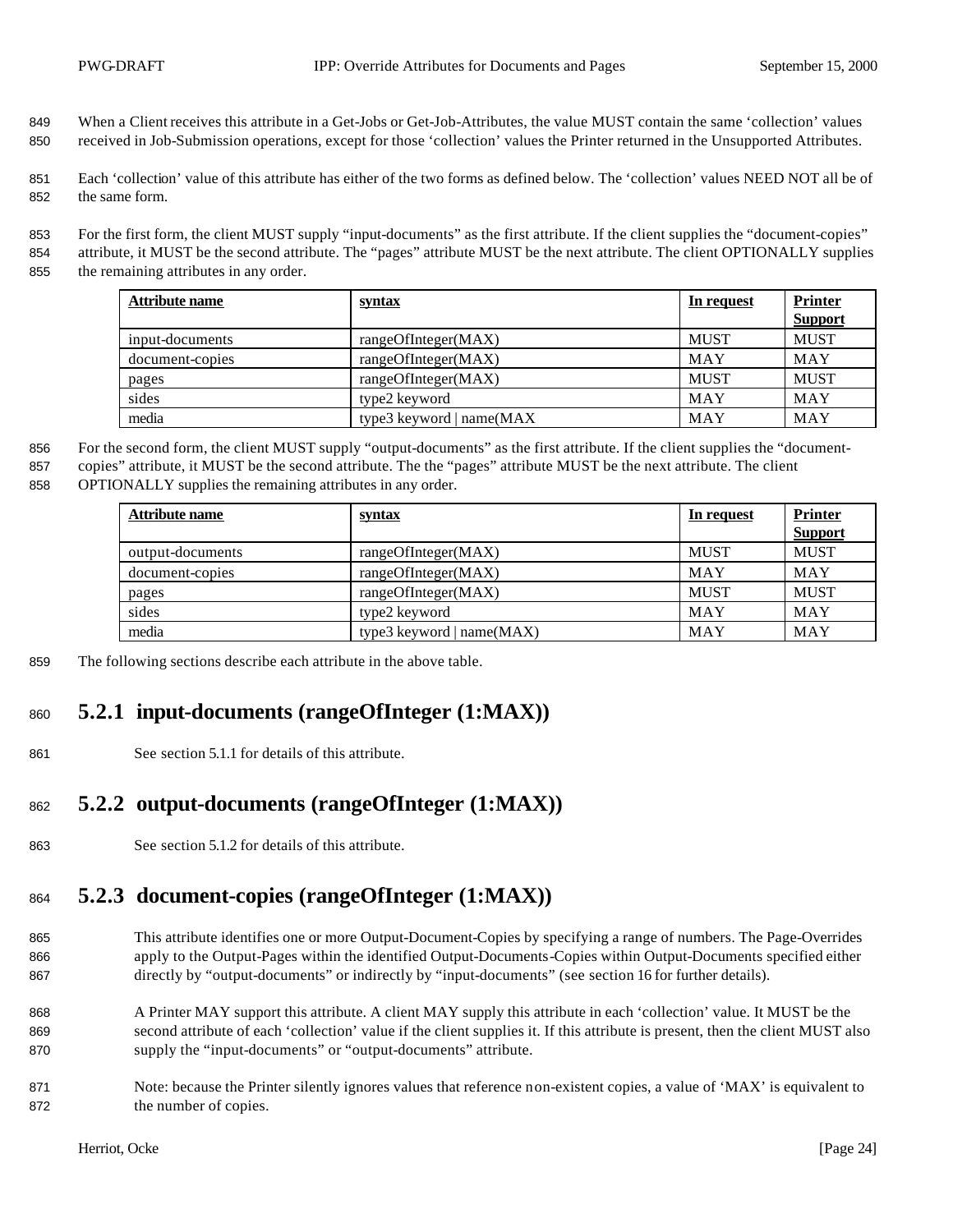# **5.2.4 pages (1setOf rangeOfInteger(1:MAX))**

- This attribute identifies one or more Input-Pages or Output-Pages by specifying one or more ranges of numbers (see section 4.1 for the rules on associating a number with each Input-Page or Output-Page). The "1setOf" allows noncontiguous Input-Page or Output-Pages. The Page-Overrides apply to the identified Input-Pages or Output-Pages within the Output-Documents specified directly by "output-documents" or indirectly by "input-documents". The "document-copies" specifies particular copies of Output-Documents.
- 879 If the "page-ranges" attribute (see section 5.1.8) is associated with an Input-Document, the Input-Pages identified by 880 this attribute are the same as when "page-ranges" is not present. However, this attribute may identify pages that are deselected for printing by the "page-ranges" attribute. For example, if the value of "page-ranges" is "5:10" and this attribute identifies Input-Pages "3:6", this attribute identifies two Input-Pages (3 and 4) that are not printed and two that are (5 and 6)
- If a Printer support the "page-overrides" attribute, it MUST support this attribute. A client MUST supply this attribute in each 'collection' value of the "page-overrides" attribute and it MUST be the second attribute of each 'collection' value.
- 887 When a client supplies this attribute in a Send-Document or Send-URI request, this attribute MUST NOT identify Output-Pages sent in an earlier operation. If a Printer receives such a value in a 'collection' value, it MUST treat all such values, but not other sibling 'collection' values, as unsupported values.
- Note: because the Printer silently ignores values that reference non-existent pages, a value of 'MAX' is equivalent to the number of pages in each specified Input-Document or Output-Document..
- See section 5 for details of usage of this attribute.

### **5.2.5 sides (type2 keyword)**

- 896 This attribute has the same meaning as in IPP/1.1. It indicates the sides for one or more specified Output-Pages. As a Job Template attribute, it affects each Sheet produced by the Job. As a Page-Overrides attributes, it affects only the 898 specified Sheets. The Printer MAY support this attribute. A client OPTIONALLY supplies it.
- See section 5.1.10.1 for additional information. The section describes the common behavior of all Sheet attributes.

# **5.2.6 media (type3 keyword | name(MAX))**

- 901 This attribute has the same meaning as in IPP/1.1. It indicates the media for one or more specified Output-Pages. As a Job Template attribute, it affects each Sheet produced by the Job. As a Page-Overrides attributes, it affects only the specified Sheets. The Printer MAY support this attribute. A client OPTIONALLY supplies it.
- See section 5.1.10.1 for additional information. The section describes the common behavior of all Sheet attributes.

### **5.2.7 Handling of Error conditions**

See section 5.1.12.

## **5.2.8 Why not "page-overrides-default"**

There is no "page-overrides-default". See section 5.1.12 for the reasons.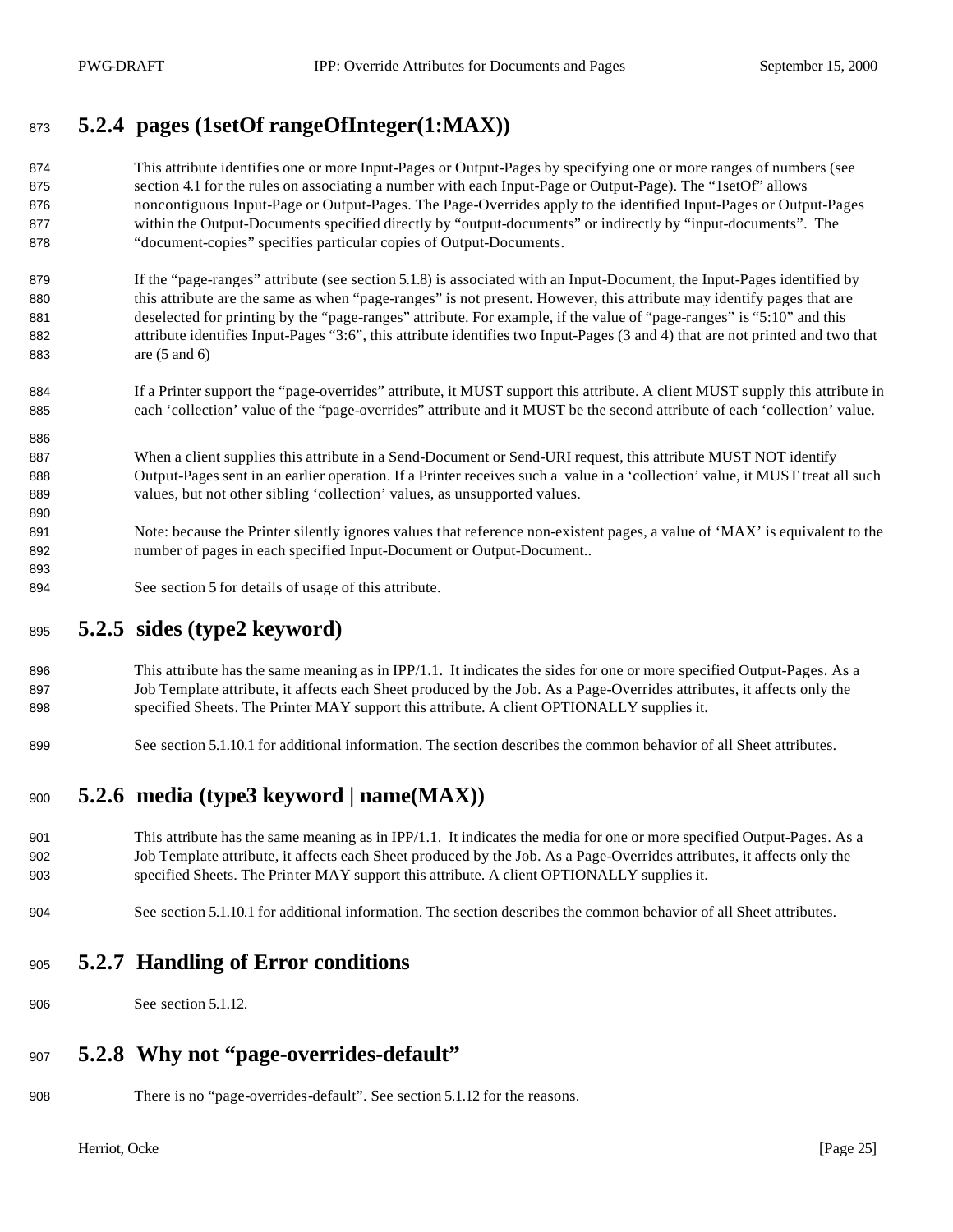# **5.2.9 page-overrides-supported (1setOf type1 keyword)**

- This attribute specifies the supported values of the "page-overrides" attribute. A client can use this attribute to determine what override attributes the Printer supports.
- This attribute contains the name of each attribute that the Printer supports in a 'collection' value of the "page-overrides" attribute. This attribute MUST contain the keywords "input-documents", "output-documents" and "pages" because a Printer MUST support these attributes. This attribute MUST also contain the name of each attribute that can be a page- override. For examp le, this attribute contains the keyword "sides" if and only if the Printer supports "sides" in a 'collection' value of the "page-overrides" attribute.
- Standard keyword values are:
- 919 'none': no attributes are supported in the "page-overrides" attribute - 'input-documents': the "input-document" attribute is supported - 'output-documents': the "output-document" attribute is supported - 'document-copies': the "document-copies" attribute is supported - 'pages': The "pages " attribute is supported - 'sides': The "sides" attribute is supported 925 - 'media': The "media" attribute is supported

## **5.3 pages-per-subset (1setOf integer)**

- 927 A client OPTIONALLY supplies this attribute, and a Printer OPTIONALLY supports this attribute. If a Printer supports the Page-Subset Document Case, it MUST support this attribute.
- When this attribute is present, it effectively partitions one or more Input-Documents into contiguous subsets of Input-Pages. Each subset is defined to be an Output-Document
- The value of the attribute is a set of one or more integers, where each integer specifies the number of Input-Pages in a subset, and the set is treated as a repeating sequence of integers. Thus, when the attribute contains a single integer, the integer specifies the number of Input-Pages in each subset, as a repeating sequence of the single integer. When the number of integers in this attribute exceeds 1, the first integer specifies the number of Input-Pages in the first subset, the second integer specifies the number of Input-Pages in the second subset and so on. If numbers in this attribute are exhausted before partitioning all of the Input-Pages, the Printer starts at the beginning of the sequence again and continues until all Input-Pages are partitioned.
- If the job contains more than one Input-Document, the Input-Pages are treated as a single stream of Input-Pages which are partitioned into contiguous subsets with some subsets possibly belonging to more than one Input-Document.
- If the number of Input-Pages available for the last subset is less than the number specified by this attribute, the Printer MUST treat the last subset as an Output-Document and MUST issue a warning by adding 'job-warnings-detected' to the "job-state-reasons" and by increasing the value of the "job-warnings-count" Job Description attribute by 1.
- If the "multiple-document-handling" attribute is present and has the value 'separate-documents-collated-copies' or 'separate-documents-uncollated-copies', the Printer MUST uses this attribute; otherwise (i.e. the value of the "multiple-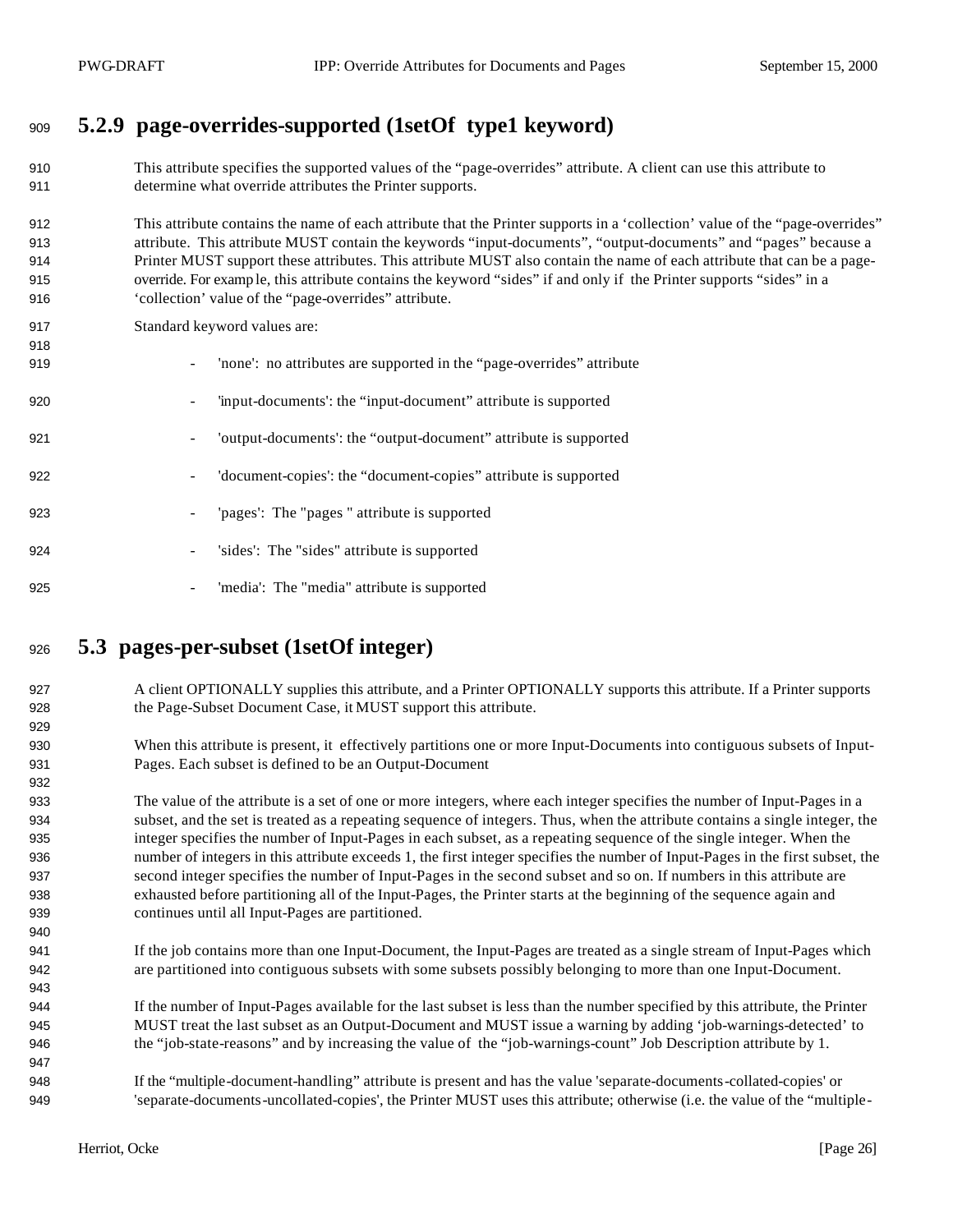document-handling" attribute has the value 'single-document' or 'single-document-new-sheet'), the Printer ignores this attribute.

### **5.3.1 Why not "pages-per-subset-default"**

 There is no "pages-per-subset-default" because there is no mechanism for a client to specify that there are no Input- Page subsets except to omit this attribute, which would cause the Printer to use the "pages-per-subset-default" attribute and create the default subsets. Without this attribute, a client can achieve subsets only by including the "pages-per- subset" attribute in the Job and the default is no subsetting. Also, if there were a defaulting mechanism, it isn't clear that customers would use the same partitioning over and over..

### **5.3.2 pages-per-subset-supported (boolean)**

- This attribute specifies whether the Printer supports the Page-Subset Document Case. If the attribute is present and has a value of "true", the Printer supports the Page-Subset Document Case. Otherwise, the Printer doesn't support the Page-Subset Document Case.
- Note: if the value of this attribute is 'true', then the rules described elsewhere in this document imply that:
- a) Any attribute that affects an Output-Document affects an Output Document created with the "pages-per-subset" attribute.
- b) Any attribute that affects an Output-Page affects the Output-Page of an Output-Document created with the "pages-per-subset" attribute.

# **6. New Job Description attributes**

#### **6.1.1 job-warnings-count (integer)**

- This OPTIONAL attribute specifies the total number of warnings that a Printer has generated while processing and printing the Job. At the beginning of a Job, the value MUST be 0. It MUST increase by 1, each time the Printer generates a warning.
- **7. New Job Description Values**

## **7.1.1 job-warnings-detected value for job-state-reasons (1setOf type2 keyword)**

 If the Printer supports the value 'job-warnings-detected', the Printer MUST add it to "job-state-reasons" when it generates the first warning message. That is, a single occurrence of this value is present in the "job-state-reasons" if the Printer has generated one or more warnings.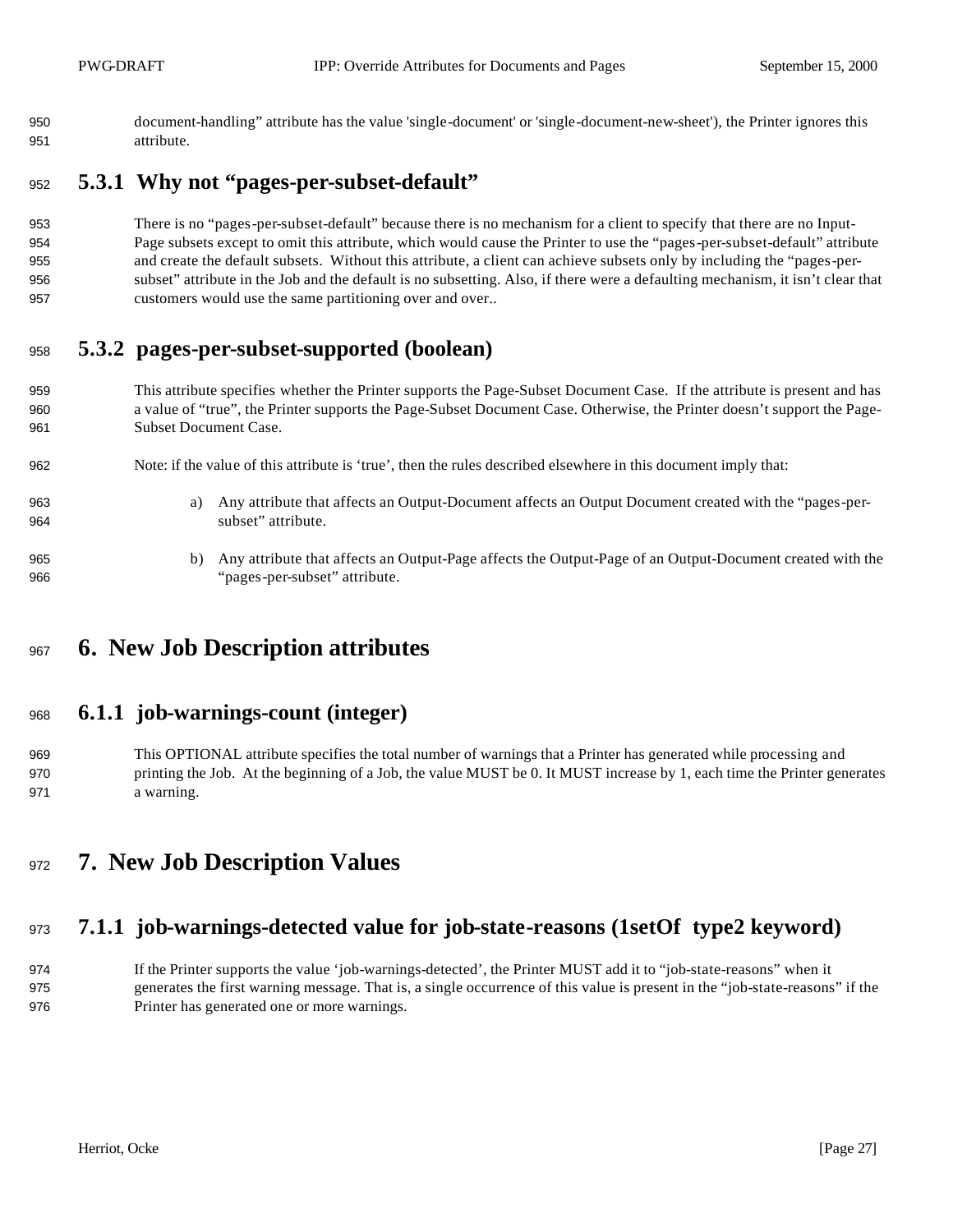# **8. Extended Role of Some Operation Attributes**

 In IPP/1.1, the following attributes are operation attributes in all Job-Submission operations except Create-Job, but the Printer doesn't put their values into the Job object. - document-format - document-name - compression - document-natural-language With the Override Extension, these attributes also become: - Operation attributes in the Create-Job and Validate-Job operation when all or most Input-Documents have the same attribute value. - Job Template attributes, so their values are accessible to a client via the Get-Job-Attributes and Get-Jobs operation.

- 991 Job Description attributes, for legacy reasons so their values are accessible to a client via the Get-Job-Attributes and Get-Jobs operation via the Job Description group name.
- 993 Document-Overrides attributes, so the values are associated with one Input-Document (possible in IPP/1.1) and a client can query the attributes via Get-Job-Attributes and Get-Jobs operation (not possible in IPP/1.1).
- If a Printer supports the Override Extension and if it supports an attribute in this section, it MUST support the attribute in the three contexts above. In IPP/1.1, a Printer MUST support all attributes in this section except the "document-natural-language" attribute. This effectively means that if a Printer supports this extension, it MUST support all of the attributes in this section except "document-natural-language" in the three contexts described above.
- When one of the attributes in this section is an operation attribute in Print-Job, Print-URI or Create-Job, it becomes a Job Template attribute in the newly created Job object. If one of these attributes is a Document-Overrides attribute, that attribute overrides the Job level attribute for the specified Input-Document.
- When one of the attributes in this section is an operation attribute in Validate-Job, it is validated as if it were an operation 005 attribute of Create-Job.
- When one or more of the attributes in this section is an operation attribute in Send-Document or Send-URI request, they are put into a 'collection' value that is added to the "document-overrides" attribute. See section 5.1 for a discussion of possible conflicts.

# **9. Extensions to Printer Operations**

 The sections below specify the extensions to the groups within IPP 1.1 operations. If an operation or a group within an operation is not mentioned, this extension does not change that operation or group, respectively. 

# **9.1 Create-Job and Validate-Job Operation Requests**

Attributes are added to the operation attributes group.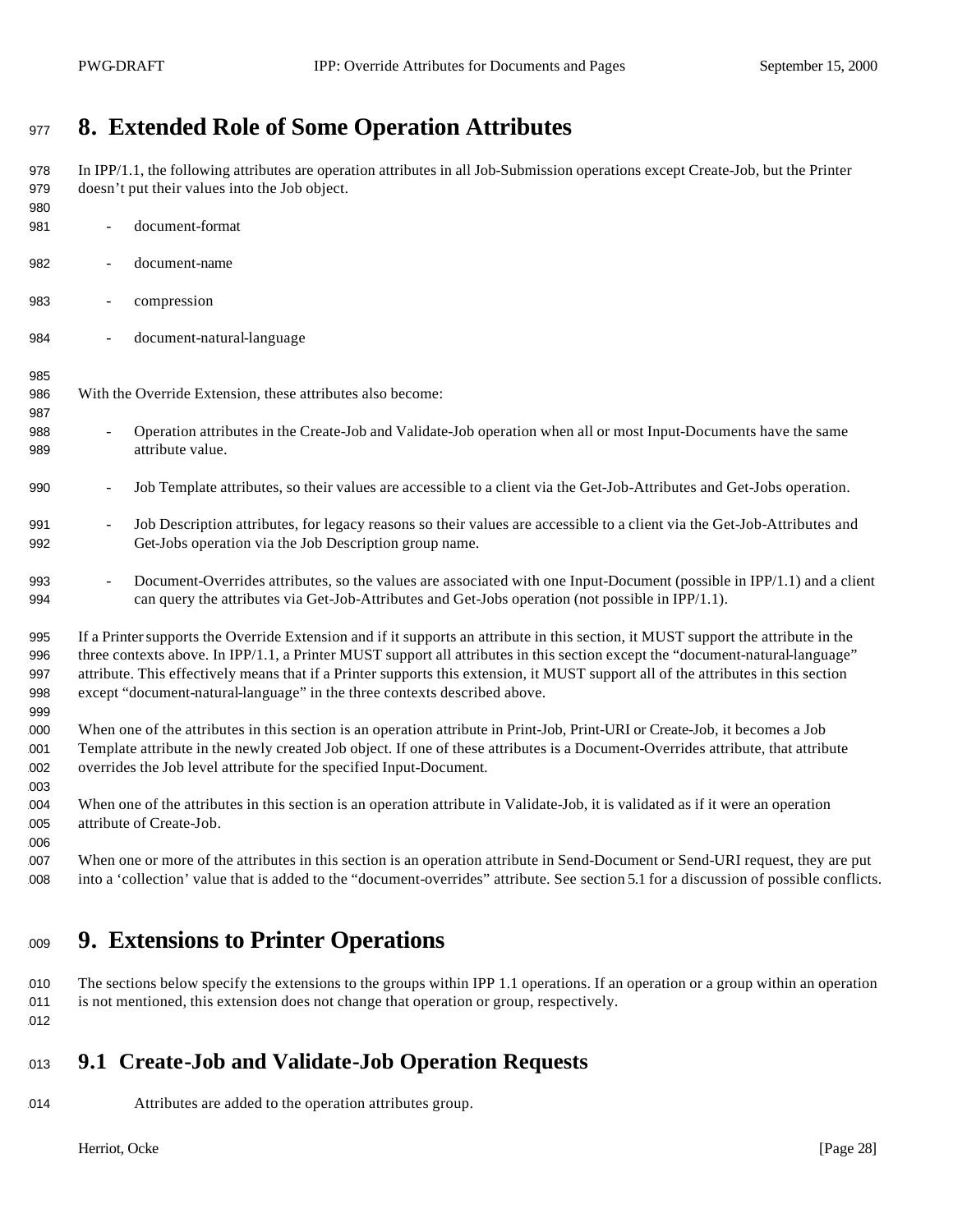| 015        |                                                                                                                                                                                                                 |
|------------|-----------------------------------------------------------------------------------------------------------------------------------------------------------------------------------------------------------------|
| 016        | Group 1: Operation Attributes                                                                                                                                                                                   |
| 017        |                                                                                                                                                                                                                 |
| 018        | Add the attributes specified in section 6: "document-format", "document-name", "compression" and                                                                                                                |
| 019        | "document-natural-language", so that a client can specify these attributes, at the job level.                                                                                                                   |
| 020        | 9.2 Send-Document and Send-URI Operation Requests                                                                                                                                                               |
| 021        | Attributes are added to the Operation Attributes group.                                                                                                                                                         |
| 022        |                                                                                                                                                                                                                 |
| 023        | Group 1: Operation Attributes                                                                                                                                                                                   |
| 024        |                                                                                                                                                                                                                 |
| 025        | "input-document-number" (integer):                                                                                                                                                                              |
| 026        |                                                                                                                                                                                                                 |
| 027        | The client OPTIONALLY supplies this attribute in order to inform the printer about the order of documents                                                                                                       |
| 028        | when the printer is sending the Input-Documents asynchronously. The first Input-Document is 1, and<br>subsequent Input-Documents are numbered sequentially. If the value of "last-document" is 'true', then the |
| 029        | value of this attribute is also the total number of Input-Documents in the Job. If a client supplies this                                                                                                       |
| 030<br>031 | attribute in one Send-Document or Send-URI operation in a Job, it MUST send it in all such operations. A                                                                                                        |
| 032        | Printer deals with missing Input-Documents in the same way as without this attribute except that a time-out                                                                                                     |
| 033        | can occur with Input-Documents anywhere in the Job. For example, a Printer could receive Input-                                                                                                                 |
| 034        | Documents 1 and 3 and not 2.                                                                                                                                                                                    |
| 035        |                                                                                                                                                                                                                 |
| 036        | "document-overrides" (1setOf collection):                                                                                                                                                                       |
| 037        |                                                                                                                                                                                                                 |
| 038        | The client OPTIONALLY supplies this attribute. See section 5.1 for details. The Printer MUST support this                                                                                                       |
| 039        | attribute if it supports the "document-overrides" Job Template attribute. If the job doesn't contain a                                                                                                          |
| 040        | "document-overrides" attribute, this attribute is added to the Job. Otherwise, the 'collection' values from                                                                                                     |
| 041        | this attribute are appended to the existing "document-overrides" attribute. See section 5.1 for rules of                                                                                                        |
| 042        | resolving conflicts. Also the "input-documents" attribute is added to any 'collection' value that contains                                                                                                      |
| 043        | neither an "input-documents" nor "output-documents" attribute.                                                                                                                                                  |
| 044        |                                                                                                                                                                                                                 |
| 045        | "page-overrides" (1setOf collection):                                                                                                                                                                           |
| 046        |                                                                                                                                                                                                                 |
| 047        | The client OPTIONALLY supplies this attribute. See section 5.2 for details. The Printer MUST support this                                                                                                       |
| 048        | attribute if it supports the "page-overrides" Job Template attribute. If the job doesn't contain a "page-                                                                                                       |
| 049        | overrides" attribute, this attribute is added to the Job. Otherwise, the 'collection' values from this attribute                                                                                                |
| 050        | are appended to the existing "page-overrides" attribute. See section 5.2 for rules of resolving conflicts.                                                                                                      |
| 051        | Also the "input-documents" attribute is added to any 'collection' value that contains neither an "input-                                                                                                        |
| 052        | documents" nor "output-documents" attribute.                                                                                                                                                                    |

# **10. Examples**

 This section currently contains 3 examples for various relationships of Input-Documents and Output-Documents.. The first example is for the Degenerate Case only. The second and third cases are for the Separate-Document Case, the Single-Documents 056 Case and the Page-Subset Documents Case.

Brackets are used to delimit the beginning and end of each Collection value.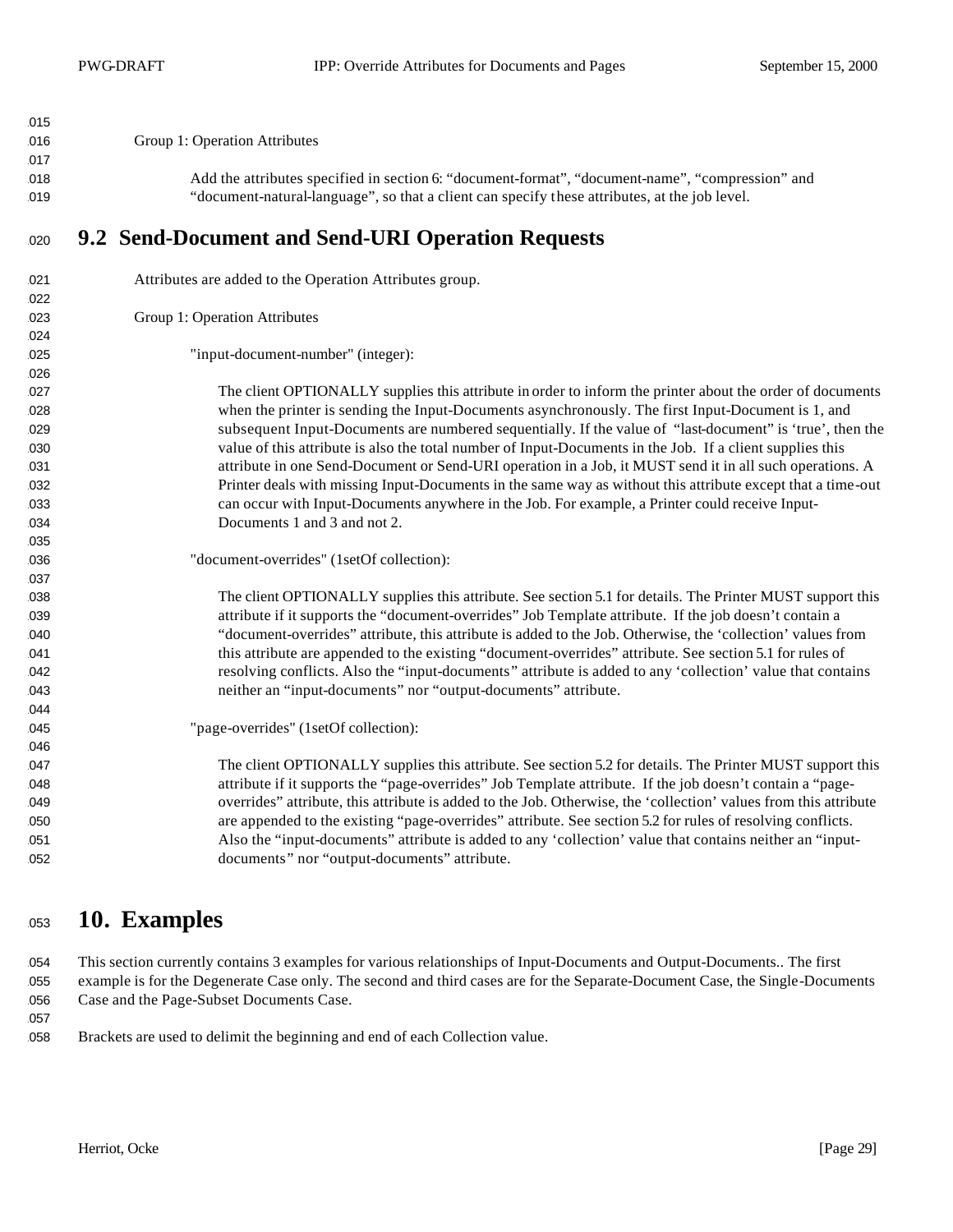## <sup>1059</sup> **10.1 First Page of Single Document is Letterhead**

<sup>1060</sup> In the first example, the Printer produces 1 copy of a single Output-Document. It is printed on letter-paper <sup>1061</sup> using Print-Job. The first Output-Page of the Output-Document is letterhead paper.

062

1065

1080

## <sup>1063</sup> **10.1.1 Degenerate Case.**

<sup>1064</sup> There is one Input-Document A which produces one Output-Document.

| vvv |                       |                                                  |
|-----|-----------------------|--------------------------------------------------|
| 066 | Print-Job             |                                                  |
| 067 | job attributes group  |                                                  |
| 068 | media: letter         |                                                  |
| 069 | page-overrides: {     |                                                  |
| 070 | output-documents: 1:1 | (I could have used input-documents: 1:1 as well) |
| 071 | pages: $1:1$          |                                                  |
| 072 | media: letterhead }   |                                                  |
| 073 | end-of-attributes     |                                                  |
| 074 | Input-Document A      |                                                  |
| 075 |                       |                                                  |

- <sup>1076</sup> **10.2 First Page of Several Documents is Blue**
- <sup>1077</sup> In the second example, the Printer produces 3 copies of each Output-Document. Each is stapled and printed <sup>1078</sup> on letter-paper, two-sided using Create-Job. The first Output-Page of each Output-Document is blue-letter <sup>1079</sup> paper and one-sided. All Input-Documents are PostScript.
- <sup>1081</sup> Attributes that differ between cases are in bold. The values for the attribute "input-documents" changes with 082 each example, but could be "1:100" for all.
- <sup>1083</sup> **10.2.1 Separate-Documents Case.**

| 084 |   | There are two Input-Documents A and B which produce two Output-Documents. |
|-----|---|---------------------------------------------------------------------------|
| 085 |   |                                                                           |
| 086 |   | Create-Job                                                                |
| 087 |   | operations attributes group                                               |
| 088 |   | document-format: application/PostScript                                   |
| 089 |   | job attributes group                                                      |
| 090 | ∗ | multiple-document-handling: separate-documents-collated-copies            |
| 091 |   | sides: two-sided-long-edge                                                |
| 092 |   | media: letter                                                             |
| 093 |   | copies: 3                                                                 |
| 094 |   | finishings: stapling                                                      |
| 095 |   | page-overrides: {                                                         |
| 096 |   | output-documents: 1:2<br>(I could have used input-documents: 1:2 as well) |
| 097 |   | pages: $1:1$                                                              |
| 098 |   | sides: one-sided                                                          |
| 099 |   | media: blue-letter }                                                      |
| 100 |   | end-of-attributes                                                         |
| 101 |   | Send-Document                                                             |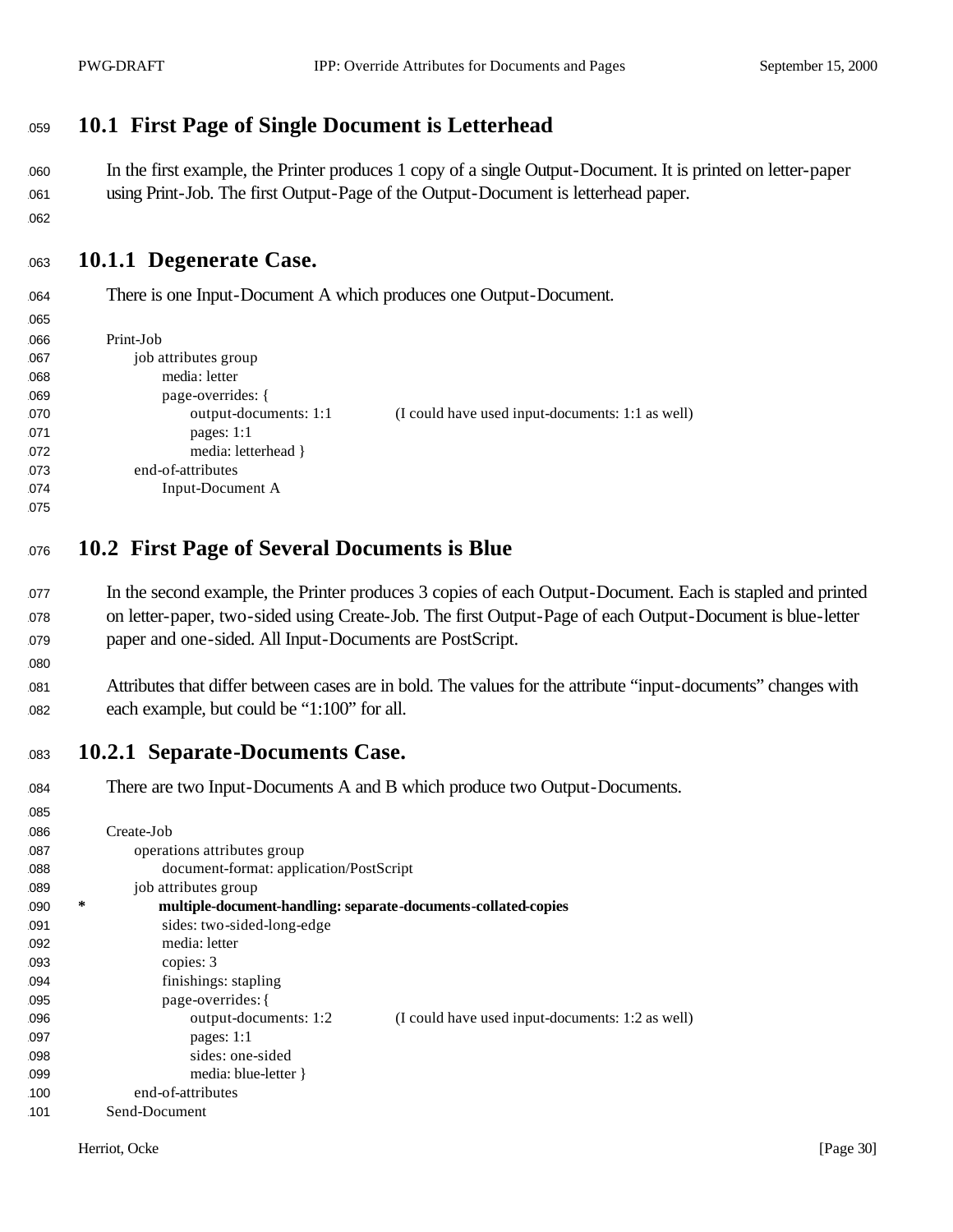| 102 | end-of-attributes |
|-----|-------------------|
| 103 | Input-Document A  |
| 104 | Send-Document     |
| 105 | end-of-attributes |
| 106 | Input-Document B  |

#### <sup>1108</sup> **10.2.2 Single-Documents Case**

| 109 | There are two Input-Documents A and B and only one Output-Document. |
|-----|---------------------------------------------------------------------|
| 110 |                                                                     |
| 111 | Create-Job                                                          |
| 112 | operations attributes group                                         |
| 113 | document-format: application/PostScript                             |
| 114 | job attributes group                                                |
| 115 | multiple-document-handling: single-document                         |
| 116 | sides: two-sided-long-edge                                          |
| 117 | media: letter                                                       |
| 118 | copies: 3                                                           |
| 119 | finishings: stapling                                                |
| 120 | page-overrides: {                                                   |
| 121 | output-documents: 1:1<br>(I could have used input-documents: 1:2)   |
| 122 | pages: 1:1                                                          |
| 123 | sides: one-sided                                                    |
| 124 | media: blue-letter }                                                |
| 125 | end-of-attributes                                                   |
| 126 | Send-Document                                                       |
| 127 | end-of-attributes                                                   |
| 128 | Input-Document A                                                    |
| 129 | Send-Document                                                       |
| 130 | end-of-attributes                                                   |
| 131 | <b>Input-Document B</b>                                             |
| 132 |                                                                     |

#### <sup>1133</sup> **10.2.3 Page-Subset Documents Case**

134 There are two Input-Documents A and B. . The first Input-Document contains 10 Pages and the second one <sup>1135</sup> 15 pages. There are 7 Output-Documents with 3 pages, 5 pages, 4 pages, 2 pages, 3 pages, 5 pages and 3 <sup>1136</sup> pages. The " pages-per-subset" attributes wraps after the first four Output-Documents and starts with "3" 137 again. After consuming 22 Input-Pages, the next number is "4", but only 3 pages remain. So the last Output-138 Document is short. These value show two boundary cases.

1140 Create-Job 141 operations attributes group 1142 document-format: application/PostScript 143 job attributes group 1144 **multiple-document-handling: separate-documents-collated-copies** 1145 **pages-per-subset: 3, 5, 4, 2** 146 sides: two-sided-long-edge 147 media: letter 148 copies: 3 149 **finishings:** stapling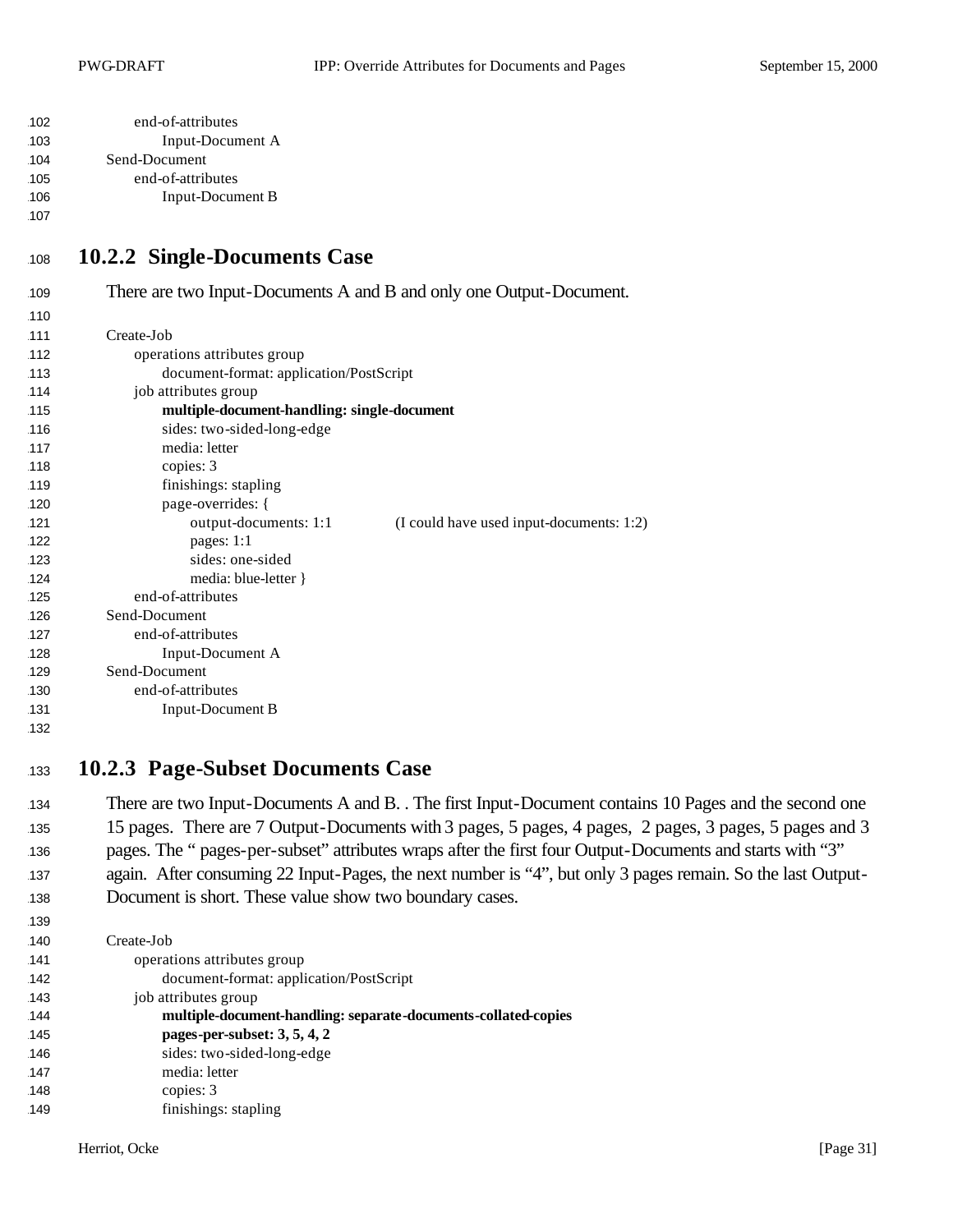| 150 | page-overrides: {     |                                                        |
|-----|-----------------------|--------------------------------------------------------|
| 151 | output-documents: 1:7 | (I could have used output-documents: 1:100 to be safe) |
| 152 | pages: $1:1$          |                                                        |
| 153 | sides: one-sided      |                                                        |
| 154 | media: blue-letter }  |                                                        |
| 155 | end-of-attributes     |                                                        |
| 156 | Send-Document         |                                                        |
| 157 | end-of-attributes     |                                                        |
| 158 | Input-Document A      |                                                        |
| 159 | Send-Document         |                                                        |
| 160 | end-of-attributes     |                                                        |
| 161 | Input-Document B      |                                                        |
|     |                       |                                                        |

### <sup>1162</sup> **10.3 First Page is Blue and First Document is not stapled**

- 163 In the third example, the Printer produces 3 copies of each Output-Document. Each is stapled and printed on 164 letter-paper, two-sided using Create-Job. The third and fourth Output-Pages of each Output-Document is 165 blue-letter paper and one-sided. The second Output-Document is not stapled. All files are PostScript except 166 the second which is html.
- 168 Attributes that differ between cases are in bold. The values for the attribute "input-documents" changes with 169 each example, but could be "1:100" for all.
- <sup>1170</sup> **10.3.1 Separate-Documents Case**
- 171 There are two Input-Documents A and B which produce two Output-Documents.
- 173 Here are three solutions presented here in order to show three different places to put the attributes associated <sup>1174</sup> with an Input-Document. The differences are in *bold-italic*.

#### 1175 **10.3.1.1 First solution:**

167

| 176 | Create-Job                                                     |                                                                |
|-----|----------------------------------------------------------------|----------------------------------------------------------------|
| 177 | operations attributes group                                    |                                                                |
| 178 | document-format: application/PostScript                        |                                                                |
| 179 | job attributes group                                           |                                                                |
| 180 | multiple-document-handling: separate-documents-collated-copies |                                                                |
| 181 | sides: two-sided-long-edge                                     |                                                                |
| 182 | media: letter                                                  |                                                                |
| 183 | copies: 3                                                      |                                                                |
| 184 | finishings: stapling                                           |                                                                |
| 185 | document-format: application/PostScript                        |                                                                |
| 186 | document-overrides: {                                          |                                                                |
| 187 | output-documents: 2:2                                          | (I could have used input-documents: $2:2 \&$ merged with next) |
| 188 | finishings: none $\}$                                          |                                                                |
| 189 |                                                                |                                                                |
| 190 | <i>input-documents: 2:2</i>                                    | next value of multi-value                                      |
| 191 | document-format: text/html}                                    |                                                                |
| 192 | page-overrides: {                                              |                                                                |
| 193 | output-documents: 1:2                                          | (I could have used input-documents: 1:2 as well)               |
| 194 | pages: 3:4                                                     |                                                                |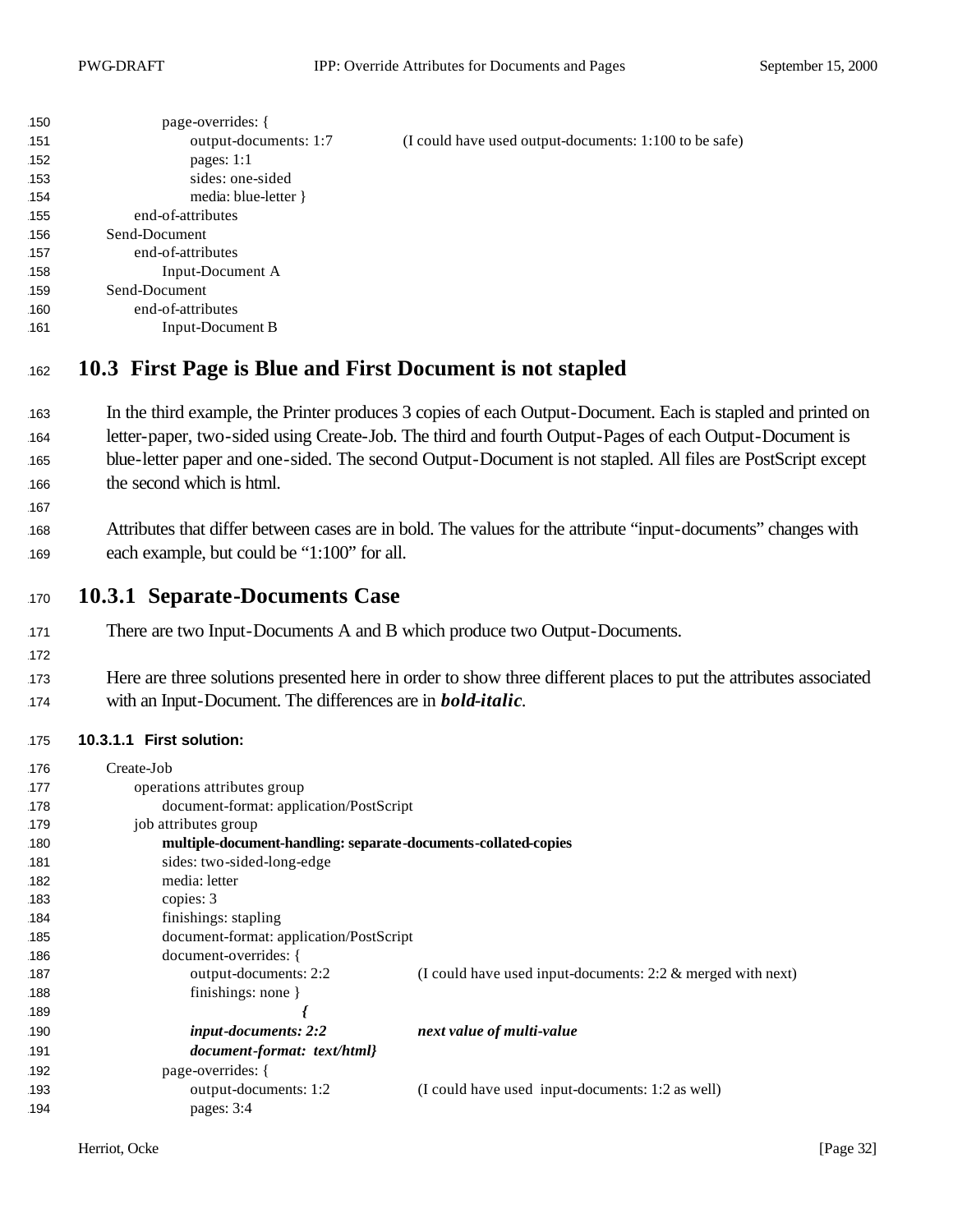| 195<br>196<br>197<br>198<br>199<br>200<br>201<br>202<br>203 | sides: one-sided<br>media: blue-letter }<br>end-of-attributes<br>Send-Document<br>end-of-attributes<br>Input-Document A<br>Send-Document<br>end-of-attributes<br><b>Input-Document B</b> |                                                  |
|-------------------------------------------------------------|------------------------------------------------------------------------------------------------------------------------------------------------------------------------------------------|--------------------------------------------------|
| 204                                                         | 10.3.1.2 Second solution:                                                                                                                                                                |                                                  |
| 205                                                         | Create-Job                                                                                                                                                                               |                                                  |
| 206                                                         | operations attributes group                                                                                                                                                              |                                                  |
| 207                                                         | document-format: application/PostScript                                                                                                                                                  |                                                  |
| 208                                                         | job attributes group                                                                                                                                                                     |                                                  |
| 209                                                         | multiple-document-handling: separate-documents-collated-copies                                                                                                                           |                                                  |
| 210                                                         | sides: two-sided-long-edge                                                                                                                                                               |                                                  |
| 211                                                         | media: letter                                                                                                                                                                            |                                                  |
| 212                                                         | copies: 3                                                                                                                                                                                |                                                  |
| 213                                                         | finishings: stapling                                                                                                                                                                     |                                                  |
| 214<br>215                                                  | document-format: application/PostScript<br>document-overrides: {                                                                                                                         |                                                  |
| 216                                                         | output-documents: 2:2                                                                                                                                                                    |                                                  |
| 217                                                         | finishings: none }                                                                                                                                                                       |                                                  |
| 218                                                         | page-overrides: {                                                                                                                                                                        |                                                  |
| 219                                                         | output-documents: 1:2                                                                                                                                                                    | (I could have used input-documents: 1:2 as well) |
| 220                                                         | pages: 3:4                                                                                                                                                                               |                                                  |
| 221                                                         | sides: one-sided                                                                                                                                                                         |                                                  |
| 222                                                         | media: blue-letter }                                                                                                                                                                     |                                                  |
| 223                                                         | end-of-attributes                                                                                                                                                                        |                                                  |
| 224                                                         | Send-Document                                                                                                                                                                            |                                                  |
| 225                                                         | end-of-attributes                                                                                                                                                                        |                                                  |
| 226                                                         | Input-Document A                                                                                                                                                                         |                                                  |
| 227                                                         | Send-Document                                                                                                                                                                            |                                                  |
| 228                                                         | <b>Operation attributes group</b>                                                                                                                                                        |                                                  |
| 229                                                         | document-format: text/html                                                                                                                                                               |                                                  |
| 230                                                         | end-of-attributes                                                                                                                                                                        |                                                  |
| 231                                                         | <b>Input-Document B</b>                                                                                                                                                                  |                                                  |
| 232                                                         | 10.3.1.3 Third solution:                                                                                                                                                                 |                                                  |
| 233                                                         | Create-Job                                                                                                                                                                               |                                                  |
| 234                                                         | operations attributes group                                                                                                                                                              |                                                  |
| 235                                                         | document-format: application/PostScript                                                                                                                                                  |                                                  |
| 236                                                         | job attributes group                                                                                                                                                                     |                                                  |
| 237                                                         | multiple-document-handling: separate-documents-collated-copies                                                                                                                           |                                                  |
| 238                                                         | sides: two-sided-long-edge                                                                                                                                                               |                                                  |
| 239                                                         | media: letter                                                                                                                                                                            |                                                  |
| 240                                                         | copies: 3                                                                                                                                                                                |                                                  |
| 241                                                         | finishings: stapling                                                                                                                                                                     |                                                  |
| 242                                                         | document-format: application/PostScript                                                                                                                                                  |                                                  |
| 243                                                         | page-overrides: {                                                                                                                                                                        |                                                  |
| 244                                                         | output-documents: 1:2                                                                                                                                                                    | (I could have used input-documents: 1:2 as well) |
|                                                             |                                                                                                                                                                                          |                                                  |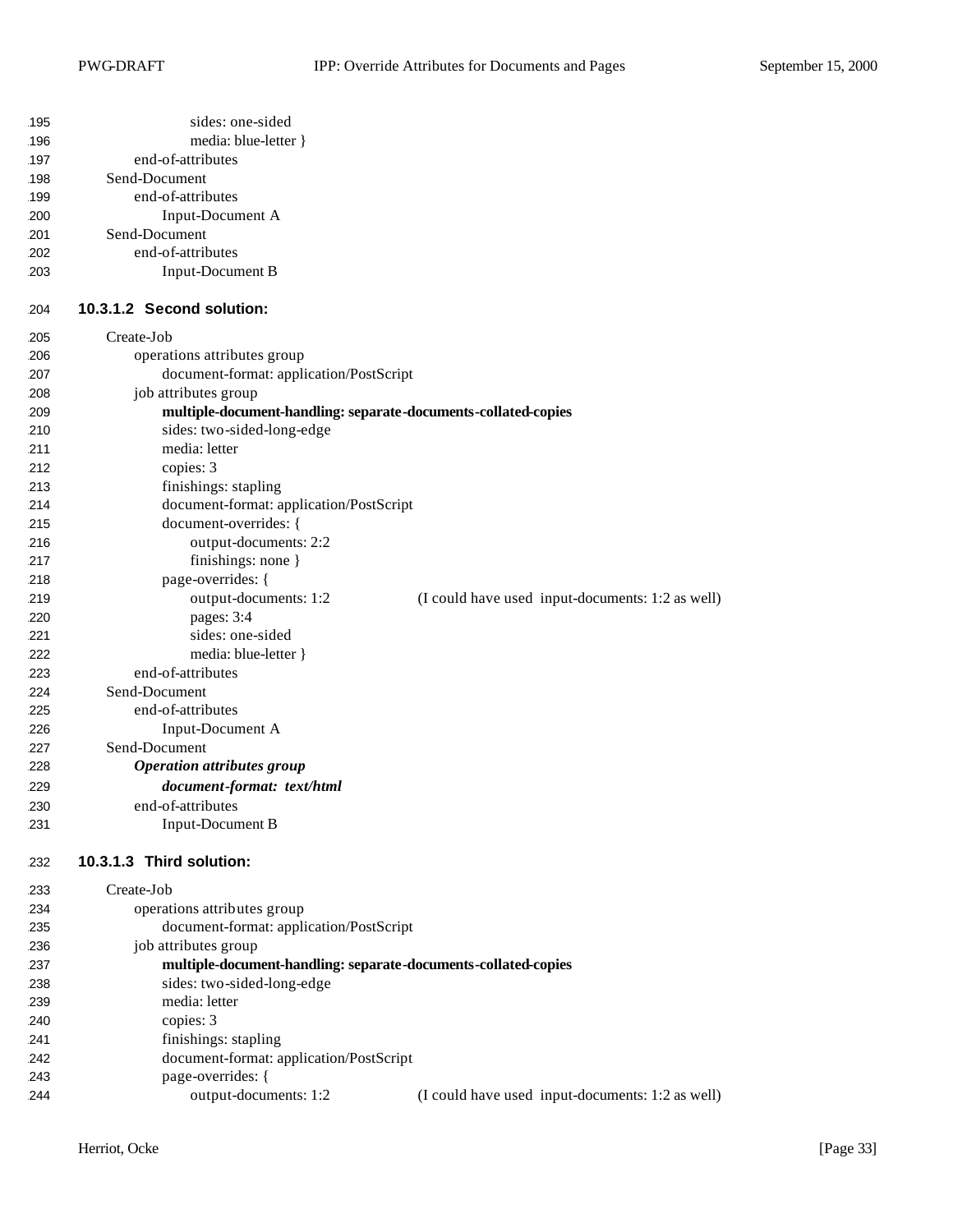| 245 | pages: $3:4$                             |  |
|-----|------------------------------------------|--|
| 246 | sides: one-sided                         |  |
| 247 | media: blue-letter }                     |  |
| 248 | end-of-attributes                        |  |
| 249 | Send-Document                            |  |
| 250 | end-of-attributes                        |  |
| 251 | Input-Document A                         |  |
| 252 | Send-Document                            |  |
| 253 | <i><b>Operation attributes group</b></i> |  |
| 254 | document-overrides: {                    |  |
| 255 | input-documents: 2:2                     |  |
| 256 | document-format: text/html               |  |
| 257 | finishings: none }                       |  |
| 258 | end-of-attributes                        |  |
| 259 | Input-Document B                         |  |

# **10.3.2 Single-Documents Case**

There are two Input-Documents A and B and only one Output-Document.

- Here are three solutions. The Page-Override attributes are in Create-Job in the first solution and in Send-
- Document in the last two solutions. The Document-Override attribute is directly in the operation attributes of
- Send-Document in the first two solutions and in the document-overrides attributes of Send-Document in the third solution. The differences are in *bold-italic*.

#### **10.3.2.1 First solution:**

| 268 | Create-Job                                  |                                                      |
|-----|---------------------------------------------|------------------------------------------------------|
| 269 | operations attributes group                 |                                                      |
| 270 | document-format: application/PostScript     |                                                      |
| 271 | job attributes group                        |                                                      |
| 272 | multiple-document-handling: single-document |                                                      |
| 273 | sides: two-sided-long-edge                  |                                                      |
| 274 | media: letter                               |                                                      |
| 275 | copies: 3                                   |                                                      |
| 276 | finishings: stapling                        |                                                      |
| 277 | document-overrides: {                       |                                                      |
| 278 | output-documents: 2:2                       | (This is ignored because there is no $2nd$ document) |
| 279 | finishings: none }                          |                                                      |
| 280 | page-overrides: {                           |                                                      |
| 281 | <i>input-documents: 1:1</i>                 | $(I \text{ could have used output-documents: } 1:1)$ |
| 282 | pages: 3:4                                  |                                                      |
| 283 | sides: one-sided                            |                                                      |
| 284 | media: blue-letter }                        |                                                      |
| 285 | end-of-attributes                           |                                                      |
| 286 | Send-Document                               |                                                      |
| 287 | end-of-attributes                           |                                                      |
| 288 | Input-Document A                            |                                                      |
| 289 | Send-Document                               |                                                      |
| 290 | Operation attributes group                  |                                                      |
| 291 | document-format: text/html                  |                                                      |
| 292 | end-of-attributes                           |                                                      |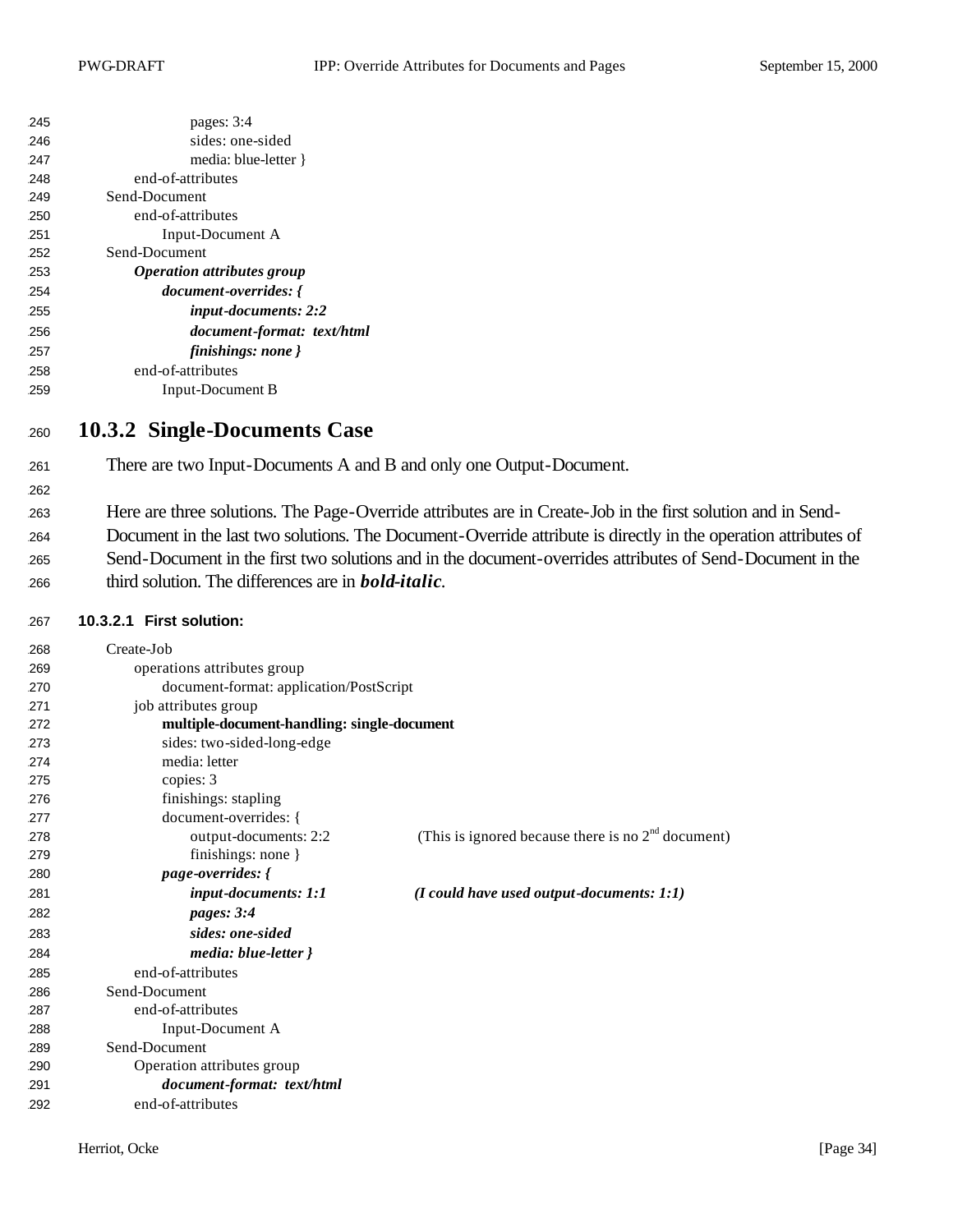| 293 | Input-Document B |
|-----|------------------|
|-----|------------------|

#### **10.3.2.2 Second solution:**

| 295 | Create-Job                                  |                                                      |
|-----|---------------------------------------------|------------------------------------------------------|
| 296 | operations attributes group                 |                                                      |
| 297 | document-format: application/PostScript     |                                                      |
| 298 | job attributes group                        |                                                      |
| 299 | multiple-document-handling: single-document |                                                      |
| 300 | sides: two-sided-long-edge                  |                                                      |
| 301 | media: letter                               |                                                      |
| 302 | copies: 3                                   |                                                      |
| 303 | finishings: stapling                        |                                                      |
| 304 | document-overrides: {                       |                                                      |
| 305 | output-documents: 2:2                       | (This is ignored because there is no $2nd$ document) |
| 306 | finishings: none }                          |                                                      |
| 307 | end-of-attributes                           |                                                      |
| 308 | Send-Document                               |                                                      |
| 309 | Operation attributes group                  |                                                      |
| 310 | <i>page-overrides:</i> {                    |                                                      |
| 311 | input-documents: 1:1                        | $(I \text{ could have used output-documents: } 1:1)$ |
| 312 | pages: 3:4                                  |                                                      |
| 313 | sides: one-sided                            |                                                      |
| 314 | media: blue-letter }                        |                                                      |
| 315 | end-of-attributes                           |                                                      |
| 316 | Input-Document A                            |                                                      |
| 317 | Send-Document                               |                                                      |
| 318 | Operation attributes group                  |                                                      |
| 319 | document-format: text/html                  | (this can be here or in the document-overrides)      |
| 320 | end-of-attributes                           |                                                      |
| 321 | <b>Input-Document B</b>                     |                                                      |
| 322 | 10.3.2.3 Third solution:                    |                                                      |
| 323 | Create-Job                                  |                                                      |
| 324 | operations attributes group                 |                                                      |
| 325 | document-format: application/PostScript     |                                                      |
| 326 | job attributes group                        |                                                      |
| 327 | multiple-document-handling: single-document |                                                      |
| 328 | sides: two-sided-long-edge                  |                                                      |
| 329 | media: letter                               |                                                      |
| 330 | copies: 3                                   |                                                      |
| 331 | finishings: stapling                        |                                                      |
| 332 | document-overrides: {                       |                                                      |
| 333 | output-documents: 2:2                       | (This is ignored because there is no $2nd$ document) |
| 334 | finishings: none }                          |                                                      |
| 335 | end-of-attributes                           |                                                      |
| 336 | Send-Document                               |                                                      |
| 337 | Operation attributes group                  |                                                      |
| 338 | <i>page-overrides:</i> {                    |                                                      |
| 339 | input-documents: 1:1                        | $(I \text{ could have used output-documents: } 1:1)$ |
| 340 | pages: 3:4                                  |                                                      |
| 341 | sides: one-sided                            |                                                      |
| 342 | media: blue-letter }                        |                                                      |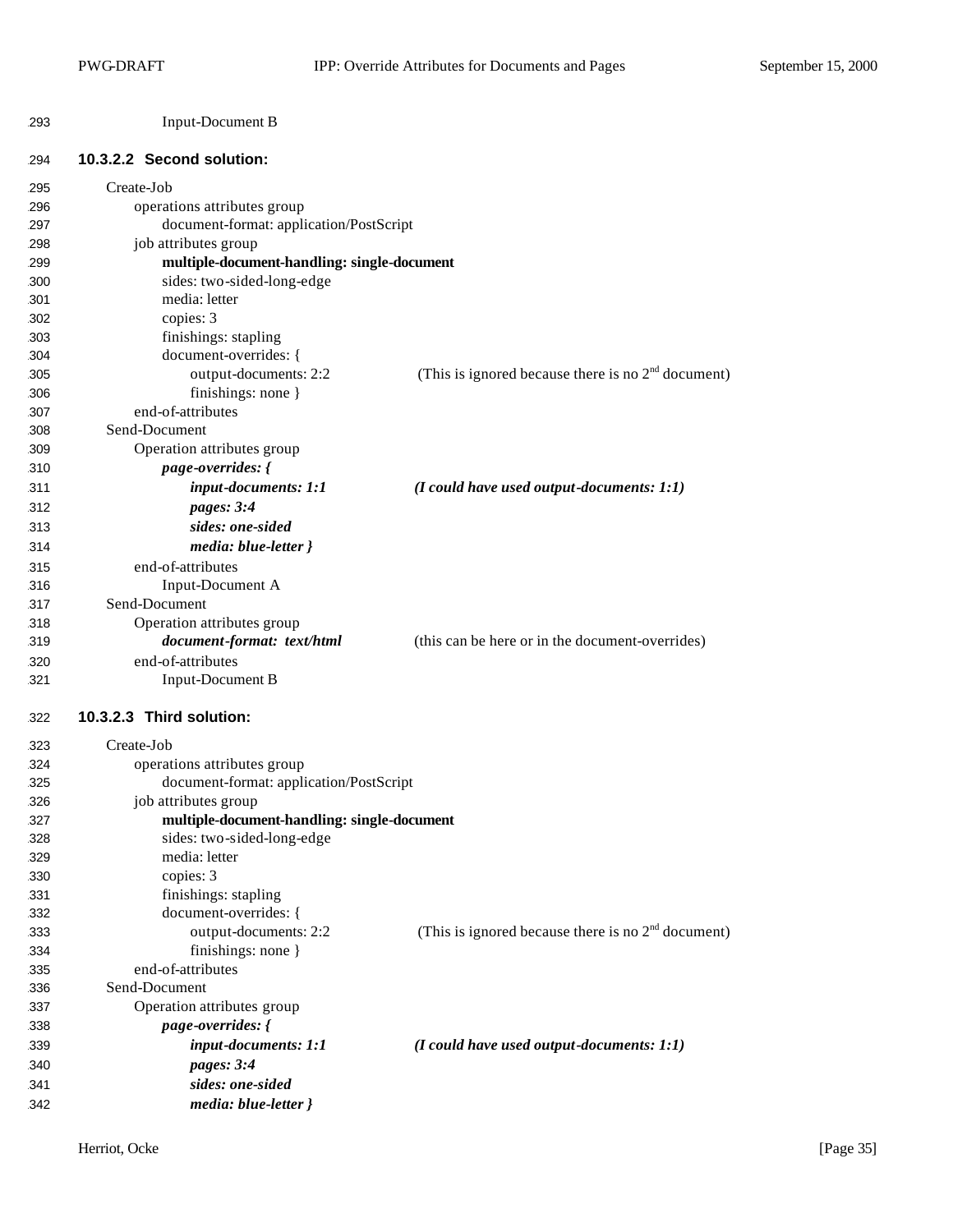| Input-Document A<br>344<br>Send-Document<br>345<br>Operation attributes group<br>346<br>document-overrides: {<br>347<br>input-documents: 2:2<br>348<br>document-format: text/html }<br>349<br>end-of-attributes<br>350<br><b>Input-Document B</b><br>351<br><b>10.3.3 Page-Subset Documents Case</b><br>352<br>There are two Input-Documents A and B. . The first Input-Document contains 10 Pages and the second one<br>353<br>15 pages. There are 7 Output-Documents with 3 pages, 5 pages, 4 pages, 2 pages, 3 pages, 5 pages and 3<br>354<br>pages. The "pages-per-subset" attributes wraps after the first four Output-Documents and starts with "3"<br>355<br>again. After consuming 22 Input-Pages, the next number is "4", but only 3 pages remain. So the last Output-<br>356<br>Document is short.<br>357<br>358<br>Create-Job<br>359<br>operations attributes group<br>360<br>document-format: application/PostScript<br>361<br>job attributes group<br>362<br>multiple-document-handling: separate-documents-collated-copies<br>363<br>pages-per-subset: 3, 5, 4, 2<br>364<br>sides: two-sided-long-edge<br>365<br>media: letter<br>366<br>copies: 3<br>367<br>finishings: stapling<br>368<br>document-overrides: {<br>369<br>output-documents: 2:2<br>370<br>finishings: none }<br>371<br>page-overrides: {<br>372<br>output-documents: 1:7<br>(I could have used input-documents: 1:100 to be safe)<br>373<br>pages: 3:4<br>374<br>sides: one-sided<br>375<br>376<br>media: blue-letter $\}$<br>end-of-attributes<br>377<br>Send-Document<br>378<br>end-of-attributes<br>379<br>Input-Document A<br>380 | 343 | end-of-attributes |  |  |
|-----------------------------------------------------------------------------------------------------------------------------------------------------------------------------------------------------------------------------------------------------------------------------------------------------------------------------------------------------------------------------------------------------------------------------------------------------------------------------------------------------------------------------------------------------------------------------------------------------------------------------------------------------------------------------------------------------------------------------------------------------------------------------------------------------------------------------------------------------------------------------------------------------------------------------------------------------------------------------------------------------------------------------------------------------------------------------------------------------------------------------------------------------------------------------------------------------------------------------------------------------------------------------------------------------------------------------------------------------------------------------------------------------------------------------------------------------------------------------------------------------------------------------------------------------------------------------------------------------------------------|-----|-------------------|--|--|
|                                                                                                                                                                                                                                                                                                                                                                                                                                                                                                                                                                                                                                                                                                                                                                                                                                                                                                                                                                                                                                                                                                                                                                                                                                                                                                                                                                                                                                                                                                                                                                                                                       |     |                   |  |  |
|                                                                                                                                                                                                                                                                                                                                                                                                                                                                                                                                                                                                                                                                                                                                                                                                                                                                                                                                                                                                                                                                                                                                                                                                                                                                                                                                                                                                                                                                                                                                                                                                                       |     |                   |  |  |
|                                                                                                                                                                                                                                                                                                                                                                                                                                                                                                                                                                                                                                                                                                                                                                                                                                                                                                                                                                                                                                                                                                                                                                                                                                                                                                                                                                                                                                                                                                                                                                                                                       |     |                   |  |  |
|                                                                                                                                                                                                                                                                                                                                                                                                                                                                                                                                                                                                                                                                                                                                                                                                                                                                                                                                                                                                                                                                                                                                                                                                                                                                                                                                                                                                                                                                                                                                                                                                                       |     |                   |  |  |
|                                                                                                                                                                                                                                                                                                                                                                                                                                                                                                                                                                                                                                                                                                                                                                                                                                                                                                                                                                                                                                                                                                                                                                                                                                                                                                                                                                                                                                                                                                                                                                                                                       |     |                   |  |  |
|                                                                                                                                                                                                                                                                                                                                                                                                                                                                                                                                                                                                                                                                                                                                                                                                                                                                                                                                                                                                                                                                                                                                                                                                                                                                                                                                                                                                                                                                                                                                                                                                                       |     |                   |  |  |
|                                                                                                                                                                                                                                                                                                                                                                                                                                                                                                                                                                                                                                                                                                                                                                                                                                                                                                                                                                                                                                                                                                                                                                                                                                                                                                                                                                                                                                                                                                                                                                                                                       |     |                   |  |  |
|                                                                                                                                                                                                                                                                                                                                                                                                                                                                                                                                                                                                                                                                                                                                                                                                                                                                                                                                                                                                                                                                                                                                                                                                                                                                                                                                                                                                                                                                                                                                                                                                                       |     |                   |  |  |
|                                                                                                                                                                                                                                                                                                                                                                                                                                                                                                                                                                                                                                                                                                                                                                                                                                                                                                                                                                                                                                                                                                                                                                                                                                                                                                                                                                                                                                                                                                                                                                                                                       |     |                   |  |  |
|                                                                                                                                                                                                                                                                                                                                                                                                                                                                                                                                                                                                                                                                                                                                                                                                                                                                                                                                                                                                                                                                                                                                                                                                                                                                                                                                                                                                                                                                                                                                                                                                                       |     |                   |  |  |
|                                                                                                                                                                                                                                                                                                                                                                                                                                                                                                                                                                                                                                                                                                                                                                                                                                                                                                                                                                                                                                                                                                                                                                                                                                                                                                                                                                                                                                                                                                                                                                                                                       |     |                   |  |  |
|                                                                                                                                                                                                                                                                                                                                                                                                                                                                                                                                                                                                                                                                                                                                                                                                                                                                                                                                                                                                                                                                                                                                                                                                                                                                                                                                                                                                                                                                                                                                                                                                                       |     |                   |  |  |
|                                                                                                                                                                                                                                                                                                                                                                                                                                                                                                                                                                                                                                                                                                                                                                                                                                                                                                                                                                                                                                                                                                                                                                                                                                                                                                                                                                                                                                                                                                                                                                                                                       |     |                   |  |  |
|                                                                                                                                                                                                                                                                                                                                                                                                                                                                                                                                                                                                                                                                                                                                                                                                                                                                                                                                                                                                                                                                                                                                                                                                                                                                                                                                                                                                                                                                                                                                                                                                                       |     |                   |  |  |
|                                                                                                                                                                                                                                                                                                                                                                                                                                                                                                                                                                                                                                                                                                                                                                                                                                                                                                                                                                                                                                                                                                                                                                                                                                                                                                                                                                                                                                                                                                                                                                                                                       |     |                   |  |  |
|                                                                                                                                                                                                                                                                                                                                                                                                                                                                                                                                                                                                                                                                                                                                                                                                                                                                                                                                                                                                                                                                                                                                                                                                                                                                                                                                                                                                                                                                                                                                                                                                                       |     |                   |  |  |
|                                                                                                                                                                                                                                                                                                                                                                                                                                                                                                                                                                                                                                                                                                                                                                                                                                                                                                                                                                                                                                                                                                                                                                                                                                                                                                                                                                                                                                                                                                                                                                                                                       |     |                   |  |  |
|                                                                                                                                                                                                                                                                                                                                                                                                                                                                                                                                                                                                                                                                                                                                                                                                                                                                                                                                                                                                                                                                                                                                                                                                                                                                                                                                                                                                                                                                                                                                                                                                                       |     |                   |  |  |
|                                                                                                                                                                                                                                                                                                                                                                                                                                                                                                                                                                                                                                                                                                                                                                                                                                                                                                                                                                                                                                                                                                                                                                                                                                                                                                                                                                                                                                                                                                                                                                                                                       |     |                   |  |  |
|                                                                                                                                                                                                                                                                                                                                                                                                                                                                                                                                                                                                                                                                                                                                                                                                                                                                                                                                                                                                                                                                                                                                                                                                                                                                                                                                                                                                                                                                                                                                                                                                                       |     |                   |  |  |
|                                                                                                                                                                                                                                                                                                                                                                                                                                                                                                                                                                                                                                                                                                                                                                                                                                                                                                                                                                                                                                                                                                                                                                                                                                                                                                                                                                                                                                                                                                                                                                                                                       |     |                   |  |  |
|                                                                                                                                                                                                                                                                                                                                                                                                                                                                                                                                                                                                                                                                                                                                                                                                                                                                                                                                                                                                                                                                                                                                                                                                                                                                                                                                                                                                                                                                                                                                                                                                                       |     |                   |  |  |
|                                                                                                                                                                                                                                                                                                                                                                                                                                                                                                                                                                                                                                                                                                                                                                                                                                                                                                                                                                                                                                                                                                                                                                                                                                                                                                                                                                                                                                                                                                                                                                                                                       |     |                   |  |  |
|                                                                                                                                                                                                                                                                                                                                                                                                                                                                                                                                                                                                                                                                                                                                                                                                                                                                                                                                                                                                                                                                                                                                                                                                                                                                                                                                                                                                                                                                                                                                                                                                                       |     |                   |  |  |
|                                                                                                                                                                                                                                                                                                                                                                                                                                                                                                                                                                                                                                                                                                                                                                                                                                                                                                                                                                                                                                                                                                                                                                                                                                                                                                                                                                                                                                                                                                                                                                                                                       |     |                   |  |  |
|                                                                                                                                                                                                                                                                                                                                                                                                                                                                                                                                                                                                                                                                                                                                                                                                                                                                                                                                                                                                                                                                                                                                                                                                                                                                                                                                                                                                                                                                                                                                                                                                                       |     |                   |  |  |
|                                                                                                                                                                                                                                                                                                                                                                                                                                                                                                                                                                                                                                                                                                                                                                                                                                                                                                                                                                                                                                                                                                                                                                                                                                                                                                                                                                                                                                                                                                                                                                                                                       |     |                   |  |  |
|                                                                                                                                                                                                                                                                                                                                                                                                                                                                                                                                                                                                                                                                                                                                                                                                                                                                                                                                                                                                                                                                                                                                                                                                                                                                                                                                                                                                                                                                                                                                                                                                                       |     |                   |  |  |
|                                                                                                                                                                                                                                                                                                                                                                                                                                                                                                                                                                                                                                                                                                                                                                                                                                                                                                                                                                                                                                                                                                                                                                                                                                                                                                                                                                                                                                                                                                                                                                                                                       |     |                   |  |  |
|                                                                                                                                                                                                                                                                                                                                                                                                                                                                                                                                                                                                                                                                                                                                                                                                                                                                                                                                                                                                                                                                                                                                                                                                                                                                                                                                                                                                                                                                                                                                                                                                                       |     |                   |  |  |
|                                                                                                                                                                                                                                                                                                                                                                                                                                                                                                                                                                                                                                                                                                                                                                                                                                                                                                                                                                                                                                                                                                                                                                                                                                                                                                                                                                                                                                                                                                                                                                                                                       |     |                   |  |  |
|                                                                                                                                                                                                                                                                                                                                                                                                                                                                                                                                                                                                                                                                                                                                                                                                                                                                                                                                                                                                                                                                                                                                                                                                                                                                                                                                                                                                                                                                                                                                                                                                                       |     |                   |  |  |
|                                                                                                                                                                                                                                                                                                                                                                                                                                                                                                                                                                                                                                                                                                                                                                                                                                                                                                                                                                                                                                                                                                                                                                                                                                                                                                                                                                                                                                                                                                                                                                                                                       |     |                   |  |  |
|                                                                                                                                                                                                                                                                                                                                                                                                                                                                                                                                                                                                                                                                                                                                                                                                                                                                                                                                                                                                                                                                                                                                                                                                                                                                                                                                                                                                                                                                                                                                                                                                                       |     |                   |  |  |
|                                                                                                                                                                                                                                                                                                                                                                                                                                                                                                                                                                                                                                                                                                                                                                                                                                                                                                                                                                                                                                                                                                                                                                                                                                                                                                                                                                                                                                                                                                                                                                                                                       |     |                   |  |  |
|                                                                                                                                                                                                                                                                                                                                                                                                                                                                                                                                                                                                                                                                                                                                                                                                                                                                                                                                                                                                                                                                                                                                                                                                                                                                                                                                                                                                                                                                                                                                                                                                                       |     |                   |  |  |
|                                                                                                                                                                                                                                                                                                                                                                                                                                                                                                                                                                                                                                                                                                                                                                                                                                                                                                                                                                                                                                                                                                                                                                                                                                                                                                                                                                                                                                                                                                                                                                                                                       | 381 | Send-Document     |  |  |
| Operation attributes group<br>382                                                                                                                                                                                                                                                                                                                                                                                                                                                                                                                                                                                                                                                                                                                                                                                                                                                                                                                                                                                                                                                                                                                                                                                                                                                                                                                                                                                                                                                                                                                                                                                     |     |                   |  |  |
| document-format: text/html<br>(this can be here or in the document-overrides)<br>383                                                                                                                                                                                                                                                                                                                                                                                                                                                                                                                                                                                                                                                                                                                                                                                                                                                                                                                                                                                                                                                                                                                                                                                                                                                                                                                                                                                                                                                                                                                                  |     |                   |  |  |
| end-of-attributes<br>384                                                                                                                                                                                                                                                                                                                                                                                                                                                                                                                                                                                                                                                                                                                                                                                                                                                                                                                                                                                                                                                                                                                                                                                                                                                                                                                                                                                                                                                                                                                                                                                              |     |                   |  |  |
| <b>Input-Document B</b><br>385                                                                                                                                                                                                                                                                                                                                                                                                                                                                                                                                                                                                                                                                                                                                                                                                                                                                                                                                                                                                                                                                                                                                                                                                                                                                                                                                                                                                                                                                                                                                                                                        |     |                   |  |  |

# **10.4 One document with 100 copies for distribution and one on transparencies.**

 In the fourth example, the Printer produces 101 copies of the single Output-Document using Print-Job. The first 100 are stapled and printed on letter-paper, two-sided, except the first page is on blue paper, one-sided. The last copy (number 101) is printed on transparencies, one-sided and not stapled. The file is PostScript.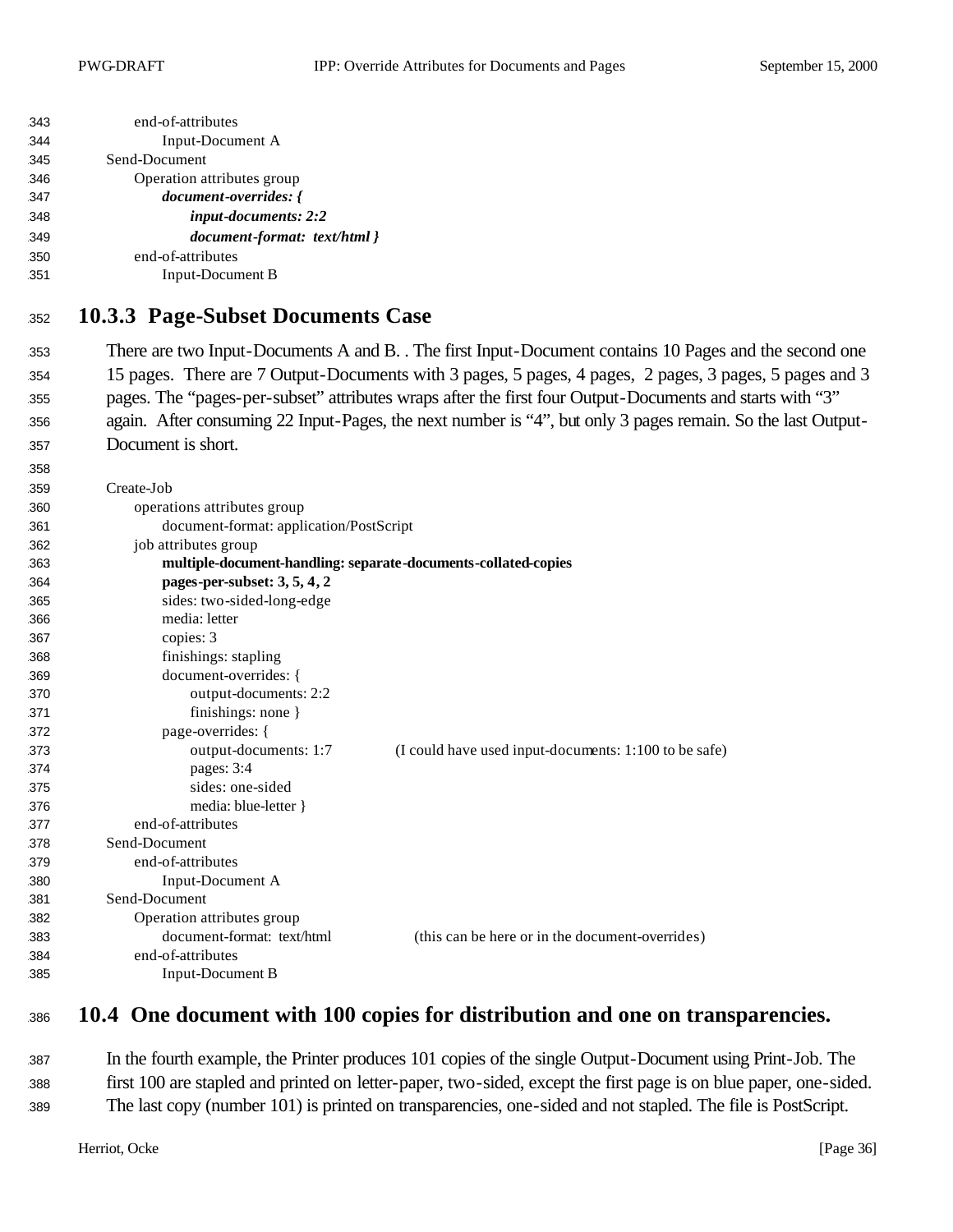| 390 |                                                                                                                |
|-----|----------------------------------------------------------------------------------------------------------------|
| 391 | Here are three possible solutions. The first assumes that the job requests 101 letter-paper documents and that |
| 392 | the single transparency copy is the override. The second assumes that the job requests 101 transparency        |
| 393 | documents and that the 100 letter-paper copies are the override. The third assumes that the job requests 101   |
| 394 | documents with default characteristics and that both single transparency copy and the 100 letter-paper copies  |
| 395 | are overrides. The differences are in <b>bold-italic</b> .                                                     |

## **10.4.1.1 First solution.**

| 397 | Print-Job                               |                                                  |
|-----|-----------------------------------------|--------------------------------------------------|
| 398 | operations attributes group             |                                                  |
| 399 | document-format: application/PostScript |                                                  |
| 400 | job attributes group                    |                                                  |
| 401 | sides: two-sided-long-edge              |                                                  |
| 402 | <i>media: letter</i>                    |                                                  |
| 403 | copies: 101                             |                                                  |
| 404 | finishings: stapling                    |                                                  |
| 405 | document-format: application/PostScript |                                                  |
| 406 | document-overrides: {                   |                                                  |
| 407 | output-documents: 1:1                   | (I could have used input-documents: 1:1 as well) |
| 408 | document-copies: 101:101                |                                                  |
| 409 | sides: one-sided                        |                                                  |
| 410 | media: transparency                     |                                                  |
| 411 | finishings: none }                      |                                                  |
| 412 | page-overrides: {                       |                                                  |
| 413 | output-documents: 1:1                   | (I could have used input-documents: 1:1 as well) |
| 414 | document-copies: 1:100                  |                                                  |
| 415 | pages: 1:1                              |                                                  |
| 416 | sides: one-sided                        |                                                  |
| 417 | media: blue-letter }                    |                                                  |
| 418 | end-of-attributes                       |                                                  |
| 419 | Input-Document A                        |                                                  |
| 420 | 10.4.1.2 Second solution.               |                                                  |
| 421 | Print-Job                               |                                                  |
| 422 | operations attributes group             |                                                  |
| 423 | document-format: application/PostScript |                                                  |
| 424 |                                         |                                                  |
| 425 | job attributes group                    |                                                  |
|     | sides: one-sided                        |                                                  |
| 426 | media: transparency                     |                                                  |
| 427 | copies: 101                             |                                                  |
| 428 | finishings: none                        |                                                  |
| 429 | document-format: application/PostScript |                                                  |
| 430 | document-overrides: {                   |                                                  |
| 431 | output-documents: 1:1                   | (I could have used input-documents: 1:1 as well) |
| 432 | document-copies: 1:100                  |                                                  |
| 433 | sides: two-sided-long-edge              |                                                  |
| 434 | media: letter                           |                                                  |
| 435 | finishings: stapling }                  |                                                  |
| 436 | page-overrides: {                       |                                                  |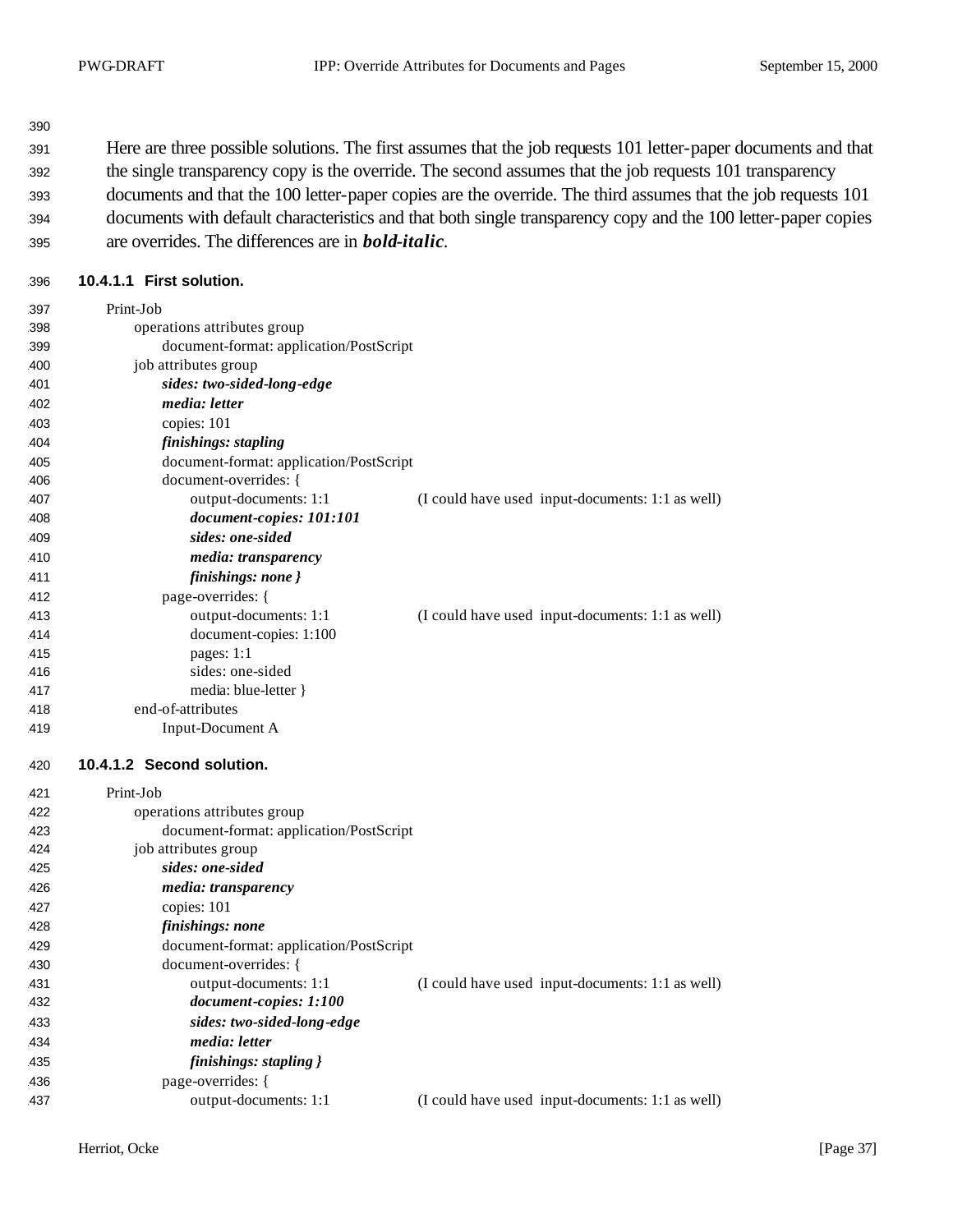| 438 | document-copies: 1:100                  |                                                  |
|-----|-----------------------------------------|--------------------------------------------------|
| 439 | pages: 1:1                              |                                                  |
| 440 | sides: one-sided                        |                                                  |
| 441 | media: blue-letter }                    |                                                  |
| 442 | end-of-attributes                       |                                                  |
| 443 | Input-Document A                        |                                                  |
| 444 | 10.4.1.3 Third solution.                |                                                  |
| 445 | Print-Job                               |                                                  |
| 446 | operations attributes group             |                                                  |
| 447 | document-format: application/PostScript |                                                  |
| 448 | job attributes group                    |                                                  |
| 449 | copies: 101                             |                                                  |
| 450 | document-format: application/PostScript |                                                  |
| 451 | document-overrides: {                   |                                                  |
| 452 | output-documents: 1:1                   | (I could have used input-documents: 1:1 as well) |
| 453 | document-copies: 101:101                |                                                  |
| 454 | sides: one-sided                        |                                                  |
| 455 | media: transparency                     |                                                  |
| 456 | finishings: none }                      |                                                  |
| 457 |                                         |                                                  |
| 458 | output-documents: 1:1                   | (I could have used input-documents: 1:1 as well) |
| 459 | document-copies: 1:100                  |                                                  |
| 460 | sides: two-sided-long-edge              |                                                  |
| 461 | media: letter                           |                                                  |
| 462 | finishings: stapling }                  |                                                  |
| 463 | page-overrides: {                       |                                                  |
| 464 | output-documents: 1:1                   | (I could have used input-documents: 1:1 as well) |
| 465 | document-copies: 1:100                  |                                                  |
| 466 | pages: 1:1                              |                                                  |
| 467 | sides: one-sided                        |                                                  |
| 468 | media: blue-letter }                    |                                                  |
| 469 | end-of-attributes                       |                                                  |
| 470 | Input-Document A                        |                                                  |

# **11. IANA Considerations**

 IANA will be called on to register the Job Template attributes defined in this document, using the procedures outlined in [ipp-mod].

# **12. Internationalization Considerations**

 The IPP extensions defined in this document require the same internationalization considerations as any of the Job Template attributes defined in IPP/1.1 [ipp-mod].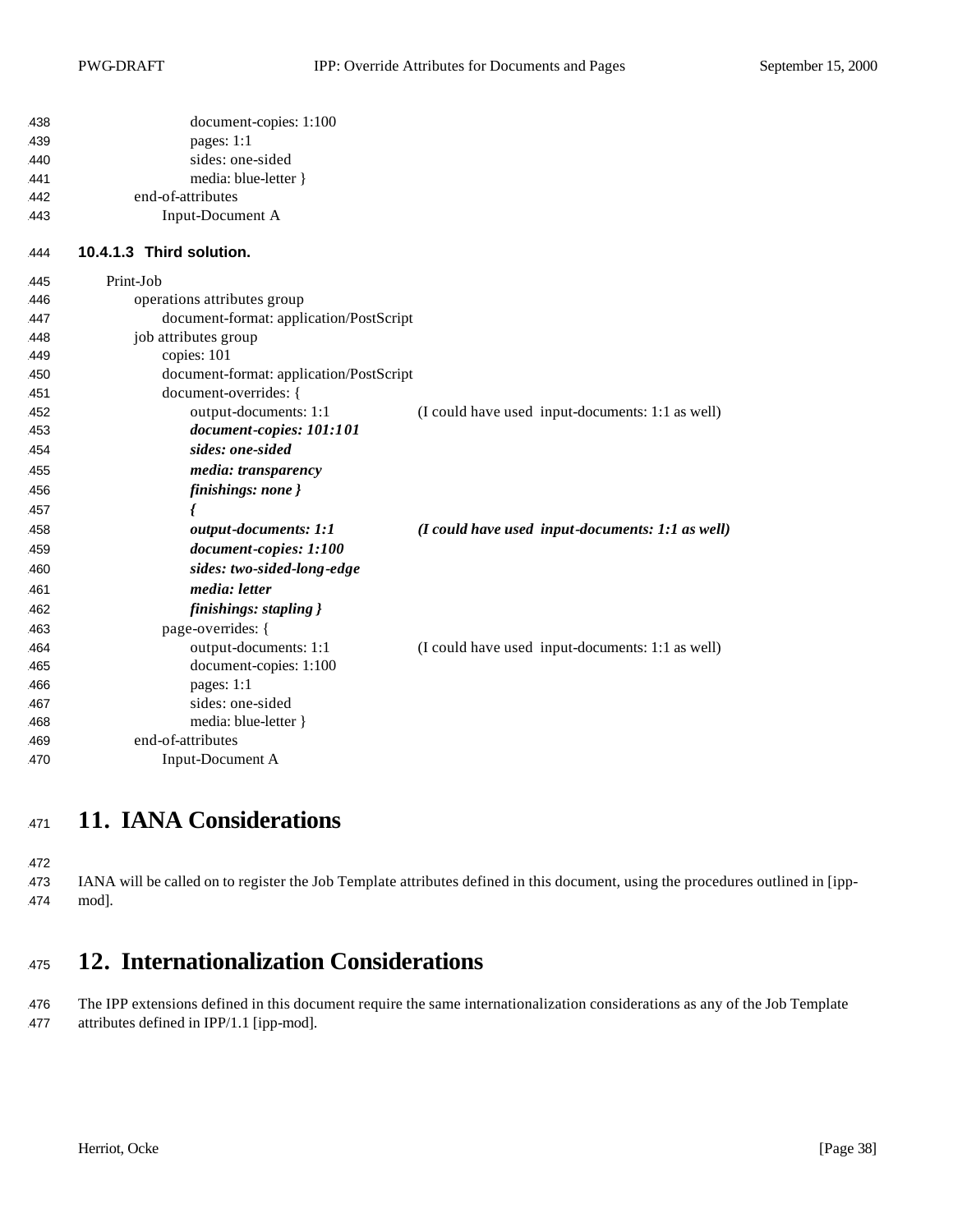# **13. Security Considerations**

 The IPP extensions defined in this document require the same security considerations as any of the Job Template attributes defined in IPP/1.1 [ipp-mod].

# **14. References**

[ipp-mod]

 R. deBry, T. Hastings, R. Herriot, S. Isaacson, P. Powell, "Internet Printing Protocol/1.0: Model and Semantics", <draft-ietf-ipp-model-v11-04.txt>, June 23, 1999.

[RFC2566]

 R. deBry, T. Hastings, R. Herriot, S. Isaacson, P. Powell, "Internet Printing Protocol/1.0: Model and Semantics", RFC 2566, April 1999.

# **15. Author's Addresses**

 Robert Herriot Xerox Corp. 3400 Hill View Ave, Building 1 Palo Alto, CA 94304 Phone: 650-813-7696 Fax: 650-813-6860 e-mail: robert.herriot@pahv.xerox.com Kirk Ocke Xerox Corporation 800 Phillips Road Webster, NY 14580 Phone: 716-422-4832 e-mail: Kirk.Ocke@usa.xerox.com

# **16. Appendix A: Rules for Attribute Association**

For each category of attribute, there is a rule:

- 1. Input-Documents: such an attribute
- a) cannot be directly associated with Input-Pages, Output-Pages, Output-Documents
- b) can be directly associated with an Input-Document, and it affects the Input-Document it is associated with.
- c) can be associated with a Job and it affects all Input-Documents that don't have the attribute associated with it.
- 2. Output-Documents: such an attribute
- a) can never be directly associated with an Input-Page or Output-Page.
- b) can be directly associated with an Output-Document, and it affects the Output-Document it is associated with.
- c) can be directly associated with an Input-Document. If that Input-Document produces a first Output-Page for one or more Output-Documents, the attribute is effectively associated with each such Output-Document that doesn't have
	- Herriot, Ocke [Page 39]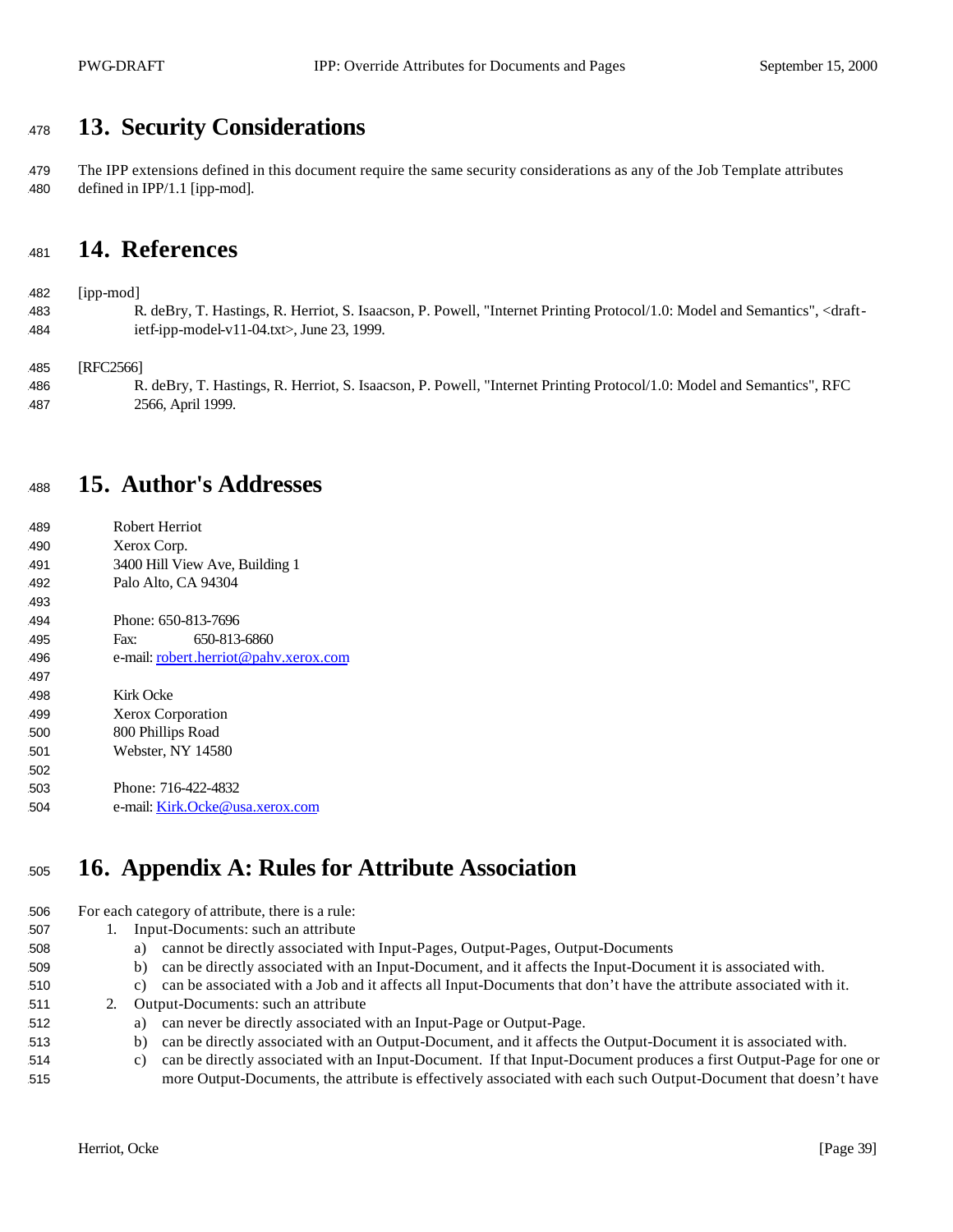| 516 |                                                                                                                            | the attribute directly associated with it. Now use rule 2b). If that Input-Document doesn't produce any first Output- |
|-----|----------------------------------------------------------------------------------------------------------------------------|-----------------------------------------------------------------------------------------------------------------------|
| 517 |                                                                                                                            | Pages of an Output-Document, it is ignored and the Printer produces a warning message.                                |
| 518 | d)                                                                                                                         | can be associated with a Job and it affects all Output-Documents that don't have the attribute associated with it.    |
| 519 | $\mathfrak{Z}$ .                                                                                                           | Sheets: such attributes                                                                                               |
| 520 | a)                                                                                                                         | can be directly associated with an Output-Page, and it affects the associated Output-Page.                            |
| 521 | b)                                                                                                                         | can be directly associated with an Input-Page, and it is effectively associated with the Output-Page determined by    |
| 522 |                                                                                                                            | the relationship described for the four cases in section 4.2 if that Output-Page doesn't have the attribute directly  |
| 523 |                                                                                                                            | associated with it. Now use rule 3a)                                                                                  |
| 524 | c)                                                                                                                         | can be directly associated with an Output-Document, and it affects all Output-Pages in the specified Output-          |
| 525 |                                                                                                                            | Document that don't have the attribute associated directly with it or the corresponding Input-Page.                   |
| 526 | d)                                                                                                                         | can be directly associated with an Input-Document, and it is effectively associated with all Input-Pages in the       |
| 527 |                                                                                                                            | specified Input-Document that don't have the attribute associated directly with it. By transitivity, the attribute is |
| 528 |                                                                                                                            | effectively associated with all corresponding Output-Pages (see section 4.2) that don't have the attribute associated |
| 529 |                                                                                                                            | directly with the them or the containing Output-Document. Now use rule 3a)                                            |
| 530 | e)                                                                                                                         | can be associated with a Job and it affects all Output-Pages that don't have the attribute associated with it.        |
| 531 |                                                                                                                            |                                                                                                                       |
| 532 | When an association includes the "document-copies" attribute, it modifies the meaning of the above rules slightly for each |                                                                                                                       |
| 533 | effective association. If the attribute effectively associates with:                                                       |                                                                                                                       |
| 534 |                                                                                                                            |                                                                                                                       |
| 535 |                                                                                                                            | Input-Documents, the Printer ignores the "document-copies" attribute.                                                 |
|     |                                                                                                                            |                                                                                                                       |
| 536 | $\overline{\phantom{a}}$                                                                                                   | Output-Documents, the attribute affects the specified copies of the Output-Documents (See Item 2b))                   |
| 537 | $\overline{\phantom{a}}$                                                                                                   | Sheets: the attribute affects the sheets of the specified copies of Output-Documents (See Items 3a) and 3c)).         |

# **17. Appendix B: Change History**

 This section summarizes the changes to the document. Each sub-section is in reverse chronological order. Adding or removing ISSUES that don't change the document are not listed here.

## **17.1 Changes to the January 3, 2000 version to make the January 31, 2000 version**

- The following changes to the January 3, 2000 version to make the January 31, 2000 version:
- 1. Changed the format to be a PWG-DRAFT. No technical content changed.

# **18. Appendix C: Description of the IEEE-ISTO PWG**

 The Printer Working Group (or PWG) is a Program of the IEEE Industry Standards and Technology Organization (ISTO) and is an alliance among printer manufacturers, print server developers, operating system providers, network operating systems providers, network connectivity vendors, and print management application developers chartered to make printers and the applications and operating systems supporting them work together better. All references to the PWG in this document implicitly mean "The Printer Working Group, a Program of the IEEE ISTO." In order to meet this objective, the PWG will document the results of their work as open standards that define print related protocols, interfaces, procedures and conventions. Printer manufacturers and vendors of printer related software will benefit from the interoperability provided by voluntary conformance to these standards.

- In general, a PWG standard is a specification that is stable, well understood and is technically competent, has multiple,
- independent and interoperable implementations with substantial operational experience, and enjoys significant public support.